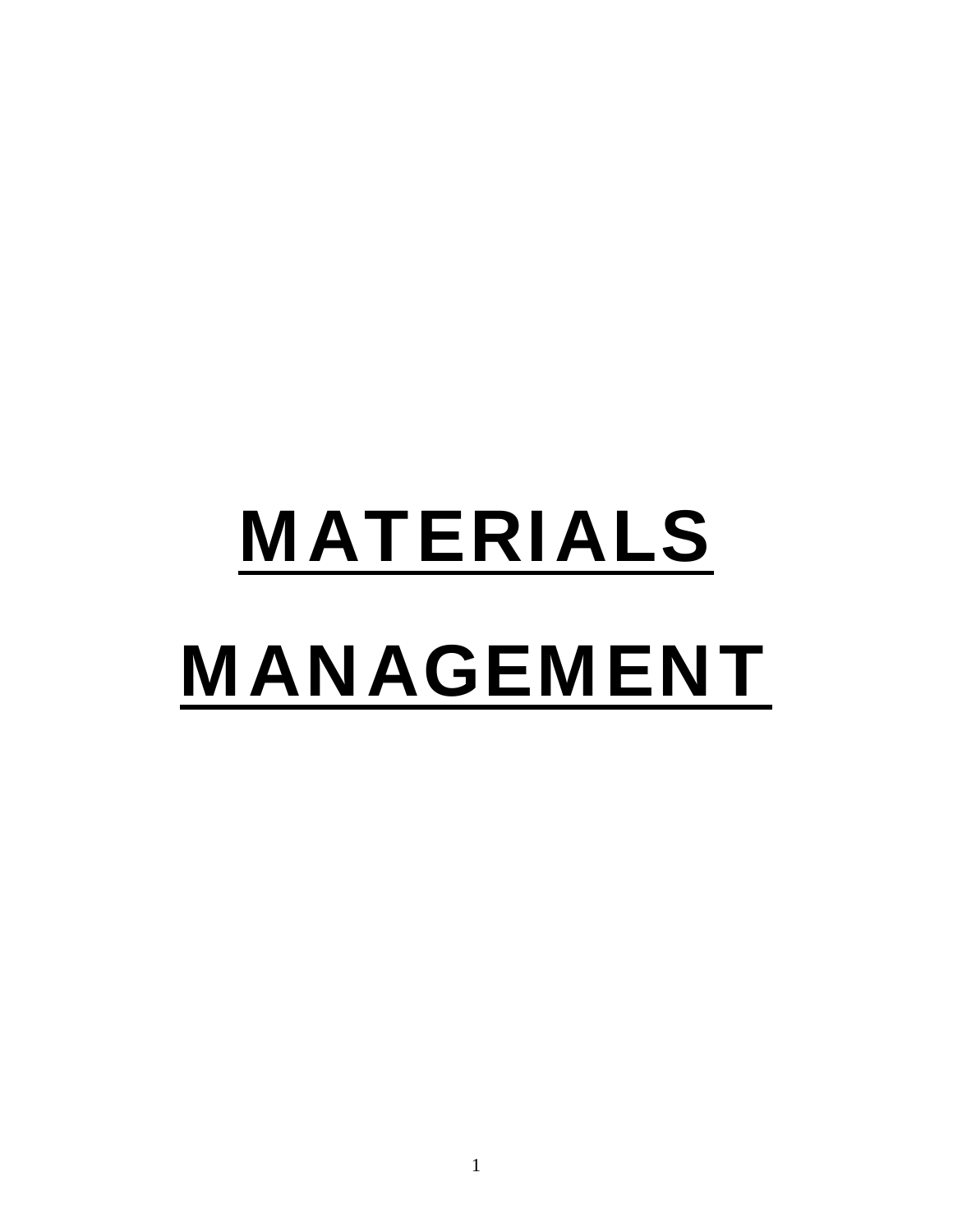# **Contents**

| SN.              | <b>Subject</b>                            | Page Nos. |
|------------------|-------------------------------------------|-----------|
| 1                | <b>Introduction</b>                       | $3 - 10$  |
| $\boldsymbol{2}$ | <b>Classification of stores</b>           | $10-12$   |
| $\bf{3}$         | <b>Standard Nomenclature Lists</b>        | $12 - 14$ |
| 4                | <b>Requisitioning and Distribution of</b> | 14-16     |
|                  | <b>Stores</b>                             |           |
| $\mathbf 5$      | <b>Recoupment</b>                         | 16-18     |
| 6                | <b>Purchasing</b>                         | $18 - 21$ |
| 7                | <b>Receipt &amp; Inspection of Stores</b> | $21 - 22$ |
| 8                | <b>Returned Stores</b>                    | 22-23     |
| 9                | <b>Surplus Stores</b>                     | 23        |
| 10               | <b>Inventory Control</b>                  | $23 - 25$ |
| 11               | <b>Scrap Disposal</b>                     | 26-29     |
| 12               | Import                                    | 30-38     |
| 13               | <b>Introduction to Supply Chain</b>       | 38-40     |
|                  | <b>Management</b>                         |           |
| 14               | <b>Question Bank</b>                      | 41-54     |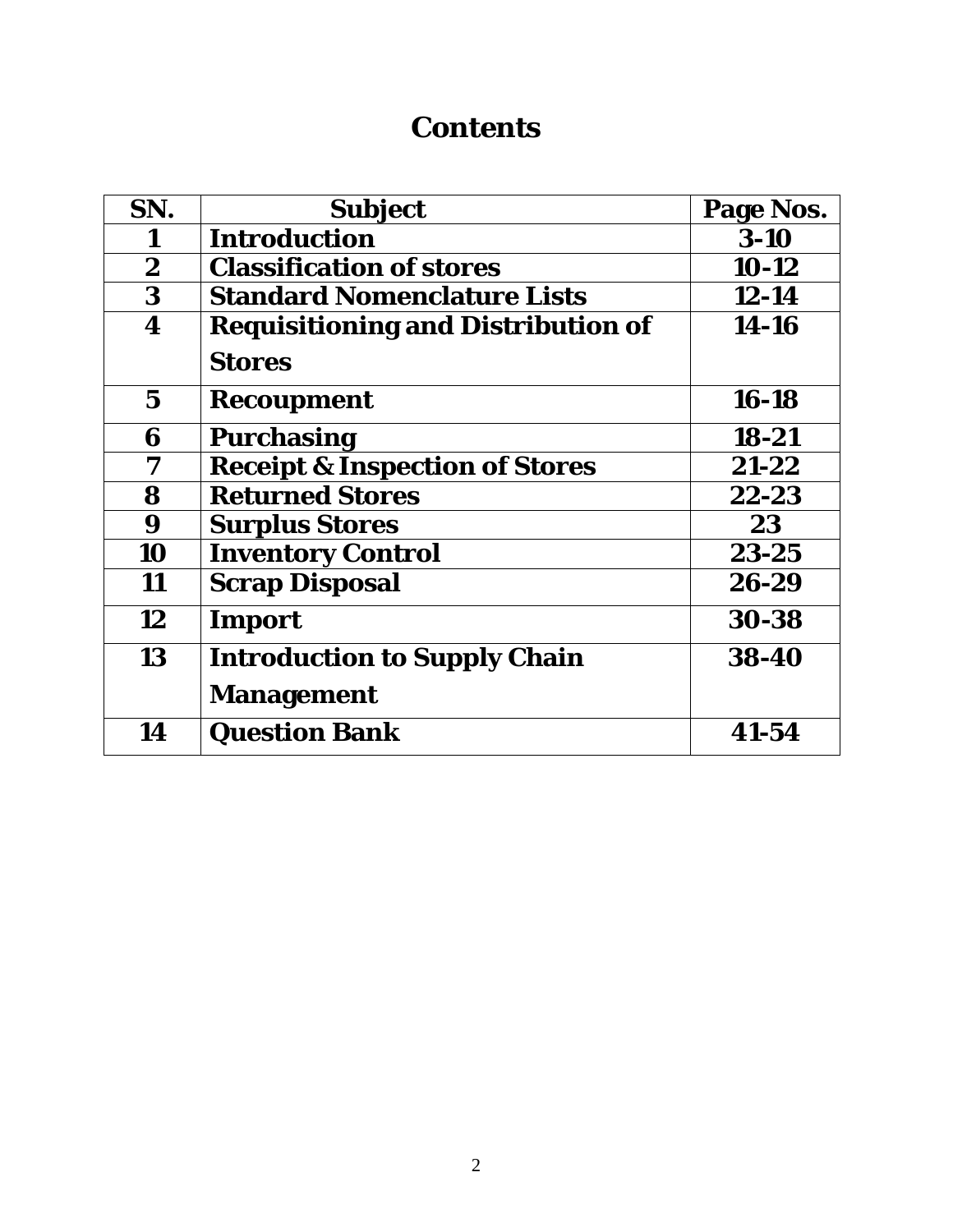# **1.0 Introduction**

**1.1 General:** For running any industry or business, we need a number of resources. These resources are popularly known as five M's of any Industrial activity i.e. Men, Machines, Materials, Money and Management. All these resources, which are basic inputs, are important but their relative importance depends upon the particular type of industry and also other environmental factors. Earlier, when many modern machines were not even known, whole activity was centered around one source, the men. But now the importance has by and large shifted from "men" to "machines" and in the recent environment, materials are the life blood of any industry or business and for their proper running, materials should be available at proper time in proper quantity at proper place. Such compelling considerations have led to holistic management concepts like Supply Chain Management.

**1.2 Profitability:** Basic goals of any industry are survival and earning profits to make adequate returns on capital employed (Investment). The profitability of any organization can be judged by a ratio known as "Rate of Return on Investment", which is defined as profit earned per unit of investment-

i.e. Rate of Return (ROR) = 
$$
\overline{Capital \, Emploved (Investment)}
$$
\n
$$
ROR = Total \, Receipt (Revenue) - Total \, Expenditure
$$
\n
$$
Fixed \, Assets + Current \, Assets
$$

Different strategies for improving profitability (ROR) may be as under:-

**(i) To increase total receipts:** For this either sales have to be increased or the prices of the products sold have to be increased. Both these alternative are very difficult to achieve in present competitive market.

**(ii) To reduce Expenditure:** Majority of the expenditure of any industry is either on men or materials. The relative expenditure on men and materials vary from industry to industry but in most of the industries' expenditure on materials is 45% to 70% of total expenditure. Therefore, two broad areas for reducing expenditure are men and materials. However, reducing expenditure on men is a very difficult task in today's environment of tight labour laws and strong trade unions. Therefore the other area to be tackled remains reducing expenditure on materials. When we talk of expenditure on materials, it is relevant to point out here that there are two types of costs related to materials- "cost of materials" and "cost on materials" i.e. there is always some extra expenditure related to materials which is not actual cost of materials. It needs to be appreciated that we can very well tackle these extra costs (cost on materials) without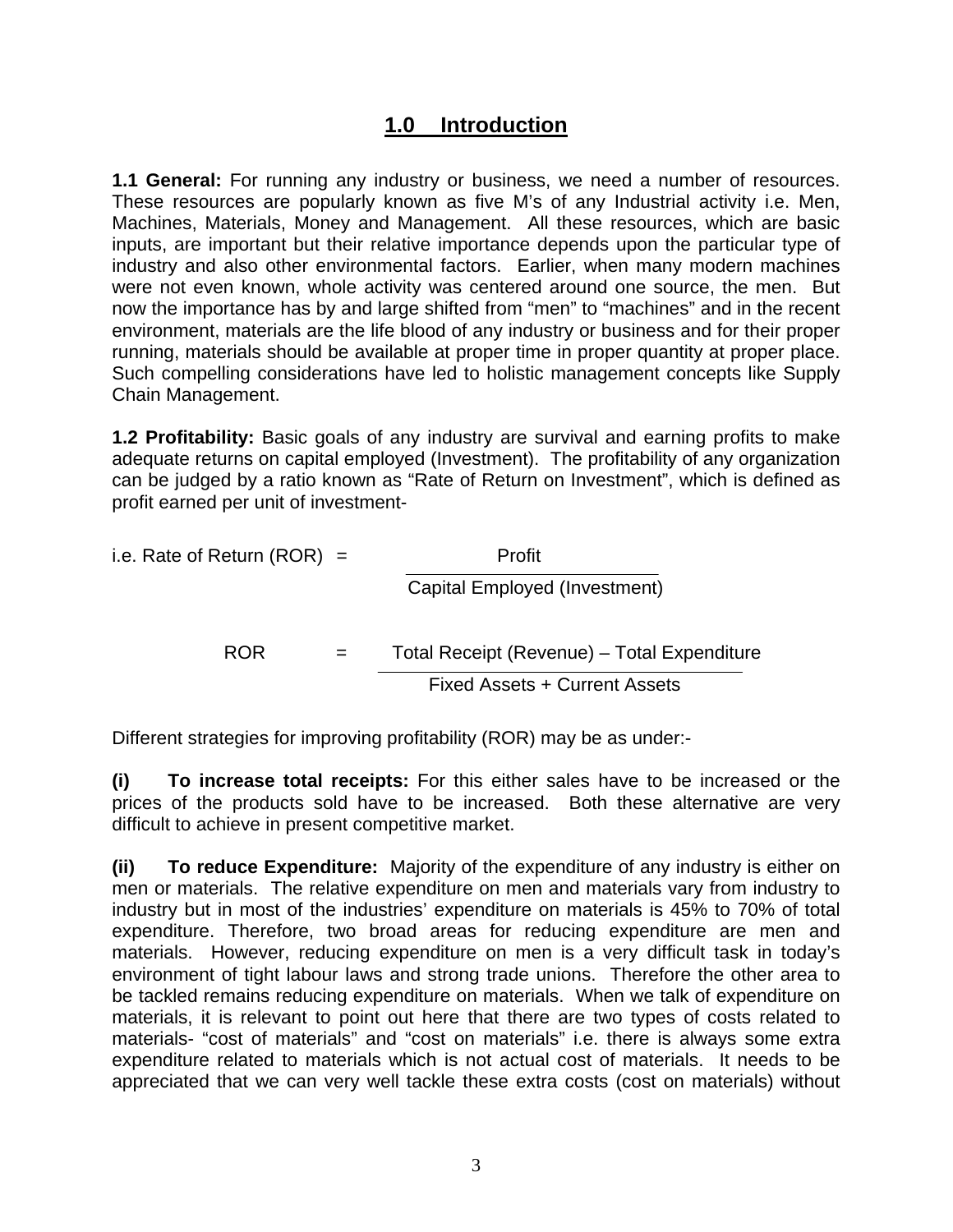compromising the actual level of service (consumption) and achieve reduction in expenditure.

**(iii) Reduce investment in fixed assets:** As investment has already been made, there is very little scope for reducing expenditure on fixed assets.

**(iv) Reduce investment in Current Assets:** Current assets consist of mainly working capital and inventory. As a rough estimate, about 40% of current assets are generally tied up in inventories of raw materials, consumables, materials under different stages of production and finished goods. If we could reduce stocks of these different types of inventories, we can very well reduce investments in current assets and improve profitability.

# **1.3 Functions of Materials Management Department**

**(i) Planning:** For materials there is invariably a need for planning. Apart from dayto-day activity a materials manager keeps a watch on the future activities of the organization, which may call for specific items' procurement in turn. Planning plays a very important role in assessing the quantity of the material, funds availability for purchase/procurement and selecting the right source for supply.

**(ii) Procurement / Purchasing:** Procurement of an item does not necessarily mean purchasing. An item may be manufactured in the workshop or may be got transferred from another place as available. Alternatively, the item may be purchased from the market. There are two basic types of purchasing in business world - Purchasing for resale and purchasing for manufacturing or consumption. In our organization we are basically concerned with purchasing for manufacturing process or for consumption for maintenance and repair work.

**(iii) Warehousing (Store-keeping):** To make materials available when required and to avoid stoppage of work, it becomes necessary to maintain adequate stocks of a large number of items. It involves a considerable amount of planning to decide the items to be stocked, the locations where these stocks are to be maintained, such as warehouses (stores depots), stacking arrangements and handling equipments etc. to be provided. The procedure for receipt, inspection, issue and accountal of materials and so on have also to be in place. Proper methods of stocking and "preservation techniques" are to be thought of. In manufacturing organizations arrangements of warehousing are to be made not only for raw materials, spares and consumables but for finished products and partly processed materials as well.

**(iv) Inventory Control:** To maintain stocks of materials at the correct level is a tricky problem. For giving better services and to get price advantage it may be necessary to buy in bulk (Economy of scale). But this may mean blocking of substantial amount of money and the inventory carrying costs also go up. If we buy very frequently, cost of ordering goes up. In addition we may not get the quantity discounts. The risk of materials not available when required and the consequent additional costs to the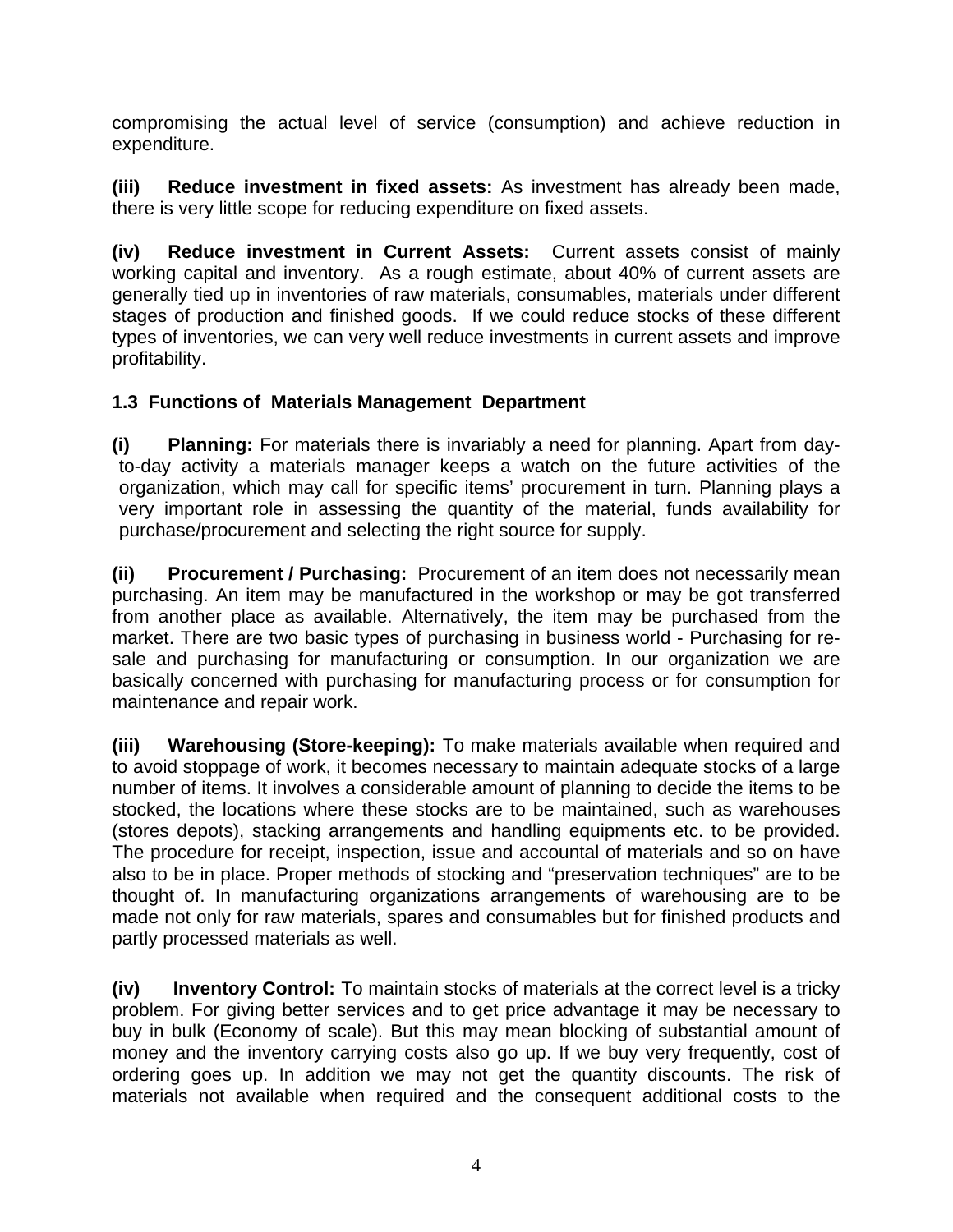organization, have to be kept in view. Inventory control therefore, involves designing and following such policies, which will minimize sum total of various costs (the inventory carrying cost and ordering costs) related to materials in an organisation. Inventory control calls for right quantity, right quality, at right price from right source, at right place, at right time.

**(v) Surplus / Obsolete / Scrap Disposal:** During the process of manufacturing, production, track renewals and gauge conversion etc. Railways generate large quantities of scrap, collection and disposal of which also is a big task.

**(vi) Distribution:** Transportation and distribution of raw materials, spares, consumables as well as finished products is an important activity as it involves substantial costs. Efficient & responsive distribution system is very necessary for giving a good service. In the Railways, we are basically concerned with distribution of raw materials, spares and consumable, as the finished product is not in the material form but in transportation service itself. Movement of material for Railway indenters may be by Road Transport, wagons, parcel vans, per bearer etc.

**(vii) Value analysis and cost reduction:** Value analysis talks about value of an item in use, in terms of primary function and cost of the material to achieve the function. It is possible to keep the primary function of the product unchanged and reduce the cost of the material. Value of an item can also be increased by increasing the function and keeping the cost as unchanged. Value analysis may be gainfully applied for high annual usage value items like "A" category items, further details of which are available in subsequent para.

#### **1.4 Objectives of Materials Management Department**

- (i) Ascertaining the needs of various departments in the matter of Stores and materials.
- (ii) Preparing a correct estimate of the quantities of stores to be purchased or manufactured in Railway workshops each year.
- (iii) Obtaining stores of the desired quality at competitive prices.
- (iv) Ensuring supply of stores in the required quantity in the most efficient, economical and expeditious manner.
- (v) Maintaining an economic level of investment in inventories.
- (vi) Receipt, inspection, stocking and distribution of stores to the various consuming points as and when required.
- (vii) Identifying and arranging disposal of scrap and other obsolete material within the shortest possible time to the best advantage of the Railway.
- (viii) Developing ancillary industries and indigenous sources of supply to replace imports and
- (ix) Maintaining a constant touch with the market to ensure steady flow of material.

**1.5 Organisation of Stores Department:** The Indian Railways net work is owned and managed by the Central Government. Operations are controlled and directed by the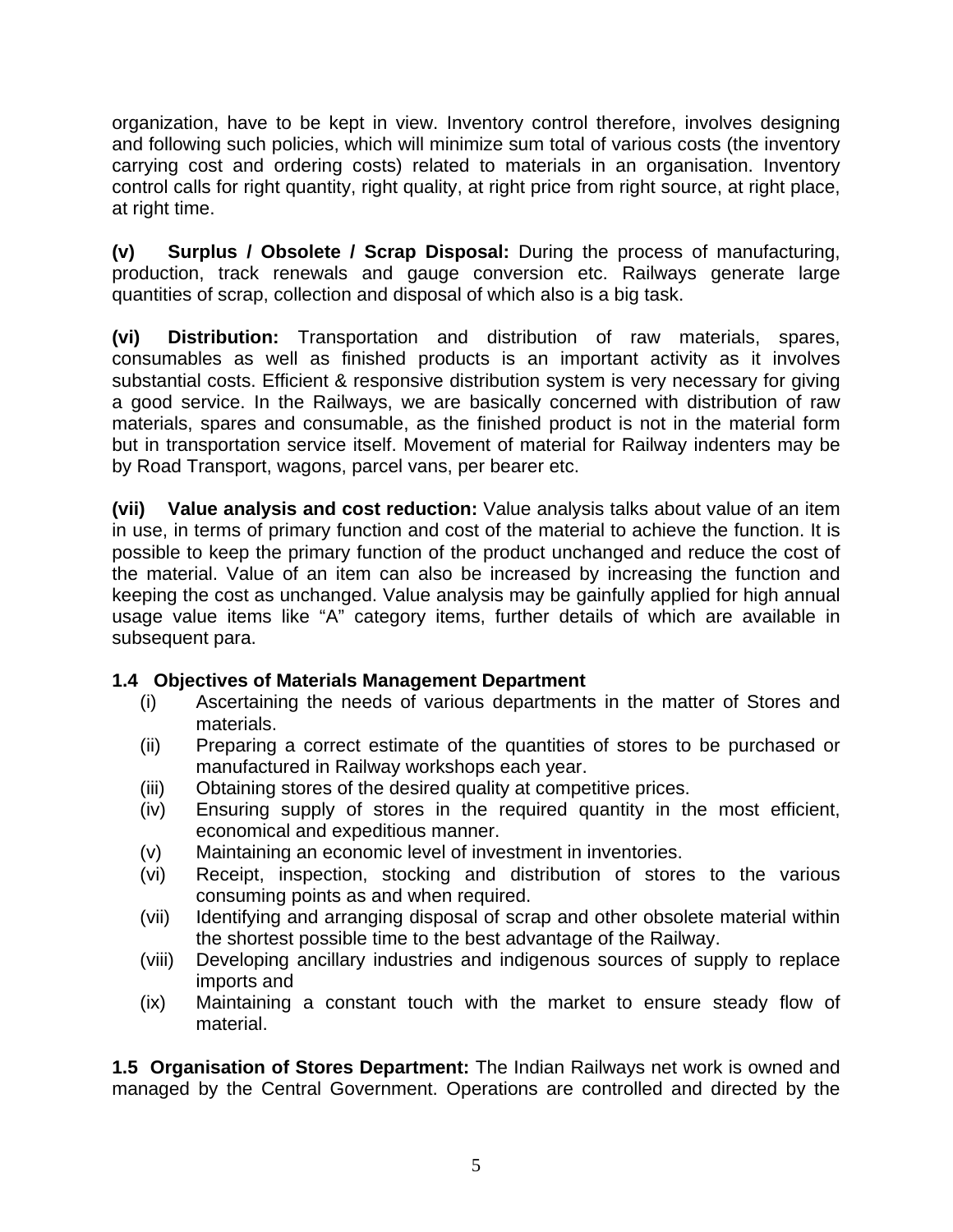Railway Board under the over-all supervision of the Minister of Railways. The network of Railways is divided into 17 zonal railways each under the control of a General Manager. Each Railway zone is organized on the divisional pattern of working.

In addition there are modern Production Units- viz. Chittaranjan Locomotive Works, Chittaranjan (Electric Locomotives); Integral Coach Factory (Integrated coaches), Chennai ; Diesel Locomotive Works (Diesel Locomotives), Varanasi; Rail Wheel Factory, Bengaluru; Diesel loco Modernisation Works, Patiala; Railway Coach Factory, Kapurthala.

On a Zonal Railway, General Manager is assisted by Additional General Managers and Heads of different departments such as Controller of Stores, Chief Engineer, Chief Optg. Mgr., Chief Comml. Mgr., Chief Mech. Engineer, etc.

#### **1.5.1 Materials Management Organisation in Railway Board**



(Fig. I)

 In Railway Board, Member (Mechanical) looks after the materials management function and Additional Member (Railway Stores) is the head of Railway Stores Directorate.

 There are Executive Directors, Directors/Joint Directors and Deputy Directors in this Directorate.

The functions of Railway Stores Directorate in Railway Board are summarized below:-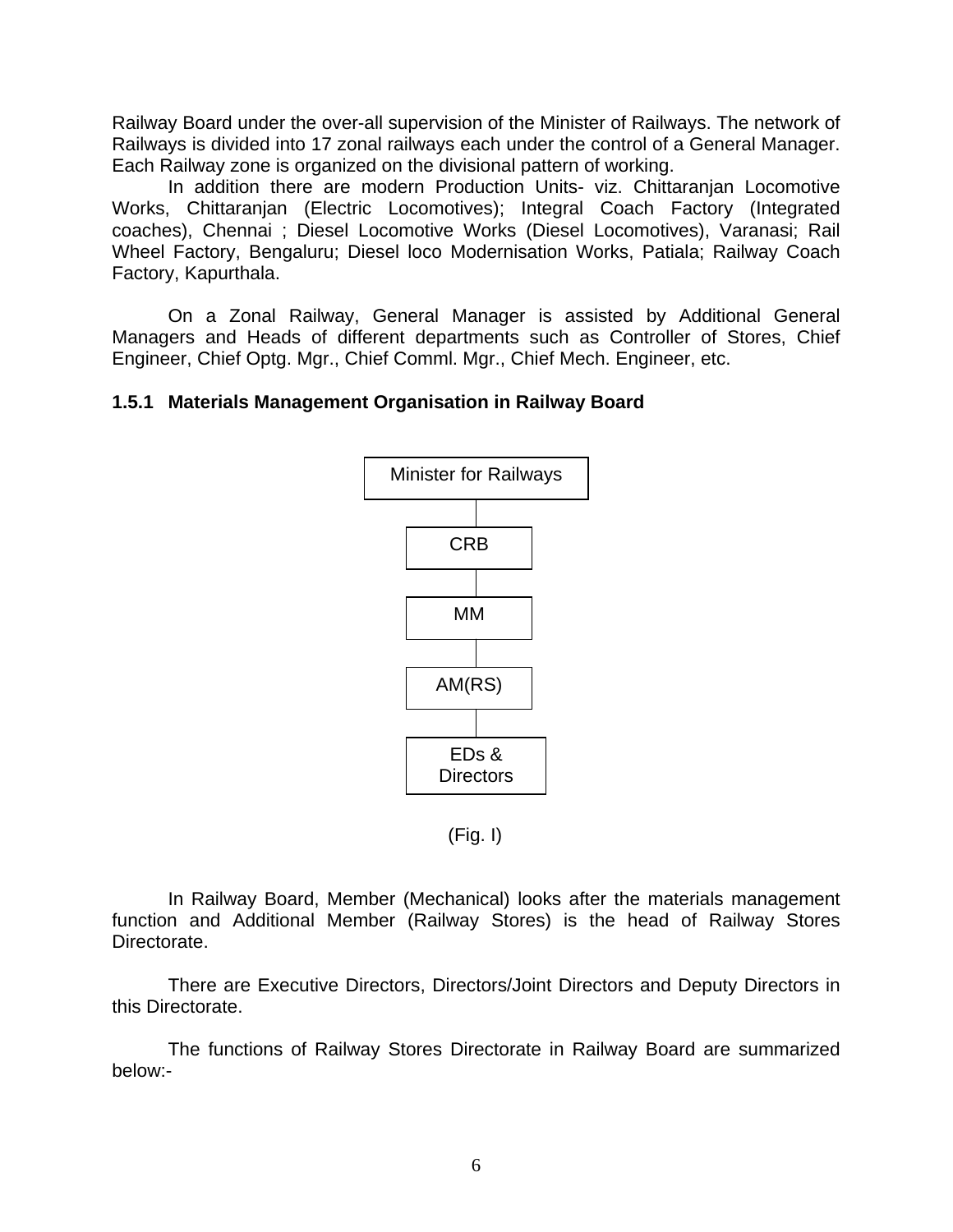**(a) Policy Formulation:** For efficient materials management on Railways, the directorate frames and issues policy guidelines to all Zonal Railways and production units on stores and purchase matters including coordinating various activities related to materials management.

**(b) Inventory Control**: Railway Board evolve policies for efficient inventory management of Indian Railways. For this, integrated materials budget is processed by this Directorate. They also monitor inventory performance of Railways and production units by getting periodic returns from the Railways and issue directives from time to time.

**(c) Centralized Purchase:** Railway Stores directorate also handles high value purchases. Some of the items are centralized for purchase through Railway Board only:-

- **Complete units of Rolling Stock,**
- Wheel, Tyres & Axles (WTA) including Imports,
- **Petroleum products including oils and lubricants (POL),**
- Selected critical items for which manufacturing capacity is less than Railways' demands. These items are centralized for purchase through Railway Board to ensure equitable distribution as per needs of Railways e.g. Composite brake blocks, special steel and
- **Processing of all cases initiated by Zonal Railways where the purchase is beyond** the competence of General Manager i.e. costing more than Rs. 50 crores per item.

**(d) Liaison with other Ministries:** Some of our purchases are being done through Directorate General of Supplies and Disposals. In cases of imports, sometimes we may require clearance from Ministry of Industry and DGFT. To maintain good liaison with DGS&D and other Ministries, Railway Stores Directorate has posted one JA/SG Grade officer in Board who is designated as Railway Liaison Officer (RLO).

**(e) Coordination for supply o**f **steel**: For ensuring continuous supply of steel from main producers to various Railways and production Units, Railway Stores Directorate has posted one Director at Kolkata who coordinates with steel plants in drawing Rolling programme and monitors supply of steel to various Railways and Production Units. Director (Iron & Steel), Kolkata also plans and coordinates supply of steel to various wagon builders.

# **1.5.2 Materials Management Organisation at the Zonal and Depot level**

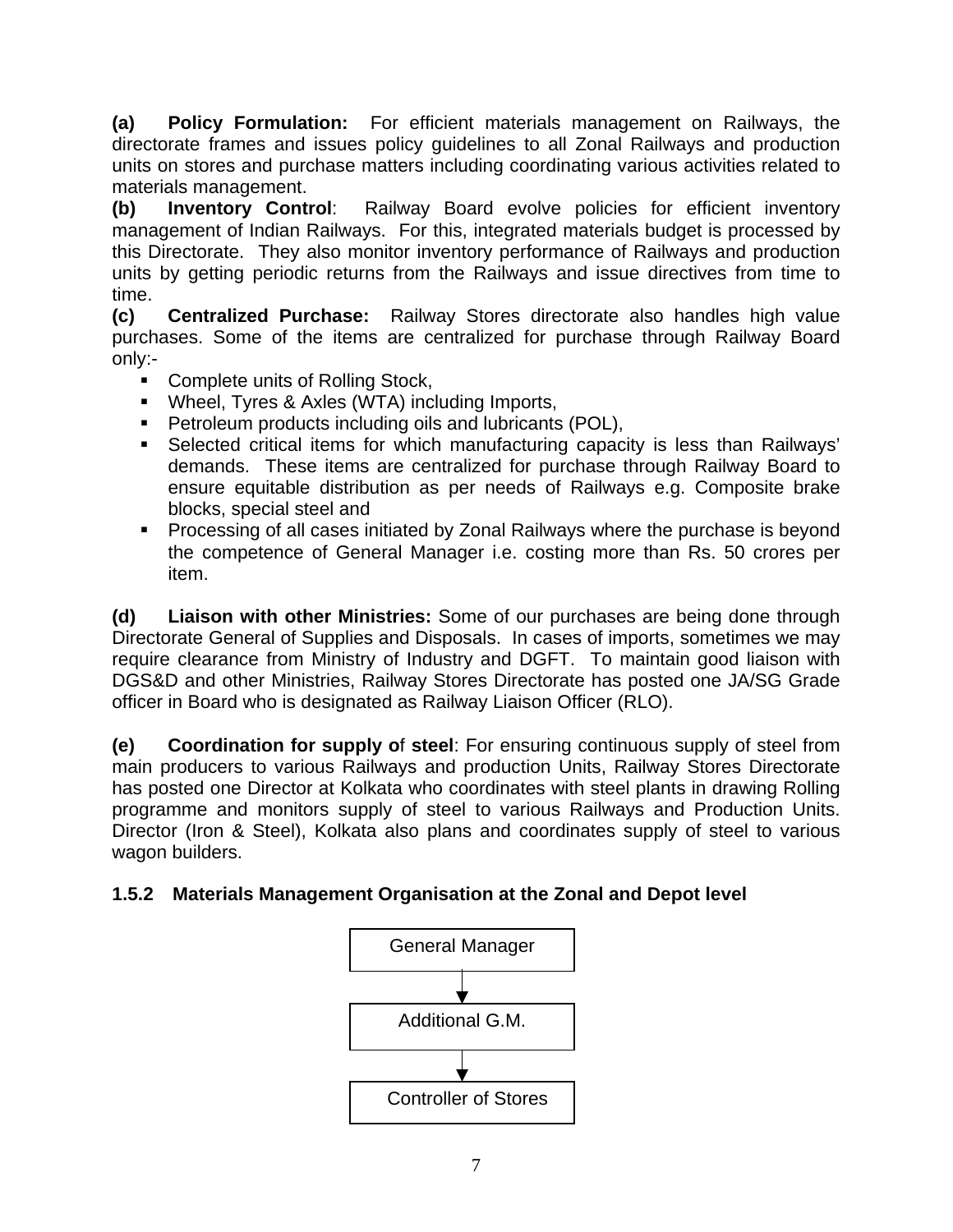

#### (Fig. II)

The problems on Railways are more complex than those of a manufacturing organisation as there are thousands of indenters spread over a large geographical area. The Railways, therefore, have to plan locations of various warehouses (Stores depots) with care. Normally, stores depots are located adjacent to major workshops and are known as attached depots. In addition, stores depots for materials of general nature that are required by most of the indenters are situated at one or more locations from where the supplies can be affected. These are called General Stores Depots.





Stores Depots are generally under the supervision of gazetted officers of the stores department referred to as Depot officers. A Depot officer is responsible to the Controller of Stores for efficient maintenance of stock of stores and for prompt service to the indenters in his territory. The depot officer is assisted in his work by Assistant Depot Officers and other senior staff viz. Depot Material Superintendents (DMS).

The work in a Stores depot consists of –

- 1. Receipt and inspection of stores
- 2. Storage and issue of materials
- 3. Dispatch of materials
- 4. Disposal of surplus stores and scrap materials.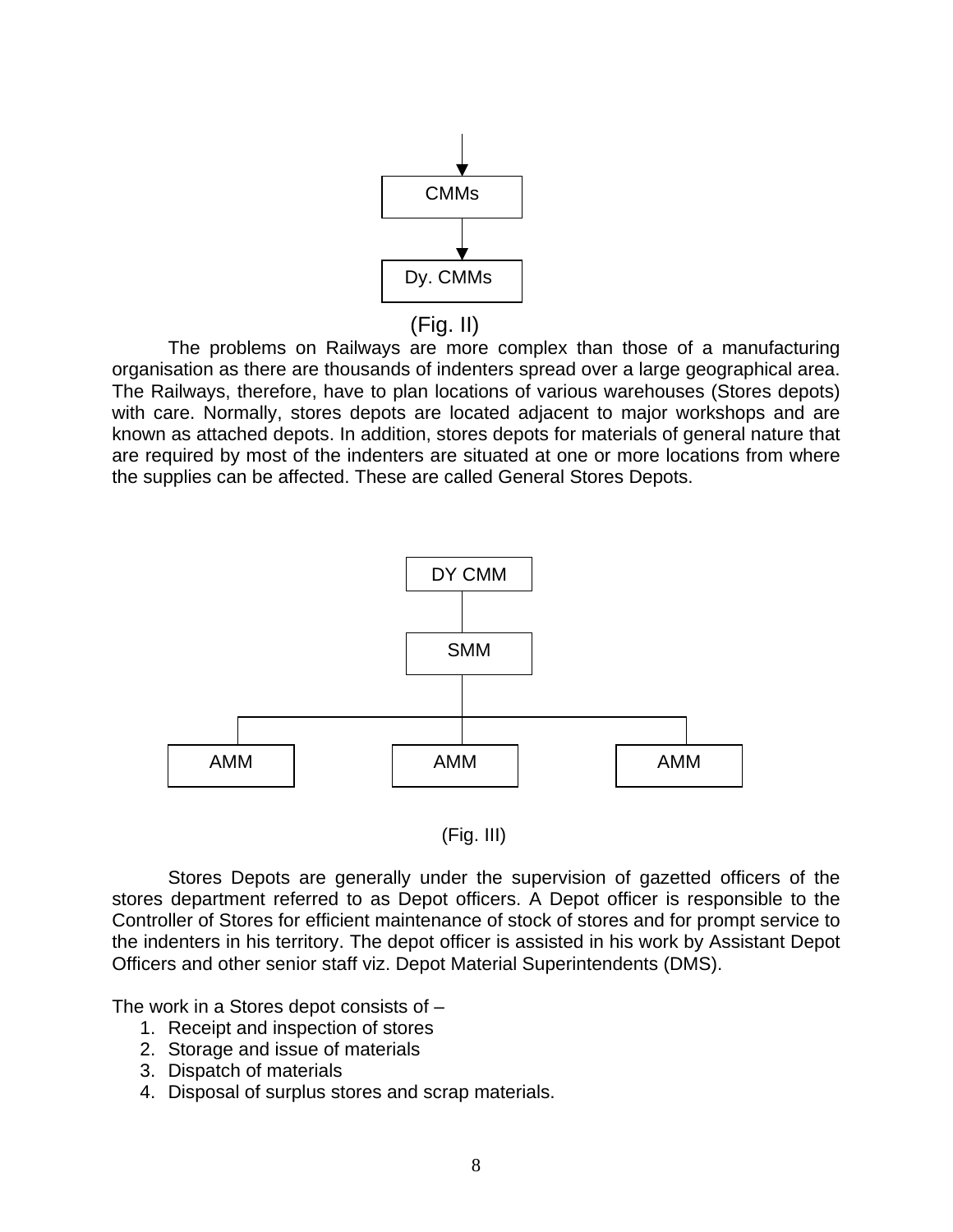The depot is divided into different wards and sections for stocking different types of materials and to deal with the work mentioned above.

The purchase function is centralized in the Zonal Headquarters i.e. the office of the Controller of stores except for items of small value those can be directly purchased by the executive officers and the depot officers. The Controller of Stores is assisted by Chief Materials Managers (CMMs) and Dy. CMMs. Dy. CMMs are administrative incharge of different purchase sections as well as stores depots. The purchase sections are under the charge of purchase officers in different grades called Senior Materials Manager and Assistant Materials Manager.

The function of inventory control is basically a part of every stocking organisation. For evolving suitable policies and monitoring the progress a separate cell named inventory control cell exists which functions in the headquarters under the Controller of Stores.

#### **1.5.3 Organization at Divisional level**



(Fig. IV)

**(a) Administrative and Technical Control of Sr. DMM/DMM:** As with other branch officers, the Divisional Materials Manager (DMM) works under the administrative control of the DRM in respect of day-to-day working. For technical and procedural matters, DMM is directly responsible to COS and nominated CMM/Dy.CMM.

#### **(b) Duties of Divisional Materials Manager:**

**(I) Ensuring availability of Materials:** The Divisional Materials Manager should monitor availability of imprest and non-imprest items, vital/safety/passenger amenity items besides tickets, stationery and forms. He should also monitor expeditious receipt of non-stock items, requisitioned through him.

**(II) Ensuring economy in use of materials and making users aware of the need of such econom***y:* With a view to controlling any wasteful and un-warranted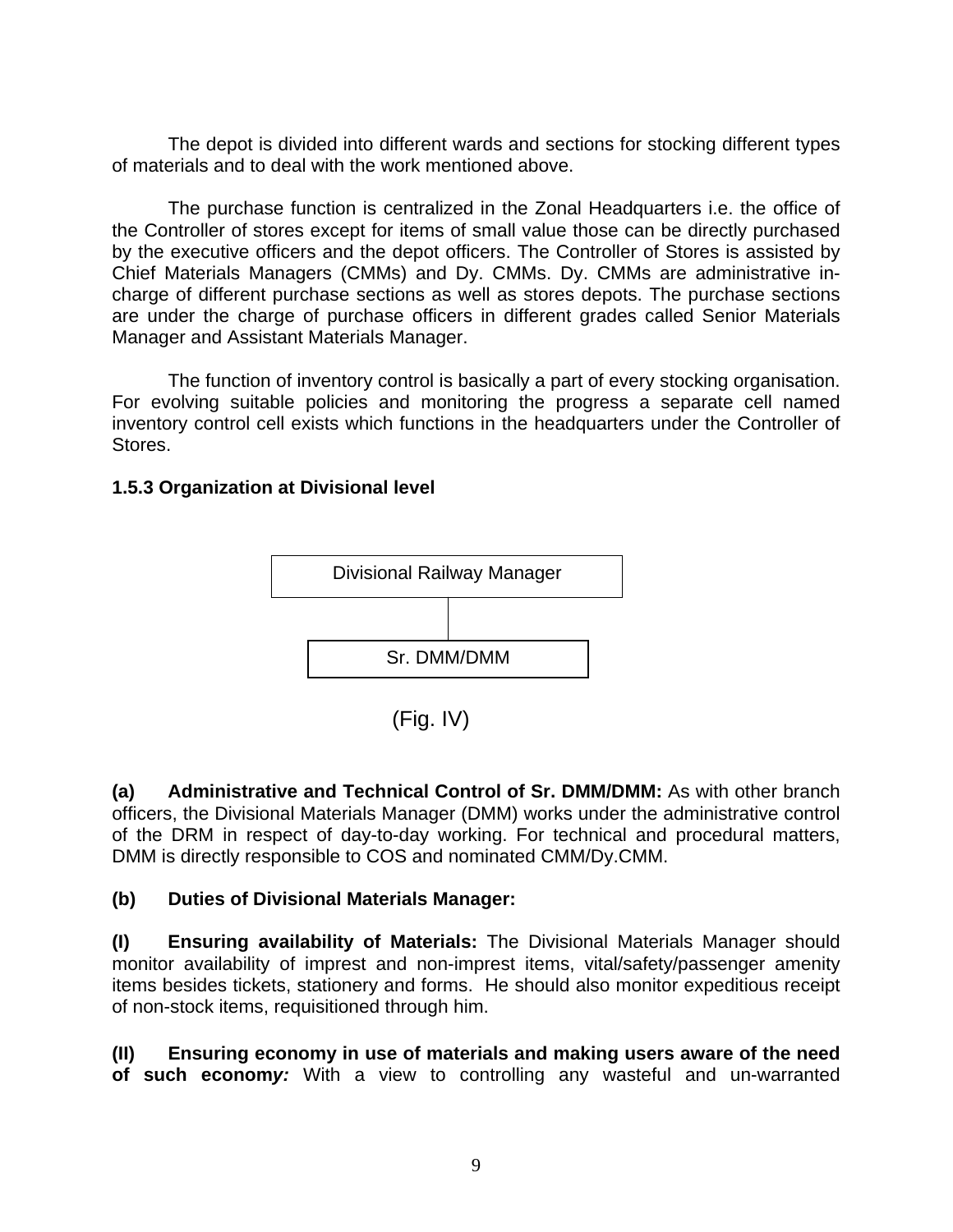consumption of material and also to keep the consumption of material within the budgetary provisions, he should take adequate steps.

**(III) Review of sanctioned imprest:** Regular inspection of the stocks available with imprest holders should be carried out by the Divisional Materials Manager to ensure that the imprest limits are realistic and are regularly reviewed/revised wherever necessary. The excess stocks should also be identified during such visits for further redistribution in the Divisions and, if necessary, to other Divisions or for return to the feeding stores depot.

**(IV) Local Purchase:** It should be ensured that stores are purchased at reasonable rates and following precautionary measures are taken during local purchase of stores-

- (i) Scrutiny of firms (Likely suppliers)
- (ii) Formation of approved list of suppliers, issue of bulletins etc.
- (iii) Local purchase as per the laid down procedure
- (iv) Physical verification of material on its receipt, before it is ultimately handed over to the consumer.

#### **(V) Distribution of material from Stores Depots:**

- (i) Monitoring and ensuring smooth movement of material within the division.
- (ii) Attending the Divisional Control Room from time to time to monitor the movement of material and sort out problems, if any by coordinating with concerned branch officers.
- (iii) To plan, develop and head the Divisional Stores Depot to be created in near future.
- (iv) Transportation and distribution of materials by road transport within the divisional jurisdiction.
- (v) Storage and distribution of direct delivery items.
- (vi) Identification of bulk items for storage within the Division for continuous availability so as to improve service levels.
- (vii) Co-ordination with feeding depots for timely distribution of stock items to consuming points.

# **(VI) Scrap Generation and Disposal:**

- (i) Identification and monitoring of scrap disposal on the division with a view to expedite the same.
- (ii) Assisting the Auction Conducting Officer in organising public auction for disposal of scrap including proper security as well as arrangement for collection of cash towards security deposits during auction.
- (iii) Monitoring progress of return of scrap to nominated depot.
- (iv) Disposal of low value items like waste paper, empty drums, etc.
- (v) Coordinating deliveries of sold line scrap within the division and attending to complaints and submission of completion reports.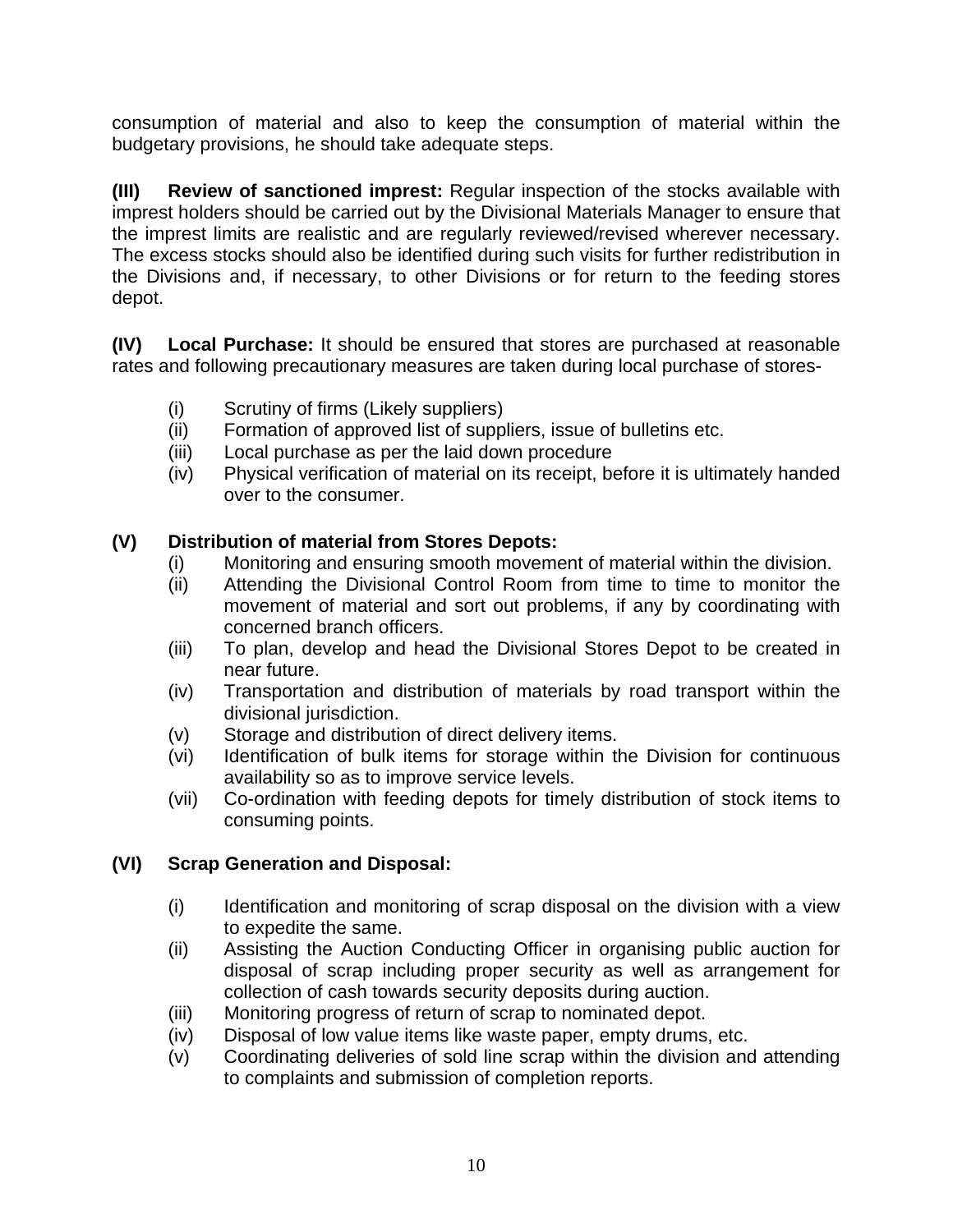(vi) Monitoring payment of Sales tax/Commercial tax, etc. to State Authorities by Sr.DENs on the scrap sold from the sites wherever such taxes are payable.

#### **1.6 Stores Depots**

For facility of work, there should ordinarily be (i) A locomotive depot attached to serve the main Loco workshop (ii) C&W stores depot attached to C&W shops (iii) Signal Stores Depot attached to Signal shops (iv) Electrical Stores Depot attached to Elect. Shops (v) P. Way depot for stocking P. Way & Bridge material (vi) Stationery depot (vii) Scrap yard (viii) General Stores Depot (ix) Electric Loco Stores Depot (x) Diesel Loco Stores Depot (xi) Printing Stores depot attached to Railway Printing Press.

# **2.0 Classification of stores**

All materials are basically divided into two broad categories viz. Stock and Non-Stock. The stock items are those items for which there is a regular demand, regular drawl or consumption and there is a regular recoupment. Non-stock items are required occasionally and not on regular basis. The Stores Department is required to give a service of making thousands of items available to the indenters when required. There are approximately one lakh eighty thousand such items all over the Railways stocked in 259 stores depots. To give this service we have to maintain stocks of a large number of items known as "Stock items" whereas for other items, which are not frequently required or having one time requirement, no stocks are maintained. These items are purchased as and when required to meet specific demands and are called "Non-stock items". The stock items are classified further as under.

**2.1 Ordinary Stores:** These are generally such items of stores for which there is a regular turn over caused by a constant demand.

**2.2 Emergency stores:** The stores depots are also required to stock certain items of stores even though they do not have a regular turn over. These are emergency stores and comprise of items which do not ordinarily wear out or require renewal but which are required to be kept in stock to meet emergency due to breakage or unanticipated deterioration. These items are not readily available in the market and as such would require a long time for procurement in case they are not stocked.

**2.3 Surplus Stores:** Stores, which have not been issued to any user for past 24 months or more, are classified as Surplus Stores. These are of two kinds- 'Moveable surplus' and 'Dead surplus'. Initially they are classified as Moveable surplus but if no use is anticipated on any railway in coming 24 months the items are classified as Dead Surplus which are to be disposed off.

**2.4 Special Stores:** The items of stores required for works and other special purposes i.e. other than for 'operation' or 'ordinary maintenance and repairs' are called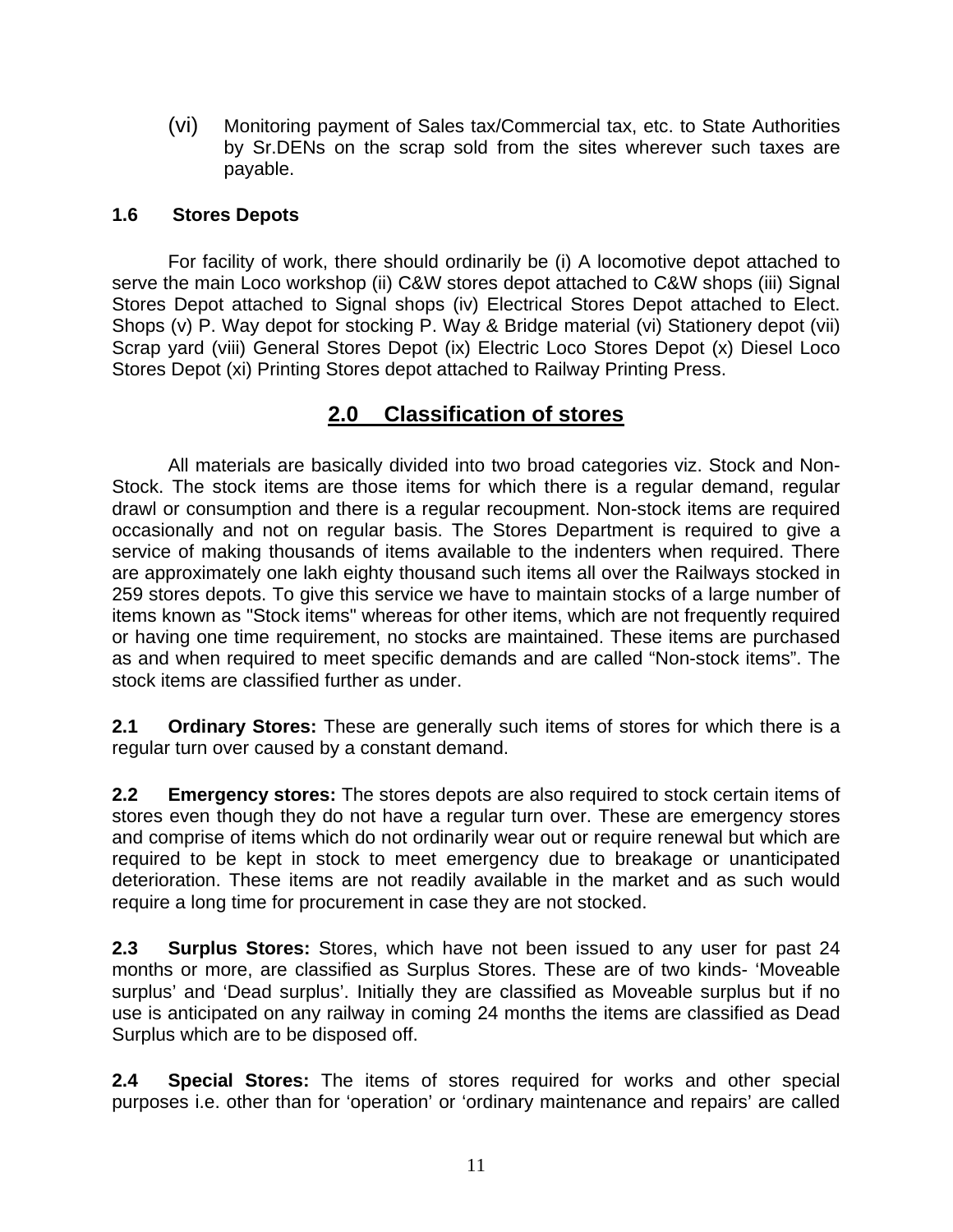"Special Stores". Generally such items are dispatched directly to the users without being stocked in a stores depot.

**2.5 Custody Stores:** Stores which have been purchased for special works and charged to such works but left in the custody of stores department are called custody stores. These stores chiefly consist of items obtained for the mechanical department for construction of rolling stock sanctioned under the capital or revenue programme. Directly the stores are received and paid for, the cost is at once debited to the works concerned. Instead of the stores lying in the workshops until they are required, the stores depot should keep them in safe custody, proper numerical records being maintained by it.

**2.6 Inactive stores:** Items which have no issues for last 12 months, and stocks exists are called inactive or non-moving items. It is left to the reader to think what will happen if all items required by the railway are made as stock items or all the items are made as non-stock items.

**2.7 Imprest Stores:** These items are required for day-to-day operation of services and maintenance of the activity. Imprest stores may be either charged off stores or may be kept in capital account head also. Certain important units like loco sheds, TXR depots etc. require a large number of items for day-to-day repeat use, maintenance and operation of rolling stock, etc. Such items include consumable stores like cotton waste, oils, greases etc. as well as the spares required for rolling stock. The senior supervisor in-charge of the unit like running sheds, train examination depots; Chief Signal Inspector, Electric Foreman etc. are allowed to maintain stocks of nominated items of stores for this purpose. These stores are called imprest stores. The limits up to which the stocks are to be kept are also specified while sanctioning such items and are generally fixed as 2 or 3 months requirement. Imprest stores is like a standing advance of materials to meet the day-to-day requirement of repairs, maintenance and operation of rolling stock etc. On most Railways the imprest stores are charged off to the final head of account under revenue working expenses. However, these units maintain detailed accounts and monthly imprest schedules are sent by the imprest holders to the nominated stores depot for bringing their stocks to the sanctioned imprest levels. This system of imprest stores is useful in ensuring continuous availability of items, which are important and regularly required for day-to-day maintenance and operation. In case of non-compliance of demand for imprest stores, it lapses whereas for ordinary requisitions, the demand is kept pending for compliance as and when the material is received.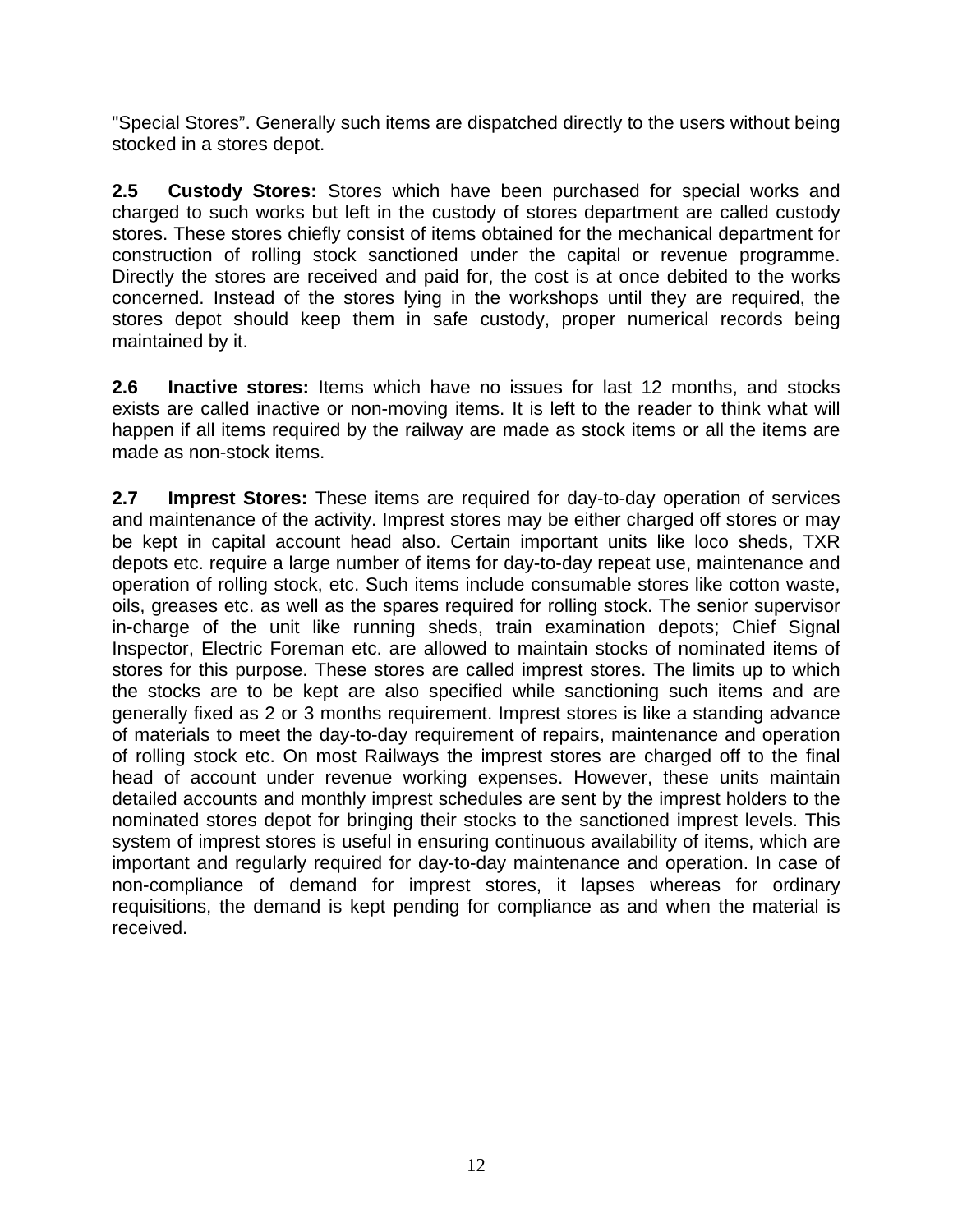# **3.0 Standard Nomenclature Lists**

The details of all items having possible use on Indian Railways are contained in booklets known as nomenclature lists. These books contain complete and unambiguous description of items, their code numbers (Known as Price List Numbers or PL Nos.), Specification or Drawing No., the unit of transaction and the depots on various Railways where the item is stocked. These details are elaborated further as under:

**3.1 Complete and unambiguous description:** The description of each item should be framed in such a way that it does not give rise to different interpretations. The objective behind is that the user should know what exactly he wants, the purchase officer should know what exactly is required to be purchased and the supplier in turn should know what is to be supplied. Otherwise the same item could be stocked at different places under different headings, e.g. washers being called as rings, washers, bushings, collects, grommets, spacers, etc.

**3.2 Describing an item:** The basic commodity method has been adopted in describing an item. In this system the basic commodity precedes the detailed description of the item. For example " Ordinary toilet soap" would under the method be described as "Soap, Toilet, Ordinary".

The basic commodity is soap. The word "toilet" specifies the kind of that commodity and "ordinary" further qualifies the toilet variety. It the basic commodity method is not used, the different kinds of soaps will find themselves listed in different places. In short the description should be arranged in the following order of precedence:

- 1. The mention of the basic commodity
- 2. The general variance in kind, use, size or shape
- 3. The particular kind or size.
- 4. The specification/drawing.

A few instances of how the items would have been described in these books are:

| <b>Item description</b>          | Nomenclature book           |
|----------------------------------|-----------------------------|
| <b>Brass plated spirit level</b> | Level, Spirit, brass plated |
| Taper shank twist drill          | Drill, twist, taper shank   |

Once the items are properly described they would be arranged in their alphabetical order.

**3.3 End use of items:** In some books the purpose for which the item is used is also incorporated in the nomenclature list. For instance there are numerous grades of lubricating oils stocked and used for various purposes. This information is briefly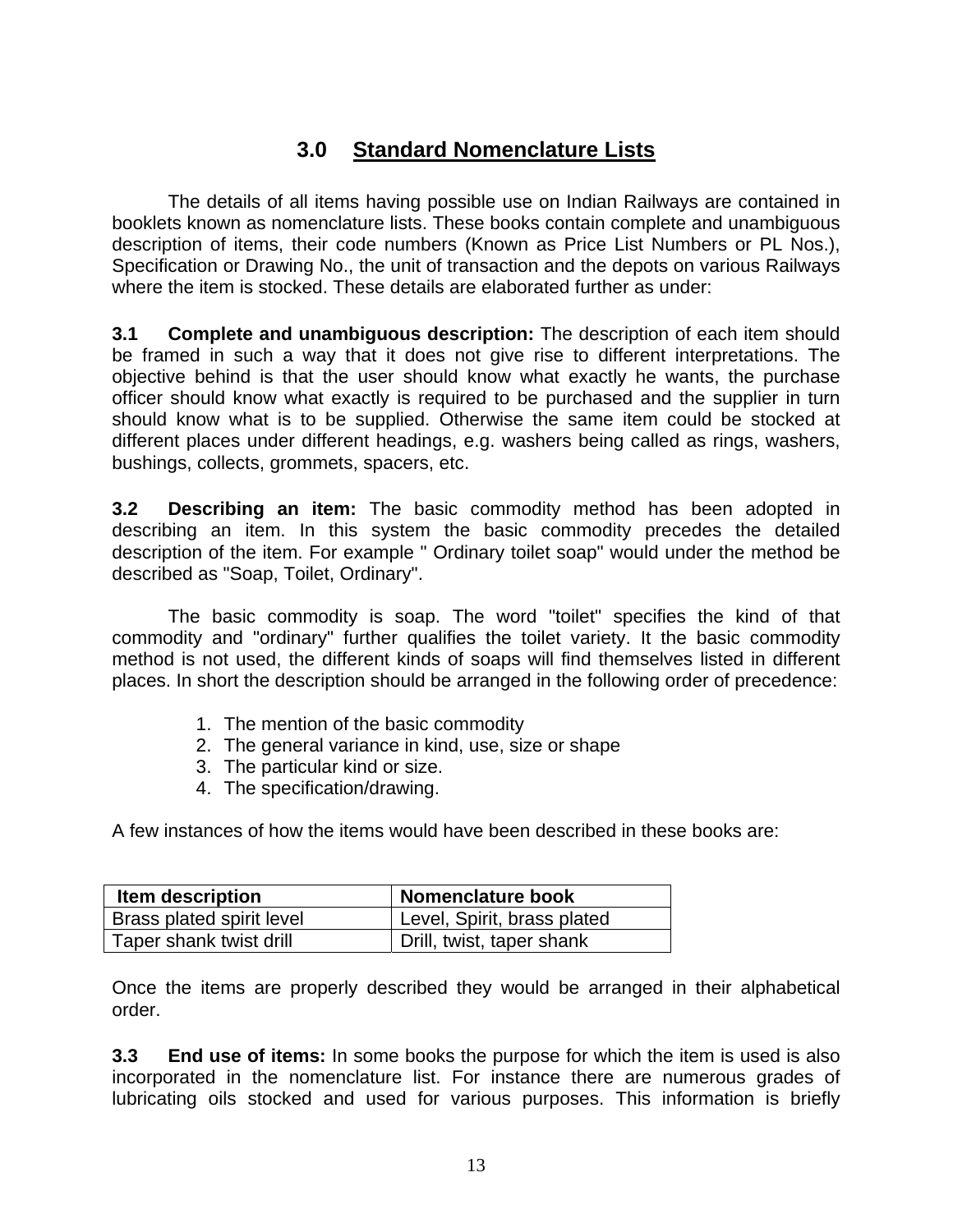mentioned in the nomenclature not as a part of the description but say in remarks column - as this will greatly help the consumer.

**3.4 Mention of makers name**: The commercial brand or the proprietary make of the item will be avoided in the description. Rather than make or commercial brand, we need to mention specification and drawing reference for clarity.

**3.5 Specification or drawing:** Reference to a standard specification or in its absence the Railways drawing if any will be mentioned against each description. Specification and drawing references are not only useful to suppliers, including Railway manufacturing shops but also assist the Stores department in the purchase as well as inspection of supplies.

**3.6 The unit:** It is desirable that for each item all transactions should be in one and the same unit. This will avoid unnecessary references for clarifications and would also facilitate correct issues and receipts eliminating arithmetical errors in conversion from one unit to another. Some of the unit codes have been indicated as under:

 $01$  = Number,  $02$  = Pair,  $03$  = Set,  $13$  = Kilogram,  $14$  = Quintal,  $15$  = Metric Tonne,  $22$  = Metre and so on.

**3.7 Material Code (P.L. No.):** In order to recognise every item distinctly, each item appearing in the nomenclature book has been allotted a code number, which is also known as Price List number. These numbers enable unique identification of stock items and as a result of extensive standardisation all over the Railways, easy exchange of information on each item among the Railway Zones and Production Units is possible. While allotting these numbers, an opportunity has also been taken to group the items in a meaningful manner, so that group wise analysis of materials is also facilitated. Each stock item will have a unique PL number.

All stock items are having PL numbers but all PL numbers are not necessarily stock items. Unified lists are common to all Railways and facilitate easy exchange of information between the Railways. Disposal of Surplus Stores and Centralised Purchase becomes easier. In addition to PL no., depot, Unit, Vendor, Consignee etc. are also codified.

# **3.8 Eight digit coding of PL numbers (Semi Significant System):**

| **                | **               | ***               |                    |
|-------------------|------------------|-------------------|--------------------|
|                   |                  |                   |                    |
| <b>MAIN GROUP</b> | <b>SUB GROUP</b> | <b>SERIAL No.</b> | <b>CHECK-DIGIT</b> |

Part "A" consists of two digits representing the Main Group of stores to which an item belongs.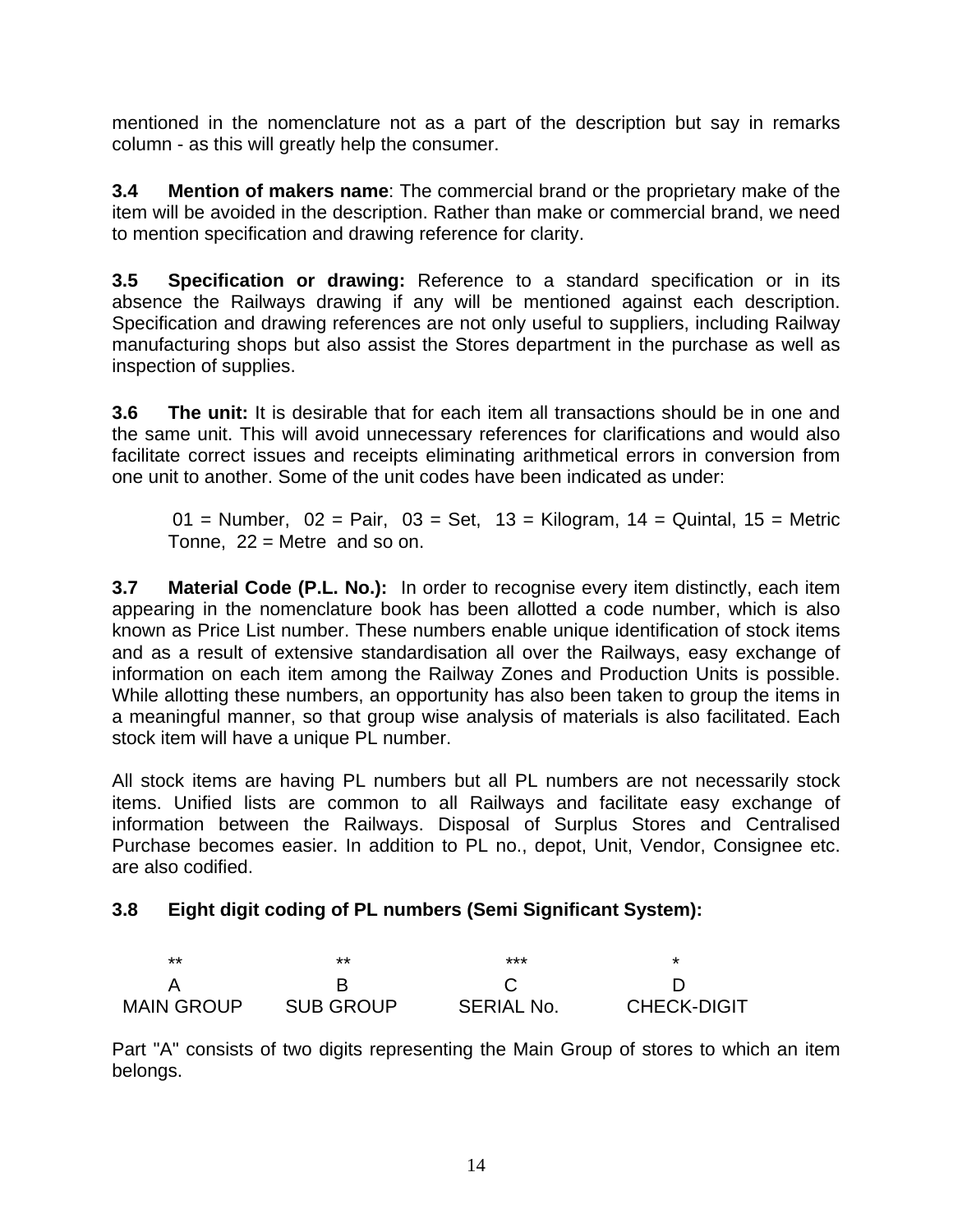Part "B" consists of two digits representing Sub Group. Each Main group has been divided into several sub groups. The sub grouping for most of the rolling stock groups is on the basis of major assemblies of which the item is a part e.g. brake fittings, under frame, engine block, etc.

Part "C' consists of 3 digits and it is the Serial Number of the item. No significance is attached to this number.

Part "D" is the last digit, which has a special significance with reference to computerisation. This is the Check Digit. This digit is unique to a given number and it is intended to check the integrity of the number. Whenever the Computer encounters a code number during processing, it calculates the check digit on the basis of Modulus 11 and checks if the calculated digit tallies with the check digit shown in the document punched. If the two do not tally the voucher is rejected.

# **4.0 Requisitioning and Distribution of Stores**

**4.1 Placement of requisition:** All issues from a Stores depot are made on written requisitions on the prescribed form by the indenter. These should be signed by a gazetted officer except imprest schedules. There are following types of forms in use:-

- (1) Recoupment schedule for imprest stores (Form No. S -1830)
- (2) Combined requisition and issue note (Form No. S-1313)
- (3) Separate requisition form (Form No. S 1302)

# **4.2 Points to be observed while placing requisition:**

- (a) It is very necessary that an indenter when he wants to indent materials refers to the standard nomenclature list and or list of Stock items to ascertain if any of the stock items can possibly be used to serve his purpose.
- (b) Give correct code no.
- (c) Give correct description
- (d) Give correct specification /drg. with latest amendments, if any
- (e) Give correct quantity in unit of accountal as shown in nomenclature list.
- (f) Give correct Head of Account chargeable
- (g) Confirm availability of funds (Duly noting the same in Liability register) and finance vetting wherever necessary.
- (h) Give correct details of the consignee (who is to physically receive the material) and consignee code number.

**4.3 Nominated depots:** Booklet on guidelines to indenting departments, indicate items nominated to a certain depot. The requisitions on receipt in the nominated depot are scrutinised and registered. In case a non-stock item is demanded, the depot after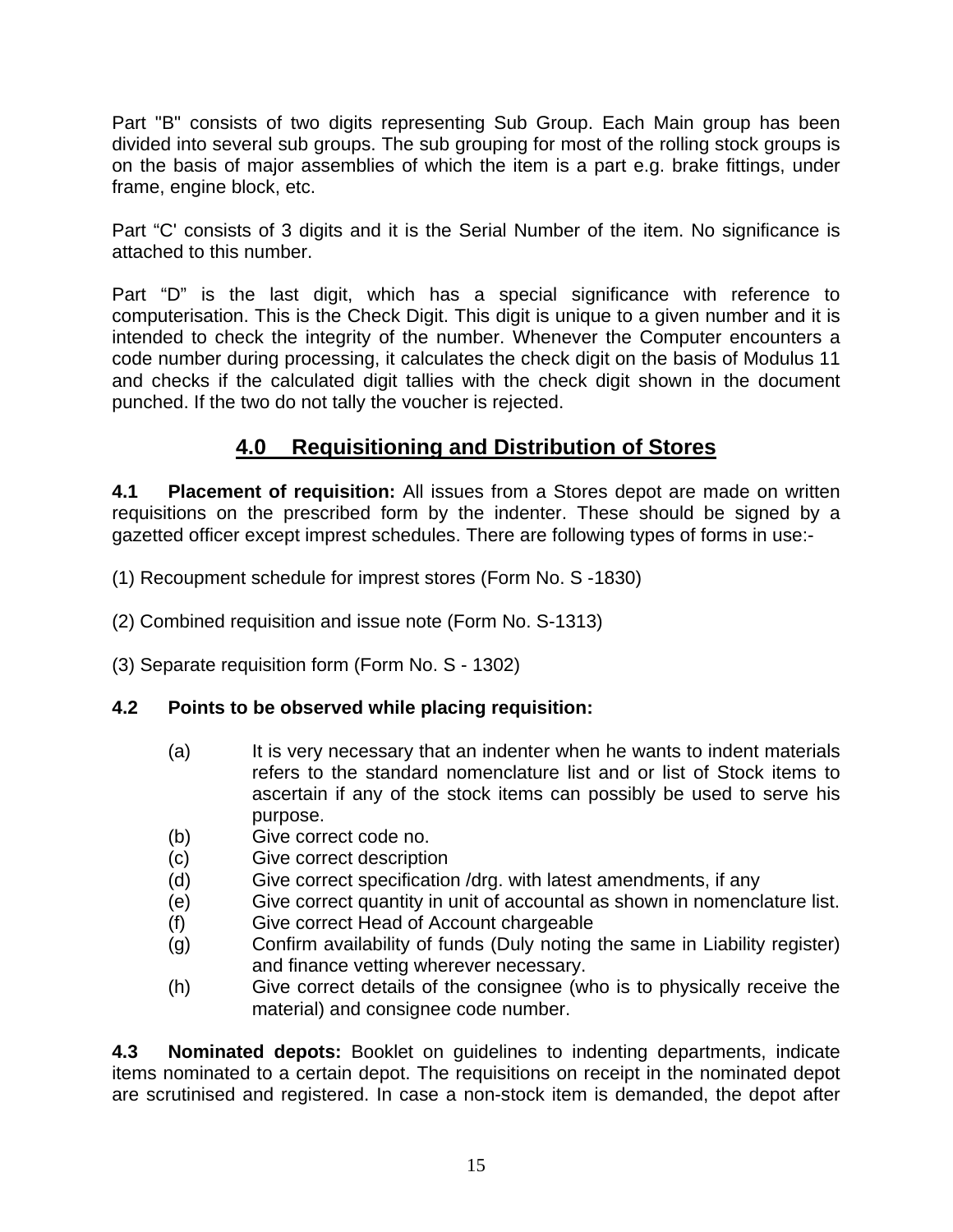verifying should offer the nearest equivalent item that is stocked to the indentor, if it suits. If not, the requisition is forwarded to COS office for purchase and supply. Recurring demands are noted to make them Stock items.

Requisition for stock item is sent to the stocking ward. Requisition cum issue note is prepared in 6 foils by the indentor. Block copy is retained as office copy and remaining 5 copies are forwarded to the stores depot.

The stores depot sends two copies to the indentor along with material out of which one copy is returned back by the indentor duly acknowledging receipt of material. The other copy is sent by indentor to his divisional officer to compare with the copy sent by Accounts office with the summary of debits.

The two copies are sent by depot to the Accounts office for posting of which one is sent to the controlling officer of indentor along with debit summary.

One foil is retained as office copy in depot.

Separate requisition and issue forms are used for issue of material to workshops.

**4.4 Distribution of Stores to the Indentors:** On a zonal railway there are thousands of indentors situated all along the railway line, hundreds of kilometers away from the supply point. It is very essential that materials required by these indentors are received by them regularly to avoid any dislocation in their work.

The Railways Stores depots arrange distribution of these materials by one of the following methods: (i) Collection of materials by the representatives of the indentorsthis is generally followed by the workshops where the stores depots are attached to the workshops. (ii) Delivery of stores by road through departmental or contracted private motor lorries for indentors situated nearby. (iii) Dispatch by rail parcels for consignments that do not form full wagon load. (iv) Dispatch of full wagon loads - This is generally resorted to when the demands are for quantities which will constitute a full wagon load for a consignee. (v) Through a stores line delivery system: Stores line delivery system is an important service run by the stores department so that every station on the entire railway system receives the supply of materials required by them. Materials are loaded station wise in the stores delivery vans and these delivery vans move from station to station as per a scheduled programme. The staff who accompany the delivery vans deliver the materials required at the station as well as collect certain items which are to be returned by the stations to the stores depots.

The advantages of the stores van service are safe service, less breakage and damage in transit, avoiding loss or pilferage in transit, reduction in cost of packing and collection of returned stores.

Due to aging of store vans and also due to rake load movement of traffic, it is becoming increasingly difficult to attach and detach the store vans very often. As such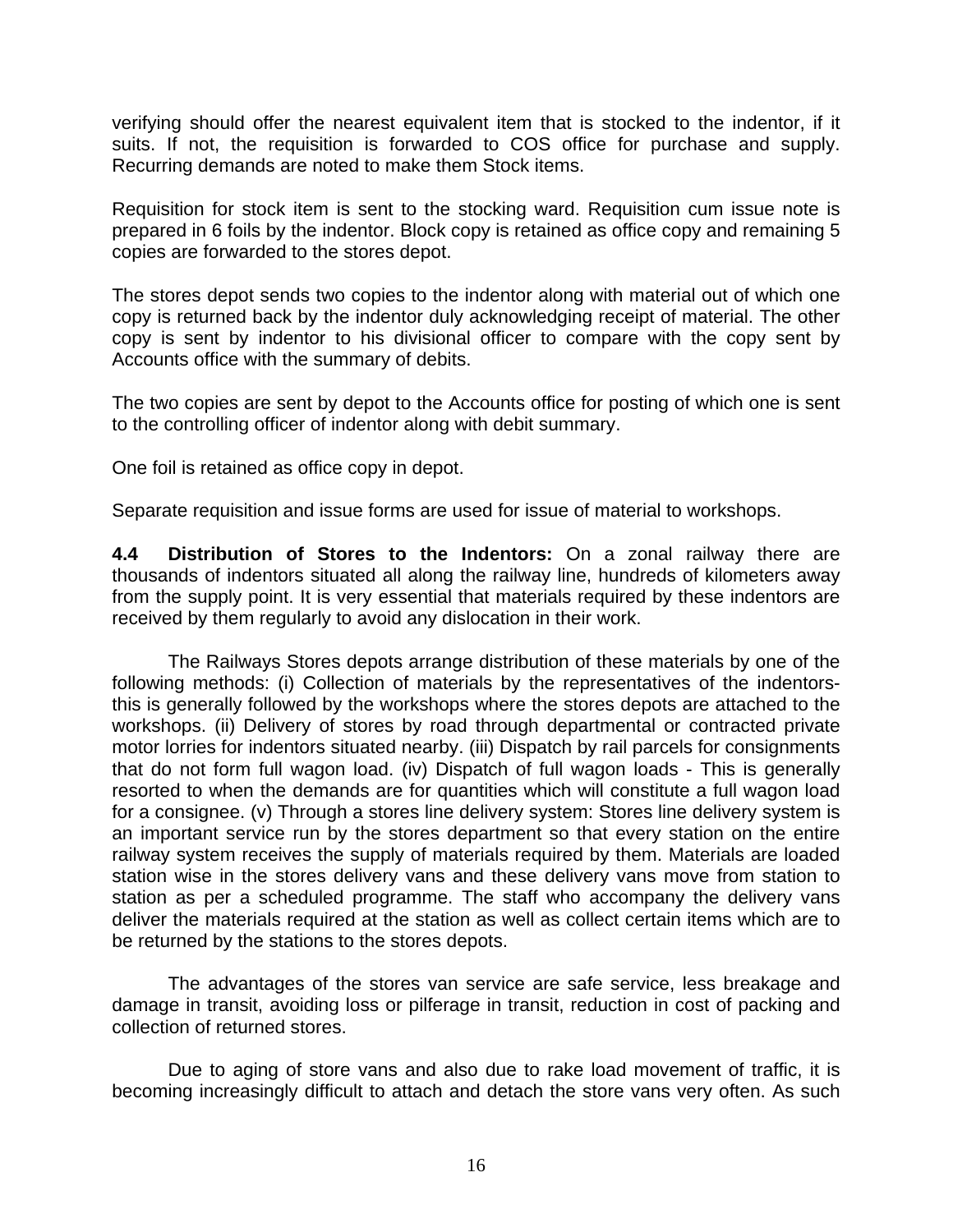small quantity of material to nearby indentors is being distributed by road transport. COS / CMM have been authorised to operate road contracts for the same.

# **5.0 Recoupment**

**5.1 Methods of Recoupment:** There are three basic methods of Recoupment which are used on the Railway systems:

(i) Maxima- Minima System (EOQ / ROL System)

(ii) Annual Estimate System

(iii) Fixing a level for emergency items and recouping the items to this level on every issue.

**5.2 Maximum- Minimum System:** The terms maximum and minimum have special meaning when used in this context. **Maximum** is the quantity, which is most economical to order at a time. If we order large quantities at a time, large amount of money will be blocked and inventory carrying cost will be higher. As against this, if we order small quantity at a time we will have to order more frequently and ordering costs will go up. Maximum aims at a quantity which tends to minimise the total costs. For high value items this quantity has been fixed as 3 months requirements where as for low value items it has been fixed as 12 months requirements.

**Minimum-** Every item needs certain time for procurement. The time required from the point recoupment is initiated till the point material is inspected and accepted is known as lead-time. It will be easy to appreciate that at the time of recoupment the stocks available (Physical stock plus quantities on order) should be sufficient to meet the requirement during the lead-time. This quantity of material is known as "Minimum". This is also known as "Re-order level" or "Re-order Point". In other words, Minimum or a Reorder level is fixed considering the lead-time consumption and any safety stocks or buffer stocks (B.S.) we decide to keep.

In the maximum minimum system, a perpetual record is required to be kept. As soon as the stocks plus dues touch the minimum level, Recoupment is made for the quantity equal to one maximum. In the Railways shop manufactured items and a few typical depot stock items are recouped on this system. Majority of items follow annual recoupment system. Buffer stock is provided to meet unforeseen fluctuations in leadtime as well as fluctuations in consumption patterns.

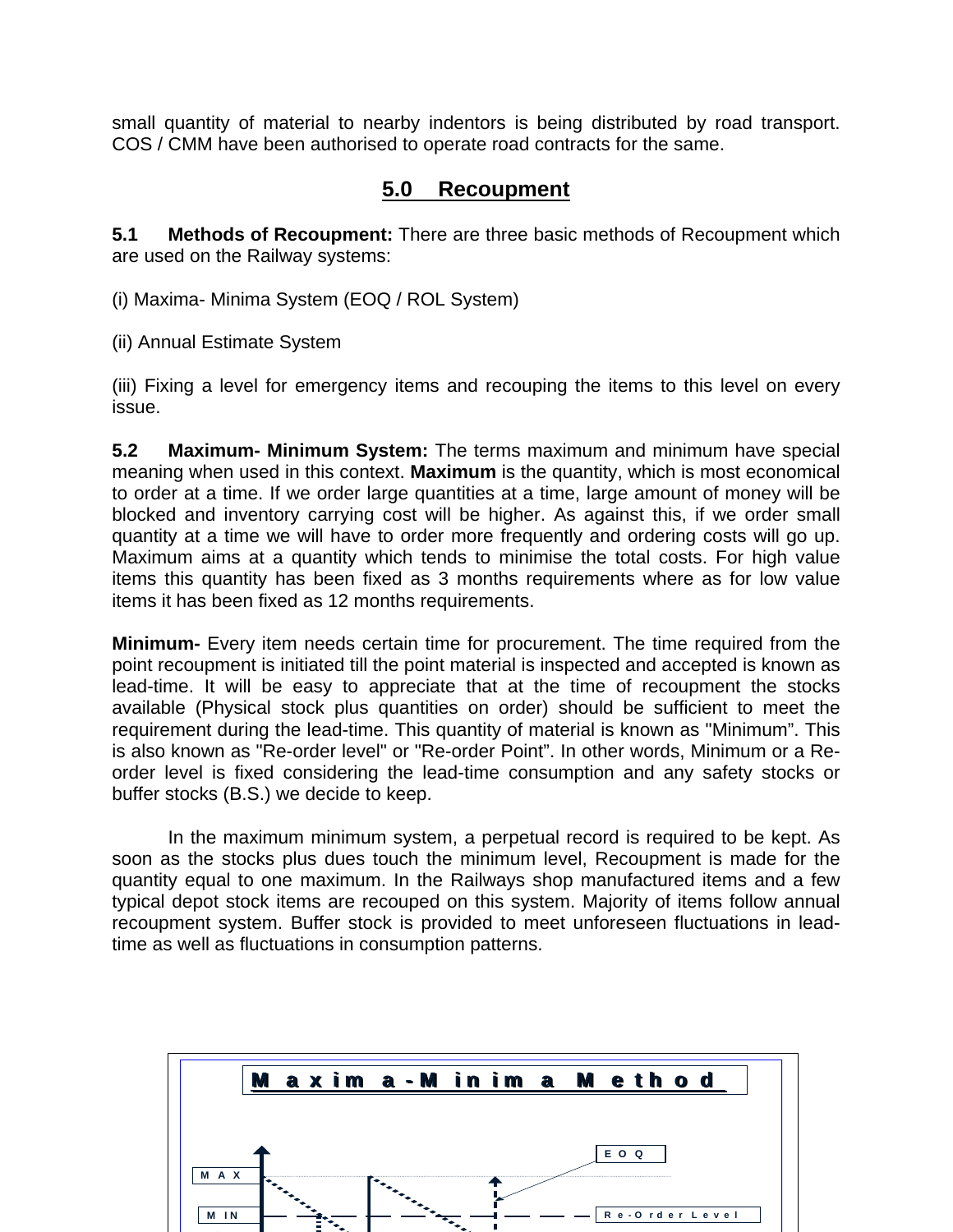

**5.3 Annual Estimate System:** In annual estimate system, a fixed timetable is followed for Recoupment of the items as against the maximum- minimum system where items are recouped as and when they touch the minimum level. The period for which items are recouped is fixed and is called "Contract Period". This contract period is generally 12 months. The interval between the dates fixed for sending the recoupment to the beginning of the contract period is known as the "Interim Period". For the purpose of convenience, different contract periods are fixed for different groups of items so that some groups are recouped in January, some in February and so on. This system is advantageous in that it is possible to combine the demands of different depots and make one purchase. This reduces not only the ordering cost but gives a better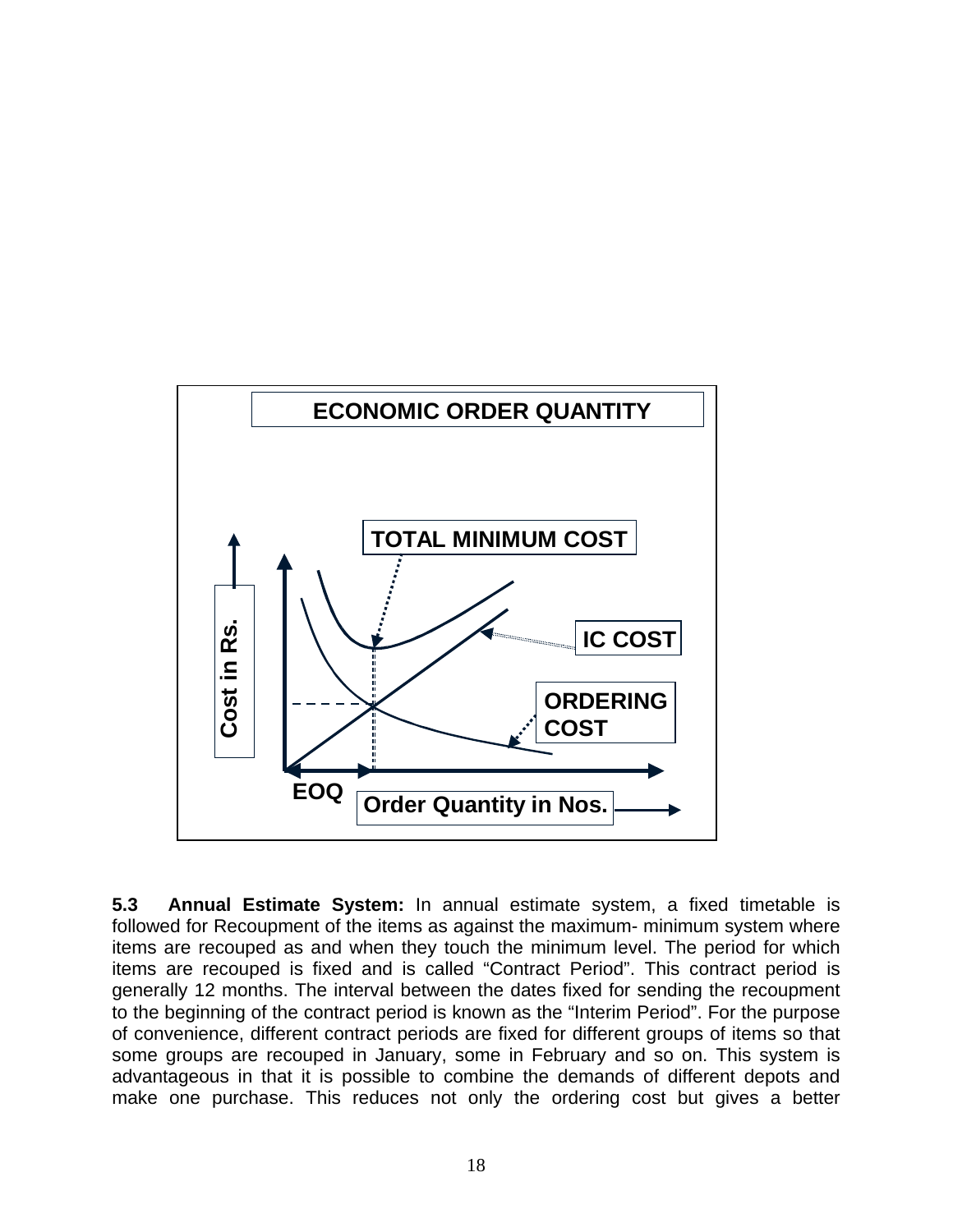bargaining power. Inventory carrying cost can be kept low if order is placed with required number of phased deliveries.

**5.4 Recoupment of Emergency Stores:** The special characteristics of emergency stores is that the demand is not regular. An upper limit or emergency limit is fixed based on experience. This limit can also be rationally fixed with the use of statistical methods. Every time there is an issue, the item is recouped to bring the stock to this predetermined level.

**5.5 Lead Time:** The time taken from the date when the demand is registered to the date when the material is physically available for use is called lead time.

**5.6 Buffer Stock:** In spite of best calculations, there is a variation in lead-time and consumption pattern. To cater to the fluctuations of lead-time and / or consumption pattern, buffer stocks are required. It is generally one month to six months requirement depending upon the category of the item.

**5.7 Purchase items & Shop manufactured items:** While a very large number of items are purchased by the Railways, a substantial number of items particularly spare parts required for the rolling stock are manufactured in the Railway workshops by the Railways themselves. The manufactured items are recouped on maximum - minimum system. The maxima and minima levels are fixed in consultation with the Production Engineers who will be manufacturing and supplying the items. The work orders for manufacture and supply of items are prepared by the stores depots, when the minimum levels are reached. It is the responsibility of the stores depots to make the raw materials available for such manufacture.

# **6.0 Purchasing**

The purchasing function is generally centralised in the headquarters office of the Controller of Stores. The recoupment or estimate sheets for stock items routed through the stores depots are received in the purchase office of the Controller of Stores for arranging procurement of all these items. The COS has full authority to scrutinize every demand, to question regarding quality of items and modify the quantities.

For small value purchases, however, the depot officers as well as Divisional Railway Managers have been delegated powers to do local purchase.

**6.1 Agency for Purchase:** Purchase of materials for Railway are arranged either as

- (1) Direct purchase by the Railway Administration
- (2) Purchase by the Railway Board, DLW, CLW, ICF, COFMOW, CORE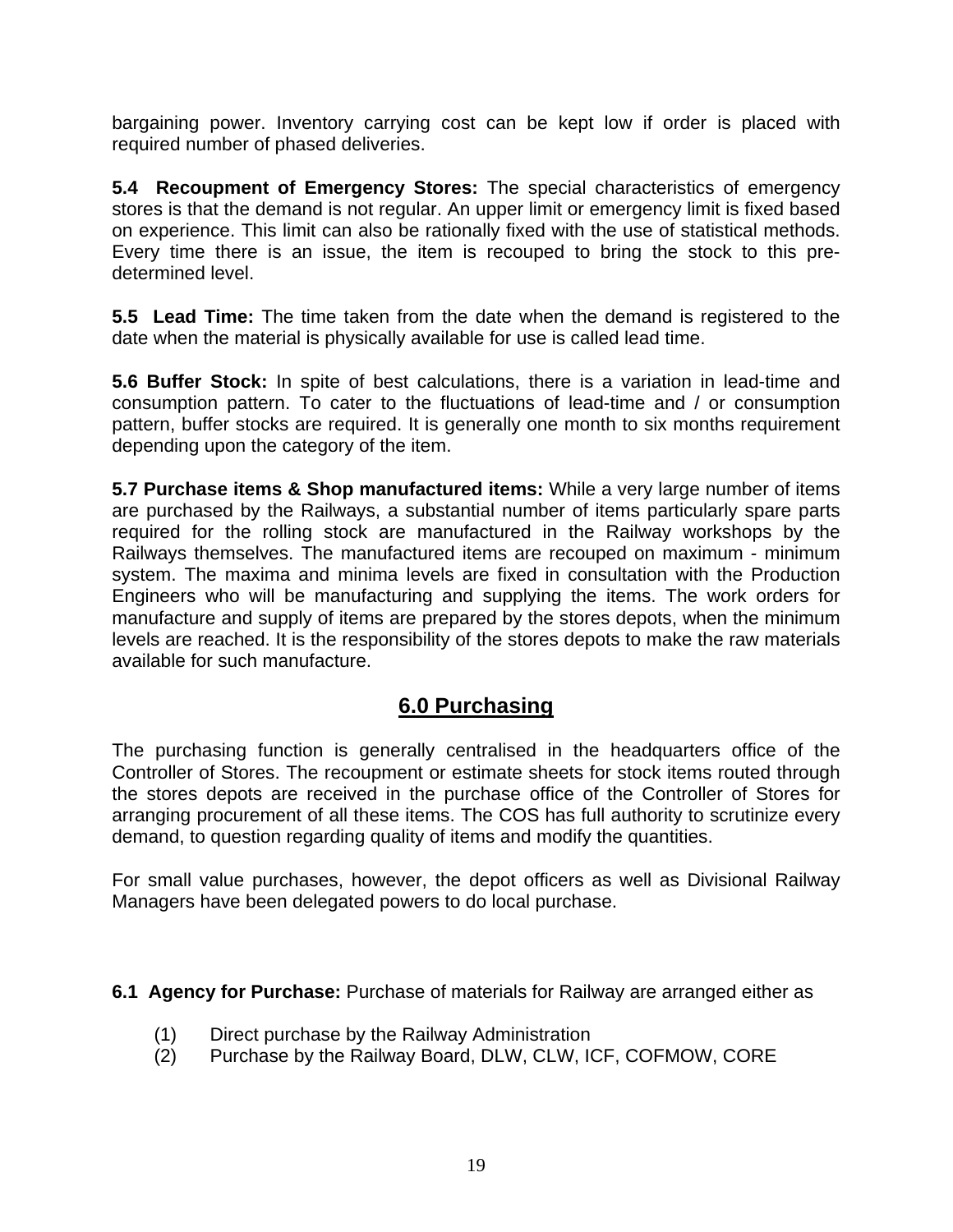(3) Purchase through the agency of Central Purchase organisation of the Government such as The Directorate General of Supplies & Disposals (DGS&D)

**6.2 Direct Purchase by the Railway:** Items which are not arranged by the Railway Board and items which are not required to be purchased through the Central Purchase Organisations are procured by the Railway directly through the Controller of Stores. The C.O.S. arranges purchase through –

1. Global tenders involving worldwide sources that generally require Foreign Exchange.

2. Advertised Tender or Open Tender (Generally for items valuing over Rs 10 lakhs). For finalisation, Tender committee recommendations (Tender committee consisting of a stores officer, a user deptt. Officer and an accounts officer at appropriate level ) are put up to the competent authority depending upon the value of the case.

3. Limited Tender/ Bulletin tender to approved / registered suppliers for demands of value upto than Rs 10 lakhs.

4. Special limited tenders are issued if the value of the case is more than 10 lakhs and it is desirable to go for limited tender instead of Advertised Tender due to vital or safety nature of item or urgency subject to finance concurrence and competent authority's sanction.

5. Single tender if there is only one source of supply (PAC - Proprietary Article Certificate) or if the item is of very small value - from Cash imprest by Cash purchase or if any Emergency has arisen.

**6.3 Stores Contracts:** Stores contracts can be classified as - (1) Rate contracts (2) Running Contracts (3) Fixed Quantity Contracts.

**Rate contracts:** These are generalised contracts entered into with suppliers for specific items and identifying all terms and conditions including the price, but quantity and consignee are not identified /specified.

The contracts authorise specific orders being placed by nominated officers of Stores department for specific quantities, on the available terms, conditions and price without the need to go through the full procurement procedure. Thus, the rate contracts save lot of time in routine purchase work.

**Running Contracts:** These are similar to rate contracts, but here the quantities that can be ordered against specific orders are limited to a maximum quantity and minimum quantity.

**Fixed quantity contracts:** In these contracts, all terms and conditions including price, consignee and the quantity are identified at the first stage itself. Hence they are specific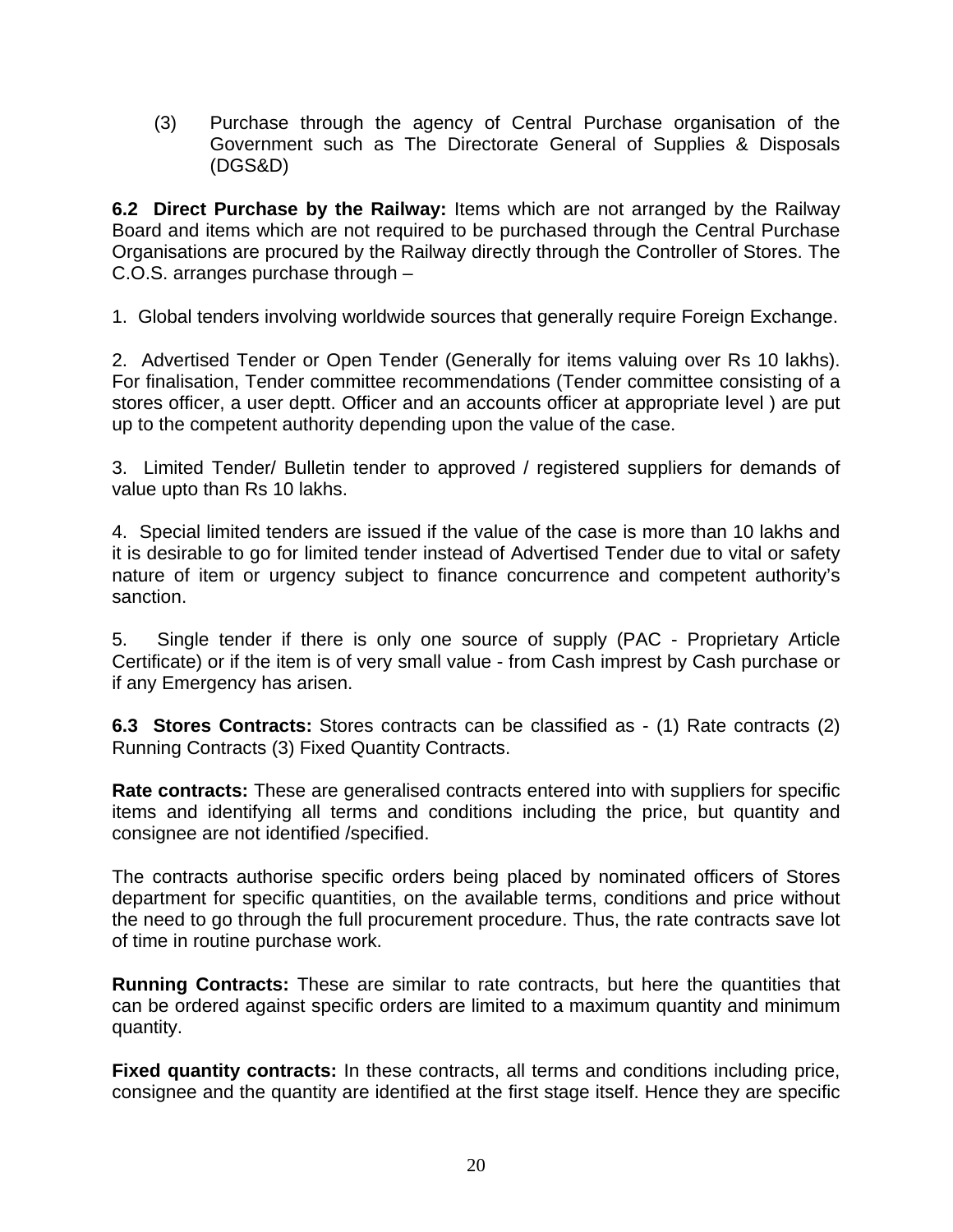even at the first stage. These contracts lack the flexibility of Rate and Running contracts.

**6.4 Purchase by the Railway Board, DLW, etc :** The requirements are consolidated in the COS's office and the indents are placed on centralized purchase agencies such as Railway Board, DLW, CORE, ICF etc. duly certifying the funds. The Railway Board mainly arranges the procurement of Rolling Stock complete units and POL including fuel. In addition Rails, fish plates, cast iron sleepers, wheels, tyres, axles, imported steel, certain nominated critical items like composite brake blocks, etc are procured by Board.

**6.5 Purchases through DGS&D:** If DGS&D have entered into a rate or running contract, the railways are required to use the agency of DGS&D for such items.

**6.6 Tender finalisation:** The tenders are to be decided to either accept the suitable offer out of all the tenders received or reject or file them. All the tenders in which acceptable offer is less than or equal to Rs 10 lakhs can be decided by the respective purchase officer as per the purchase powers delegated to him but, if the acceptable offer is valuing more than Rs 10 lakhs, then the tenders have to be discussed by a tender committee consisting of 3 officers; one from Stores Department, one from Consuming Department and one from Accounts Department. Officers below the rank of Senior Scale cannot be the members of a tender committee except the Accounts member, who is generally one grade lower. Tender Committee is a recommending body and its recommendations may/may not be accepted by a competent Tender Accepting Authority. Some of the points to be kept in mind for deciding tenders are as under:

- a. The offer should be technically suitable i.e., the material offered by the firm should be exactly as per our specification given in the tender enquiry. Offers of substandard materials are normally ignored.
- b. Out of all technically suitable offers, lowest offer is examined for reasonableness of rates.
- c. If the rate of lowest technically suitable offer is considered reasonable then it is to be seen whether delivery offered by the firm will meet our requirement with respect to delivery period and place of delivery.
- d. After satisfying about (a), (b) & (c) above, we see that the firm is reliable and has satisfactory record of past performance.
- e. Finally before accepting the offer, we see that all terms and conditions offered by the firm are acceptable. We normally, place all our purchase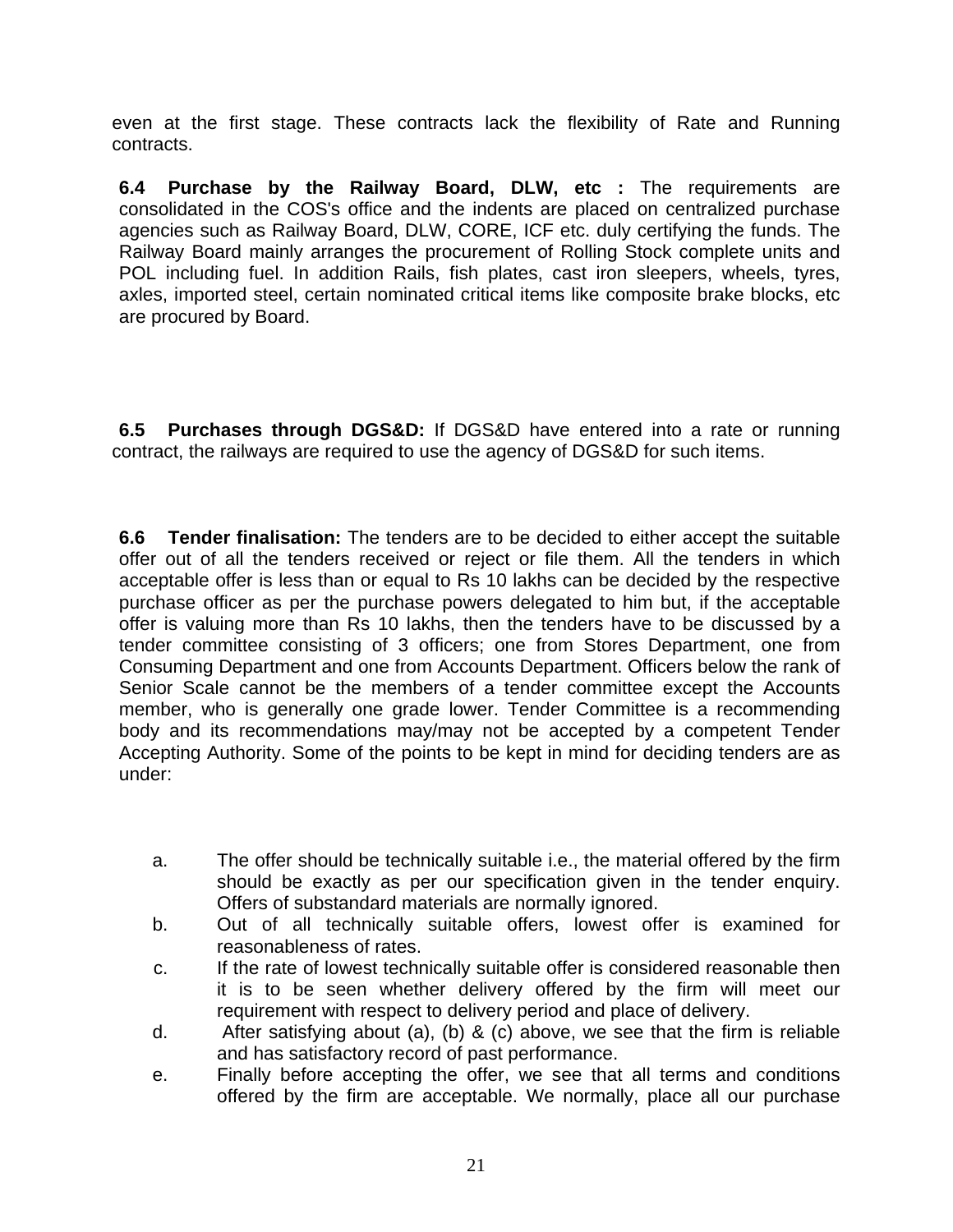orders as per "Indian Railways standard (IRS) Conditions of Contract". As per these conditions, we have the right to reject substandard materials, levy liquidated damages for delayed supplies, make risk purchases in case of default, etc.

**6.7 Placement of Purchase Order:** When the tenders have been decided, purchase officer records acceptance on the tender accepted by him and then the purchase case is passed on to the respective purchase section for preparation of purchase order. After the purchase order has been signed by the purchase officer, it is sent to Accounts Department for pre-check if value is more than Rs 4,00,000/-. All purchase orders issued against demands submitted by Stores Depots for stock items, availability of funds out of purchase grant is to be ascertained from Accounts Department. For this purpose, Accounts Department maintains an upto date liability register. At the time of issue of purchase order, value of purchase order is posted in the liability register and funds certificate is recorded on the purchase order. Finally, the purchase order is numbered. Purchase order Number consists of 16 digits out of which first 8 digits are same as Demand number or Tender No.,  $9<sup>th</sup>$  digit indicates mode of purchase,  $10<sup>th</sup>$  to  $14<sup>th</sup>$  digits are serial number which are allotted paying authority wise,  $15<sup>th</sup>$  & 16<sup>th</sup> digit indicates serial number of the item, consignee, delivery date, if there are more than one item, consignee, delivery dates respectively in the purchase order. Purchase orders valuing more than Rs. 4.0 lakhs are pre-checked by finance to avoid any mistakes. After numbering, the purchase order is dispatched to suppliers by registered post A.D.

**6.8 Contract Administration:** The purchase activity is not over only on placement of purchase order. For getting the material in time, contract has to be properly administered. Immediately on placement of orders or after some time, we may get request from supplier for amending some of the clauses of the purchase order. All these requests have to be examined in proper perspective and amendments (or modification advices), if needed against the purchase orders are issued. For all the amendments, which may result into financial repercussions, we may have to take finance concurrence. If the supplier is not able to supply the materials within the stipulated delivery period, then as per law of contract, contract expires. Further extension has to be with mutual consent. Normally suppliers request for extension of delivery date and this is examined keeping all relevant factors in mind. As per IRS conditions of contract, we have right to recover liquidated damages for any loss or inconvenience suffered by us due to delays in supply of material. Sometimes, firms fail to supply the materials. As per IRS conditions of contract, if the firm fails to supply the material, we can purchase the material from the alternative sources at the risk and cost of the supplier i.e. if we pay any higher prices to the alternative source, the difference can be recovered from the defaulter. These purchases from alternative sources are known as risk purchases. In order to ensure that risk purchase is legally tenable, we have to follow certain procedures by which reasonable opportunity to make good the loss is given to the supplier and the risk purchase has to be arranged within a reasonable time (Which is normally 6 months for readily available items and 9 months for specific manufacturing items) from the date of breach of contract. Sometimes disputes may arise in the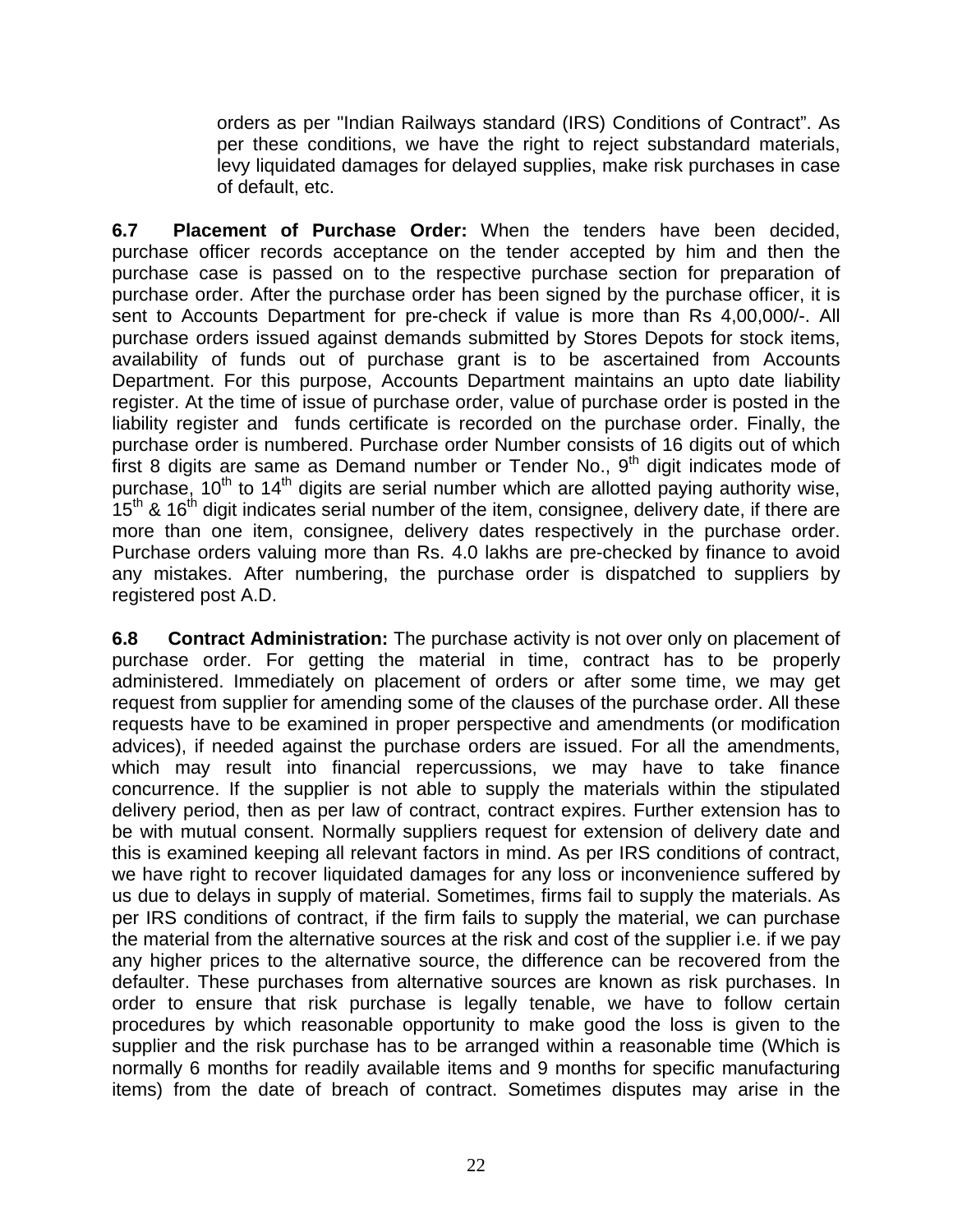execution of the contracts. If the dispute cannot be mutually settled, then as per IRS conditions of contact, it is to be referred to a sole arbitrator appointed by the General Manager and decision of the arbitrator will be final in such a case.

**6.9 Supply of materials:** Materials against purchase orders placed by Controller of Stores are supplied to the consignee mentioned in the purchase order.

**6.10 Imported Stores and Indigenous Stores:** In 1950-51, 23% was the proportion of imported stores out of all type of procurements and now it is only of the order of 3% to 5% by progressive indigenization.

# **7.0 Receipt & Inspection of Stores**

The stores ordered by the Railways or by the Central purchase organisations are delivered either to a Stores Depot for the purpose of inspection and stocking in that depot or for onward dispatch to the user or are directly delivered to the user himself. In some of the purchase contracts the materials are inspected by the nominated inspecting authorities before dispatch of these materials. In these cases generally payments of 90% to 98% are released on proof of inspection certificate and dispatch. The balance payment is only released on final inspection by the consignee to whom the material is delivered by the supplier. In cases where such a clause for advance payment is not provided, 100% payment is made only after the material is received, inspected and accepted by the consignee and the bill is certified or receipt note granted. It is important that whether any inspection has been earlier carried out or not the consignee must inspect within reasonable time the materials properly and certify the bills or inspection notes. For inspection, the agency of test houses or Chemist & Metallurgist etc. may be employed. Pre inspection of materials is done by RITES/ RDSO/ DOI/ any other nominated agency. If after inspection the items are found to be not acceptable a rejection memo is issued indicating the reasons of rejection. If the stores are preinspected by an inspecting agency, then the consignee should arrange for the joint inspection and the finding of joint inspection will be final. The rejected material is returned to the supplier if no advance payment is made and after checking whether any ground rent is due etc. He is asked to tender fresh supplies to fulfill the contract.

# **8.0 RETURNED STORES**

**8.1** All the materials no more required by the consuming departments should be returned to the nominated stores depots for taking disposal action. Such materials are returned along with an Advice note for returned stores (form No. S-1539) prepared in 6 copies. The 6 copies are distributed in such a way that debits and credits can be raised by the Accounts department for the transaction satisfactorily.

# **8.2 Advice note for Returned Stores:**

(a) As mentioned above the Advice Note for Returned Stores is to be prepared in six copies. The returning subordinate will retain one copy  $(1<sup>st</sup> copy)$  with him for his record.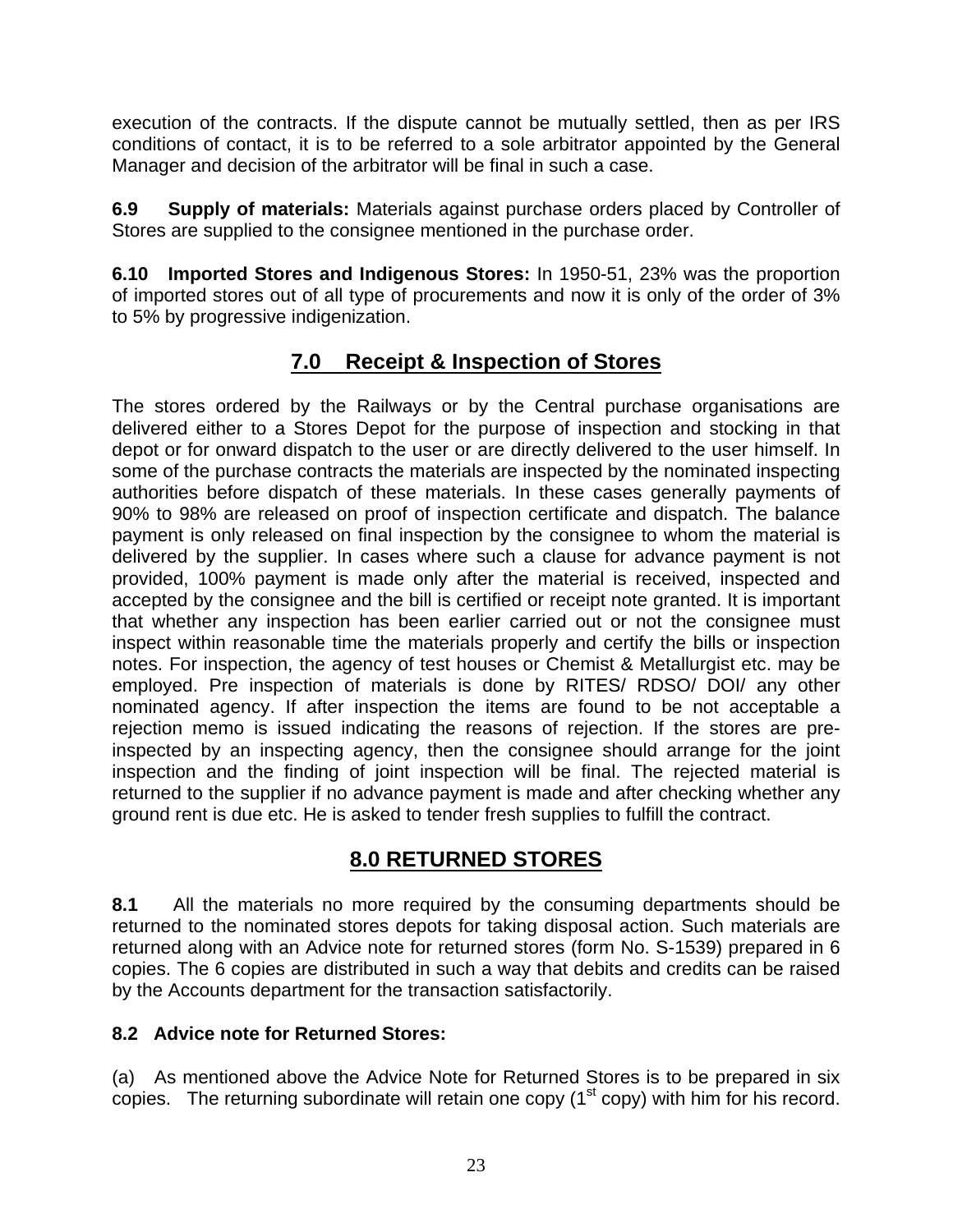Out of remaining 5, he will send 3 copies  $(2^{nd}, 3^{rd}, 8, 4^{th})$  to the nominated Stores Depot either along with the material or along with R.R./P.W. Bill, if the material has been dispatched by Rail. At the same time he will send one copy  $(5<sup>th</sup>)$  to the Stores Accounts office of the depot and last copy  $(6<sup>th</sup>)$  to his controlling officer. The purpose of these  $5<sup>th</sup>$  $8\,6<sup>th</sup>$  copies is to give advance information to Stores Accounts Officers and his controlling officer so that they can monitor for getting timely and proper credits for their returned materials. This procedure is explained in subparagraph (b) below.

(b) The controlling officers are required to maintain a Departmental Register of Advice Notes (S-1605) for keeping watch on the accountal of returned stores. As soon as  $6<sup>th</sup>$  copy of the Advice Note is received from the subordinate, it is entered in this Register (For convenience separate pages in the register may be allotted for each subordinate). At this stage, Advice Note is also scrutinized to see that it has been correctly prepared. If some information is found incomplete, further details are added in the Advice Note and then this is forwarded to the Stores Depot for getting credit particulars. Similarly Stores Account Office is also required to maintain an Accounts Register of Advice Notes (S-1622) to see that all the materials returned by various field subordinates are taken into books promptly and properly.

**8.3 Valuation of Returned Store :**The rate at which credit for returned stores is to be given depends upon whether the material is a Stock item or a Non-Stock item and also on its condition.

- (a) Credits for stock items are granted depending upon their stock position in the Depot and their condition. If the item is not overstock, then credit for a new Stock item is granted at full Book Average Rate and at half of this for second hand serviceable materials. However, if the depot stock of an item has already been declared as Dead surplus, then credits at scrap rates are given even for new or serviceable Stock items.
- (b) **Valuation of Non-Stock Items-** For Non-Stock items it is not certain whether they will be required for Railway use or not. Also, no separate book rate is maintained for them. Therefore, credit for all Non Stock items, whether new, second hand or serviceable, is granted at approximate scrap rate.
- (c) Credit for second hand Rail released from line which could be supplied to new projects or to other administrations is given at 65% of the present market price of new rail.
- (d) Valuation of plant and machinery :- In the case of serviceable plant and machinery, their value should be determined according to the following formula:

Price =  $R - (N/L) \times (R-S)$ , Where,

 $R =$  The present price of new machine

N= Age of the machine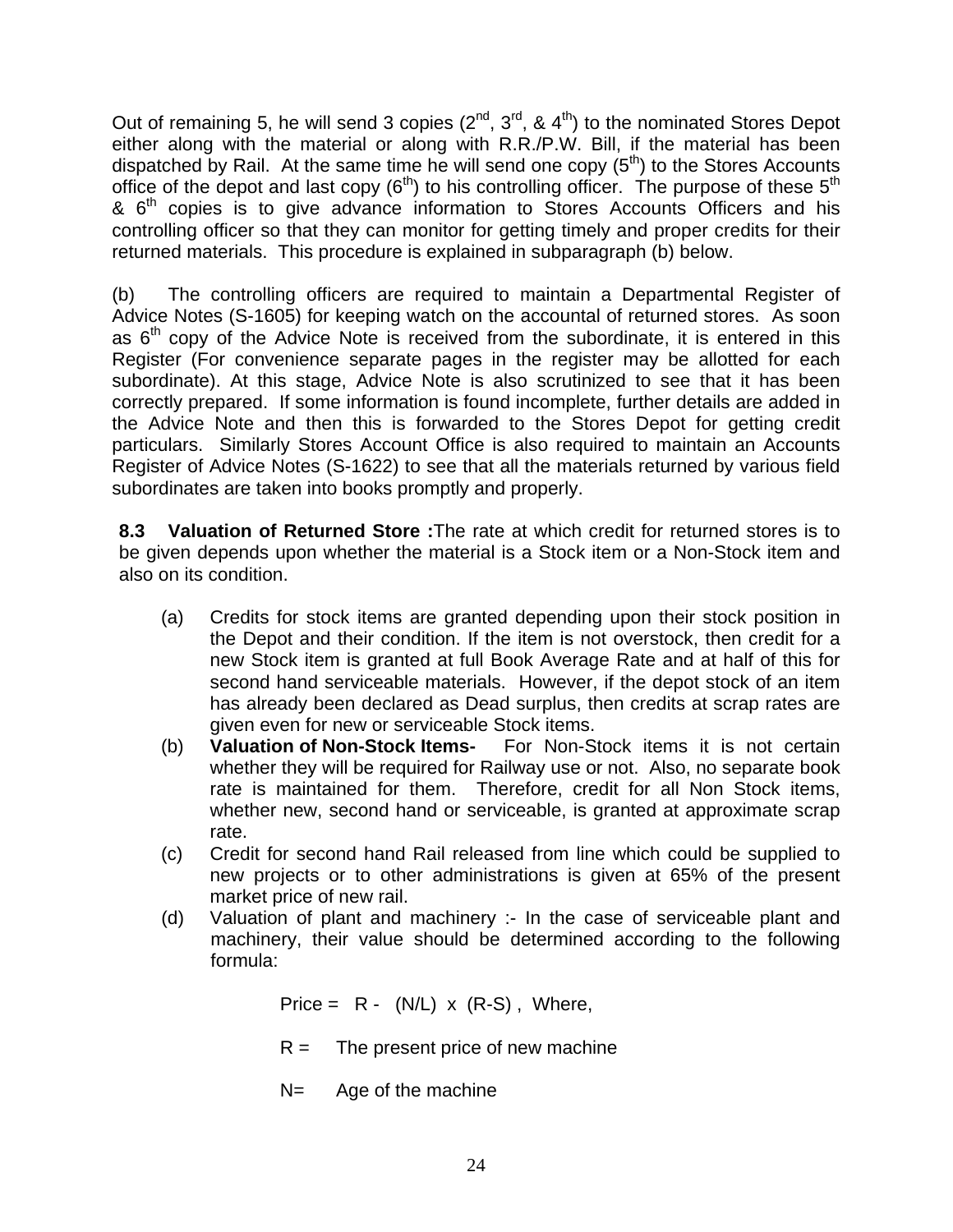- $L =$  The estimated life of the machine
- S= Scrap value of the machine

# **9.0 Surplus Stores**

When it is observed that items of Ordinary Stores have not been issued for a period of 24 months, they are then categorized as Surplus Stores. If it is anticipated that such items are likely to be used in the near future say next 24 months, it is called **Moveable surplus**. If it is established that these items will not be used on any Railway for another 24 months, it is then categorised as **Dead surplus**.

# **10.0 INVENTORY CONTROL**

**10.0 Improving Service level and Inventory Control:** To ensure continuous availability of stores to user departments while keeping the stock levels at optimum level is one of the important objectives of Stores Department. Efficiency with regard to optimum stock levels is measured by working out inventory turnover ratio on every 31st march, which is worked out as under:

Inventory Turn Over Ratio = (Total inventory balances in Rupees on  $31<sup>st</sup>$  March) -------------------------------------------------------------- \* 100 (Total value of stores issued during the year)

The target for inventory turn over ratio is generally kept around 15%. The efficiency with regards to service is worked out by compiling compliance percentage of materials against all requisitions received in Stores Department. The target for compliance is kept between 95% to 98%. For vital and safety items, the compliance is aimed at 100%.

In order to keep inventory turn over ratio and compliance figure at optimum level, selective inventory management method is used on Indian Railways. We classify the item in A-B-C category as well as vital, essential and desirable category. These are explained below. We also use standardization, variety reduction and extensive computerization for inventory management.

**10.1 A-B-C Analysis:** This analysis is based upon Pareto Principle according to which in many situations, majority of the activity (say 80%) is governed by very few (say to 20%) attributes. Hence, if in Stores all the Stock items are analysed in terms of their annual consumption - usage value, major part of total consumption value say 70% is represented by around 10% of total items, 20% of total annual usage value is controlled by 20 % of total items, and remaining 10 % of total consumption value is represented by a large number (say 70%) of small consumption value items. In Railways we have decided that all high consumption value items which represent 70% of total annual usage value, will be classified as "A" category, items which represent further 20% of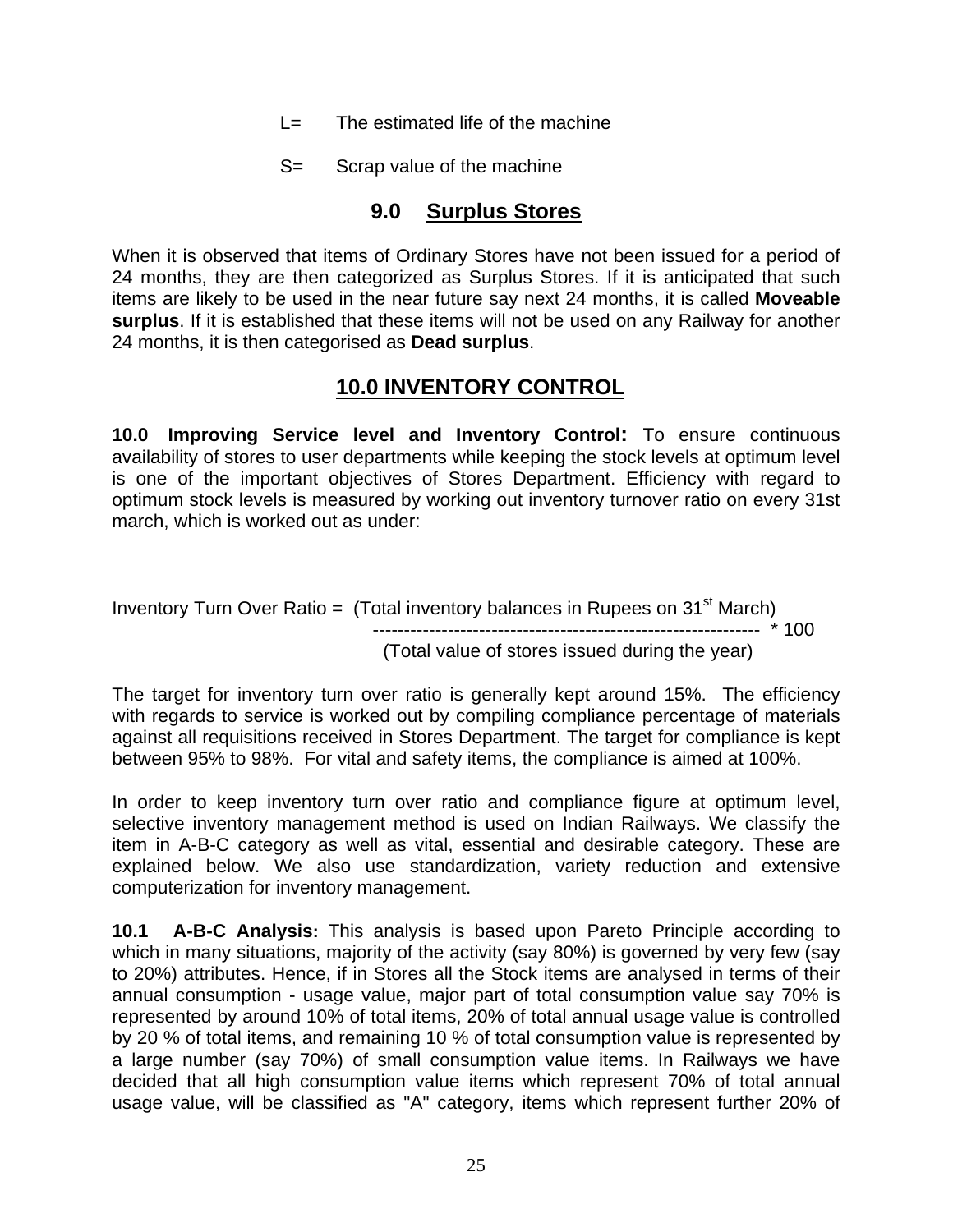total usage value will be classified as "B" category and all remaining items representing 10% consumption value will be "C" category. This analysis is done on the computer as explained below:

- (a) First of all annual issue values of all the items which were issued from all the depots are added together to find total issues (in rupees) of the Railway,
- (b) Then all the items are sorted in descending sequence of their issue value on the entire Railway (i.e. after adding issues of all individual depots),
- (c) Then we go on counting the items adding issue value of the items to a " cumulative issue value" counter. When the value in this counter represents 70% of total issues after adding a particular item, all the items from top to this item are classified as "A" category items,
- (d) This is further continued and when after adding issue value of an item to "cumulative issue value" counter, value in the counter is equal to 90% of total issues, we mark all items excluding "A" category items to the last item as "B" category items,
- (e) All remaining items are classifies as "C" category items.

For the purpose of Inventory control, "A" category items are most important. Therefore, they are closely monitored at highest level at very frequent intervals. In Railways, their stock levels, consumption forecast etc., ate monitored at the level of COS /CMM every month. "B" category items are monitored at the level of CMM/Dy.CMM every quarter or every six months. Stock verification of "A" category items is carried out every six months; for "B" category items every year and once in two years for "C" category. To achieve better inventory turn over ratio, we intend to keep average stocks of 3 months, 6 months and 12 months of "A", "B" and "C" category items respectively.

**10.2 V-E-D Classification:** A-B-C Classification is on the basis of consumption value of an item and does not give any importance to the criticality of the item and therefore, only A-B-C Classification is not adequate. Classification done on the basis of criticality of the item is known as V-E-D, where the items are classified as Vital, Essential and Desirable. Vital items are those items, which are very critical for the operations and do not permit any corrective time i.e. they cannot be procured off the shelf if they are not available. Essential items are comparatively less critical and work without them can be managed for a few days. All remaining items are known as Desirable items.

**10.3 A-B-C / V-E-D** matrix tackling the items on the basis of their consumption value and also criticality improves the service to the customer as well as we are able to control the inventory. We can design the stock levels in such a manner that is most desirable. For remaining items, service levels can be in between these two levels and average stock holdings can be designed accordingly.

| TYPE OF<br><b>ITEM</b> | $\Delta$<br>n. |  |
|------------------------|----------------|--|
|                        |                |  |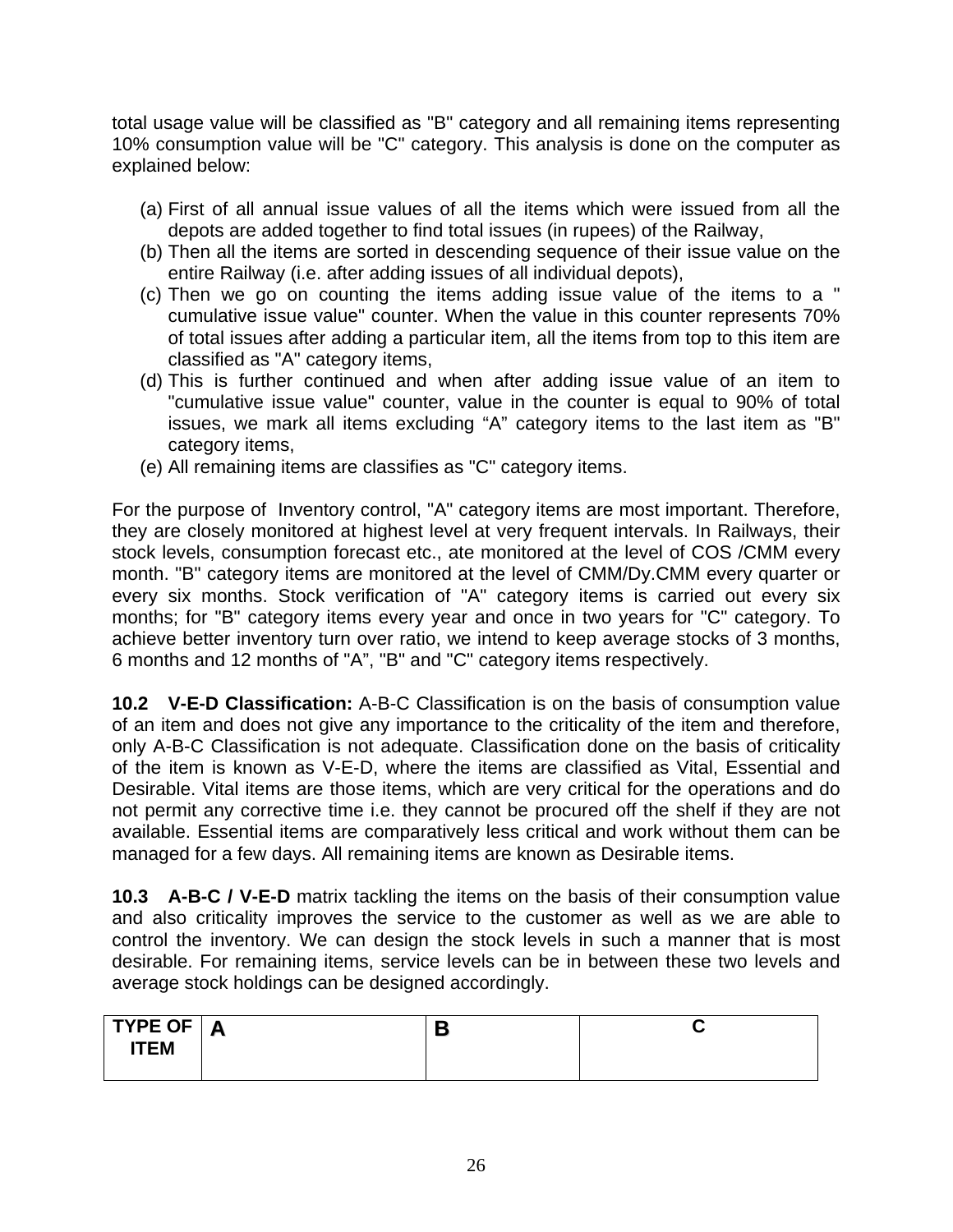|   | Critical scrutiny of<br>requirements for<br>economy | Liberal & better<br>compliance for reducing<br><b>Stock Out Costs</b> |
|---|-----------------------------------------------------|-----------------------------------------------------------------------|
| Е |                                                     |                                                                       |
| D | Procurement not to be<br>encouraged                 | Routine scrutiny                                                      |

Standard Tools for Inventory control:

- By selective management (ABC/VED/XYZ /SOS/FSN etc),
- Management by exceptions (out of stock, inactive, surplus etc.),
- Designing appropriate recoupment policies,
- Rationalisation /Standardisation,
- Value analysis,
- Codification and computerization,
- Concept of classifying materials on market availability (R, N, D) for buffer stocks.

# **11.0 SCRAP DISPOSAL**

**11.1 Scrap:** The word scrap has a special meaning in the railway working. Apart from the worn-out and damaged parts and materials arising out of operation, production and maintenance in the Railway system, scrap also includes all items, which are no longer useful for the purpose for which they were originally procured. All such scrap is required to be expeditiously collected in the scrap yards and disposed off. During the year 2011- 12, Railways disposed off scrap worth Rs. 4000 crores.

**11.2** The scrap accumulated in scrap depots are disposed off periodically by the Stores department, by adopting any one of the following methods:

- (a) Public auction
- (b) Tender Sales (Some times auction cum tender method is also adopted for better results)
- (c) Direct Sales
- (d) Sales to Employees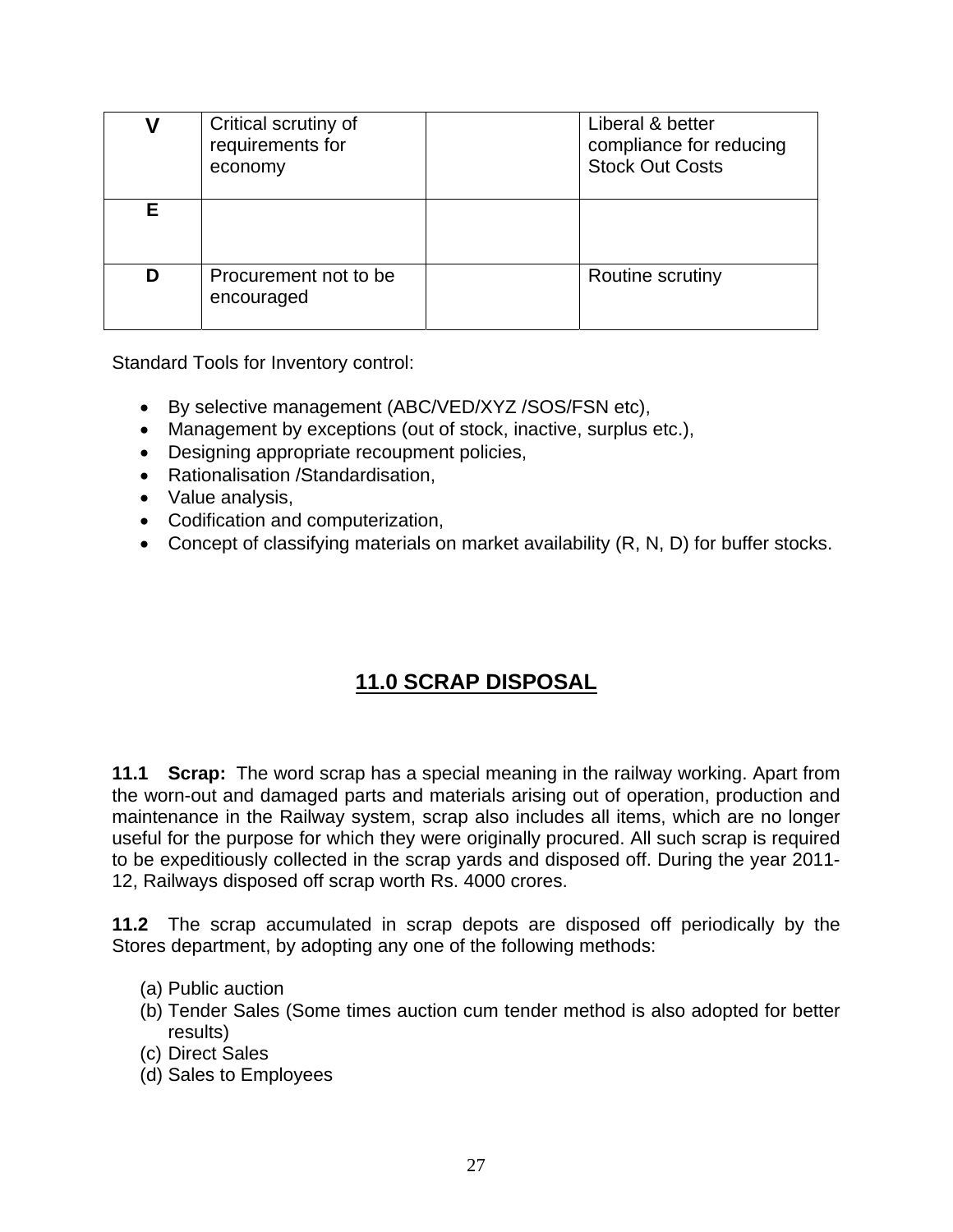However, no such sale can be effected before the scrap and other obsolete items on sale are cleared by a Survey Committee. This committee consists of stores and technical officers who will inspect every materials proposed to be scrapped and sold barring a few exceptions like condemned rolling stock, turnings and borings, etc. The Survey Committee thus ensures that no material useful to Railway can be disposed off unless the same is inspected and cleared by an expert body. For rails and other P. Way material, Engg. Department does the necessary condition report and inspection and CTE/CE's sanction is obtained for disposal.

#### **11.3 Sources of Scrap:**

- (a) Railway Workshops
- (b) Condemned Rolling stock such as wagons, coaches, locomotives, boilers, etc.
- (c) Scrap permanent way materials such as released condemned rails and other P way.
- (d) Inactive/surplus items being declared as scrap.

**11.4 Location and layout of scrap yard:** The location of scrap yards is determined largely on consideration of freight charges, space availability and proximity to the market for disposal. Arrangements should be made to see that double handling is avoided, as far as possible.

**11.5 Formation of Lots:** Scrap of a particular description (PL No. as classified in the Scrap schedule) received from different sources (in case of mixed scrap, after sorting) are placed in a particular lot. The idea of lot formation is to accumulate economic quantity of a particular item of scrap to be attractive to participants in auction. Therefore, a lot should not be too small. This should also not be too large as this will restrict auction virtually to a few rich parties only, on account of high value and will promote "Cartel" or "Ring formation".

**11.6 Lot Register:** Once the lots have been formed for the purpose of auction sale, the details are entered into Lot Register which have columns for lot No., Description, Book Rate, Approximate Quantity, Rate secured at previous auctions, Name of the Purchaser, Rate at which auctioned, total value of stores and remarks.

**11.7 Survey of Scrap and other Materials:** Survey committee is the Committee of Senior scale or JA Grade officers of the Consuming Departments with Stores Depot Officer as convener member and major workshop officer as Secretary. This committee is a standing committee appointed by General Manager for the purpose of inspecting critically the condition of all Stores:

- (a) That have deteriorated in value, for any reason,
- (b) Broken or damaged in transit, or while in stock,
- (c) Lying in the custody of the Stores Department for a long time and considered by Controller of Stores as having become unserviceable owing to obsolescence or other causes and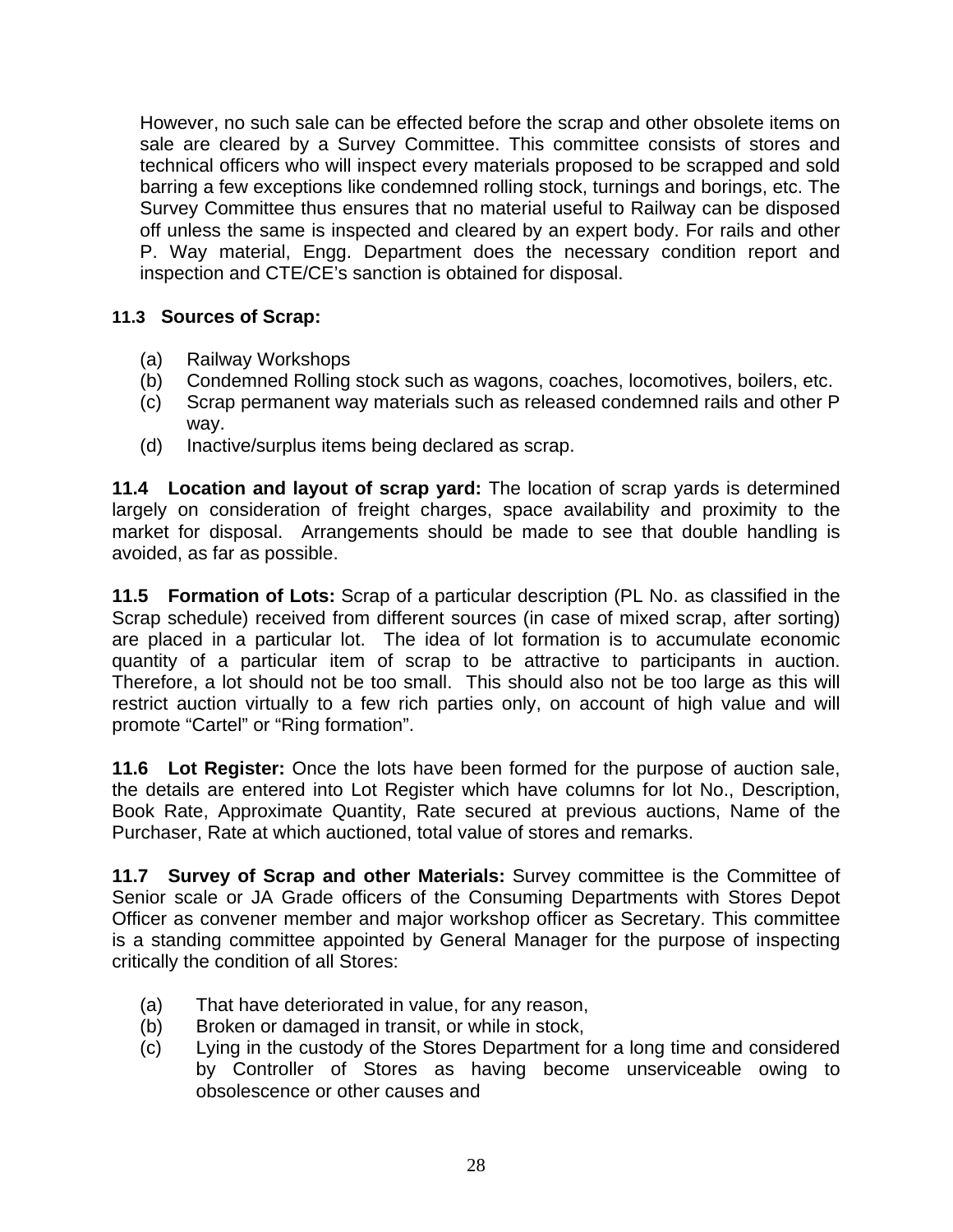(d) Received as scrap from the line.

**Preparation of survey sheets:** Survey sheets on the prescribed proforma are prepared in which recommendations against each item are recorded by the Secretary of the Committee and signed by all members of the survey committee.

 Some items are exempted from surveying by survey committee. These items are turnings and borings, waste paper, firewood, saw dust etc. Survey is not required for condemned rolling stock, rails and sleepers on line for which condemnation certificates given by Chief Work Shop Manager and Chief Track Engineer respectively are considered adequate. Lots of small value (Rs. 5000/- at present) are also not required to be surveyed for which depot officers have been given powers to scrap such lots.

#### **11.8 Sale of Scrap Materials:**

- (a) Sale through Public Auction- By conducting public auction at regular intervals and putting the materials in those auctions.
- (b) Sale through Tenders- By inviting tenders for the materials to be sold either through advertised tenders or by giving tender enquiries to likely purchasers.
- (c) Direct Sale- Some materials may be sold directly at pre-determined rates to Railway employees and other government organisations. The rates are generally based on last auction rates.
- (d) Quoting for Sale- For some of the items, we may submit quotations/tenders to other organisations if they have floated tenders for purchase of scrap.

**11.9 Auction Sales:** Auctions are generally conducted departmentally. On the nominated date and time, auction is started. In order to restrict entries of undesirable elements, a system of refundable entry fee of Rs. 10,000/- is in place. Depot Officer who is of the rank of J A Grade, conducts the auction in the presence of a representative of Accounts Department. The decision to sell a particular lot during the auction is taken by the Depot Officer. For taking this decision, he fixes a Reserve Price of each lot in advance. This reserve price is fixed keeping in mind past sale rates, market trend and also condition of the lot. Depot officer has also discretion to accept below the reserve price by certain amount (normally 5%), if the bids to the reserve price are not coming and there are reasons for accepting the bids at lower rates.

**11.10 Bid Sheet:** At the time of auction when the lot has been sold, a Bid Sheet is prepared which contains details of lot No., Brief description of the lot, Quantity sold, the rate at which sold, the earnest money realized and the total amount payable and special conditions, if any. Bid sheet is signed by the Auction Conducting Officer, Accounts Representative, Custodian DMS of scrap yard and the purchaser.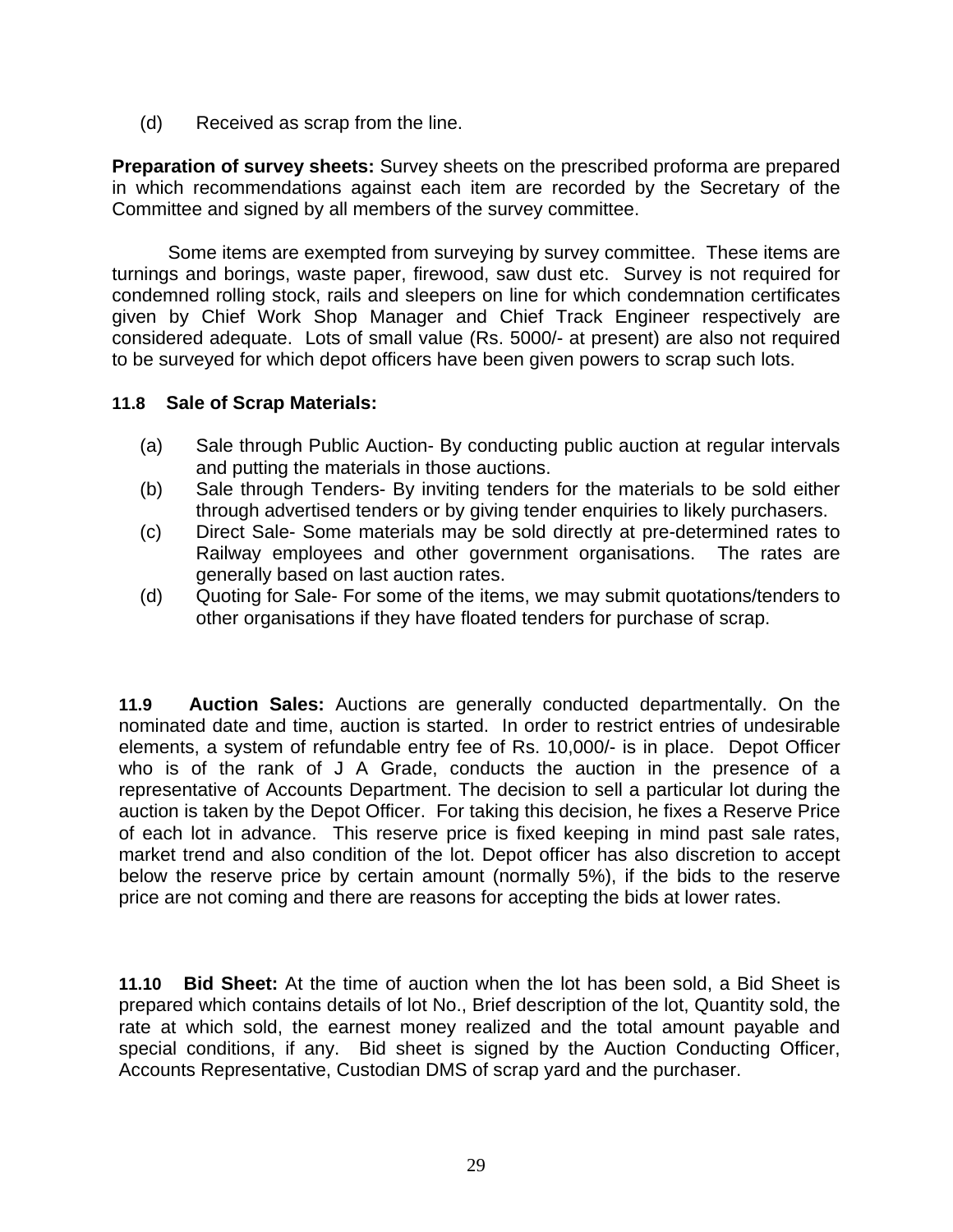**11.11 Issue of Delivery Order:** When the balance sale value has been paid by the purchased in full and he has fulfilled all the other conditions of sale, a Delivery order is issued to him by the Depot Officer. Delivery order is an authority for the purchaser to take delivery from the Scrap Yard. It specifies the date by which the delivery is to be taken. In case facility of installment has been allowed to the purchaser, delivery orders are also issued in installments for the quantity for which payment has been received. In such cases, we have to ensure that earnest money deposited is adjusted only at the end.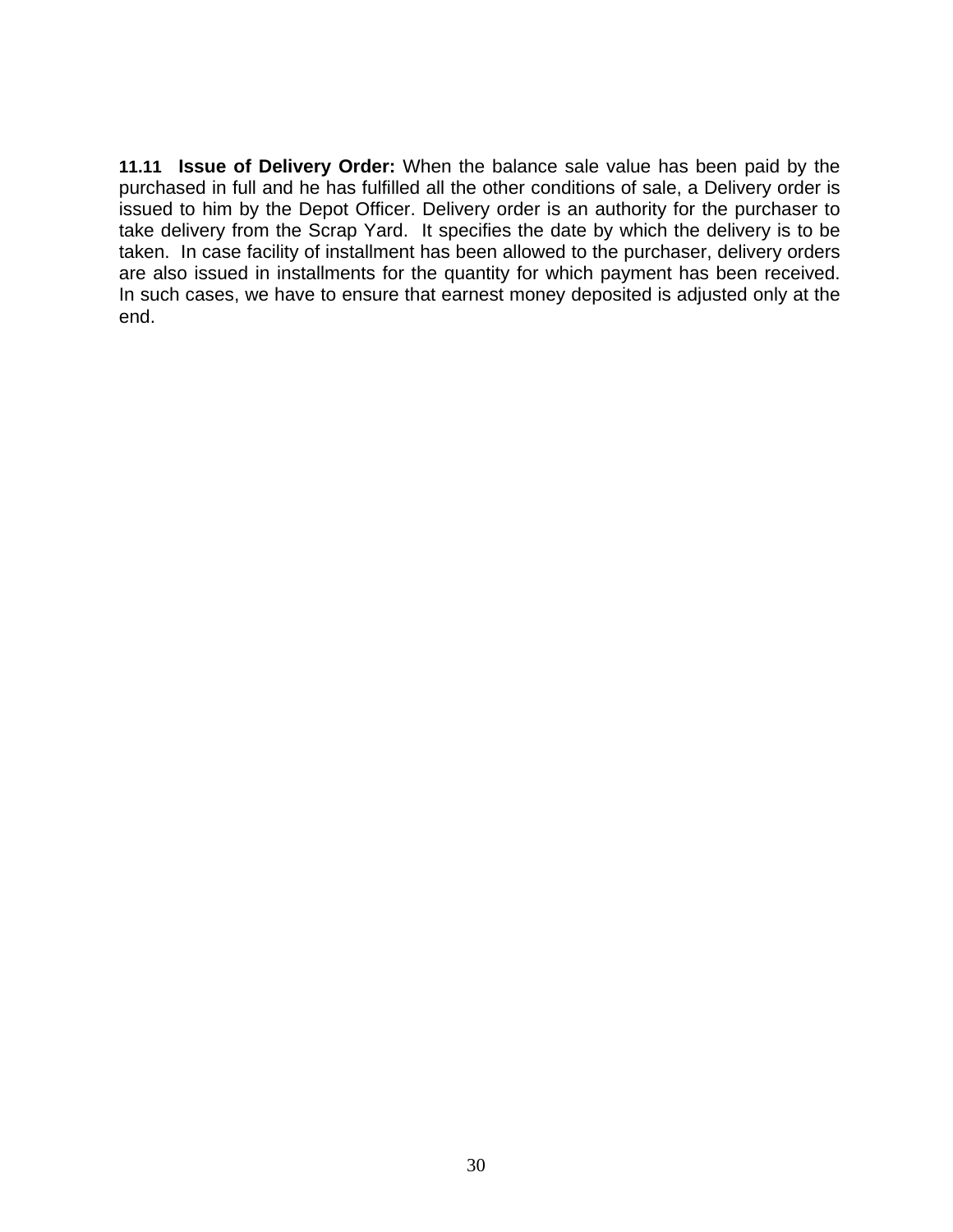#### **11.12 Scrap Disposal Flow-Chart :**

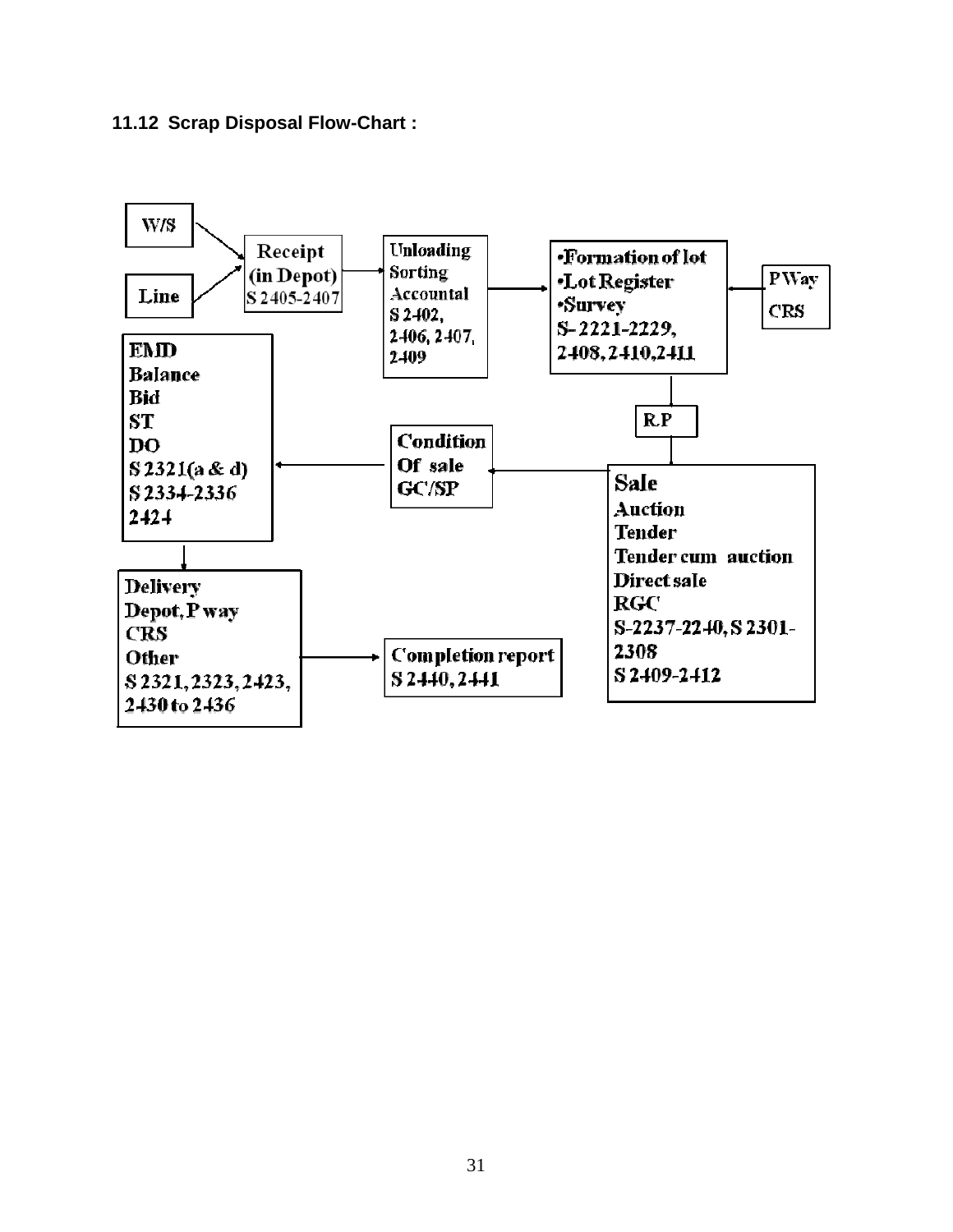# **12.0 IMPORT**

#### **1.0 The New Exim Policy:**

The new Exim Policy was introduced w.e.f. 1<sup>st</sup> April 1992. Imports/Exports can now be done freely except as regulated by the Policy, by means of Negative Lists. The Exim Policy 2002-07 is currently in vogue.

The Acts governing Foreign Trade in India are:

- Foreign Trade Development and Regulation (FTDR) Act,
- FEMA & Day to day regulations as per Exchange Control Manual of RBI

#### **1.1 Negative Lists**:

 "Negative Lists", are issued as a part of Policy. Negative List is issued in three parts as under -

**(i) Prohibited Items:** Prohibited goods shall not be imported/exported. Examples are;

- **Tallow fat, poultry fats, and edible fats of animal origin.**
- **Animal rennet.**
- **Wild animals, their parts and products.**
- **I** Ivory.

**(ii) Restricted Items:** These items can be imported only against Import License & by the actual user, unless waived by Director General of Foreign Trade (DGFT), New Delhi (and its subordinate offices), Ministry of Commerce. Examples of such items are;

- **Consumer goods.**
- Cotton, woolen, silk, manmade & blended fabrics.
- Alcoholic beverages, wine, saffron, precious, semi-precious and other stones.
- **Safety / Security related items.**
- Fire arms, ammunitions.
- Paper for security printing, currency papers.
- **Explosives.**
- Chloroform, Hydro carbons.
- Seeds, plants and animals.
- **Insecticides & Pesticides.**
- Drugs & Pharmaceuticals.
- Chemical & Allied items.
- Items related to small scale sector.
- Aircraft & Helicopters.
- **Natural rubber.**
- Rare earth oxide.
- **Naphtha**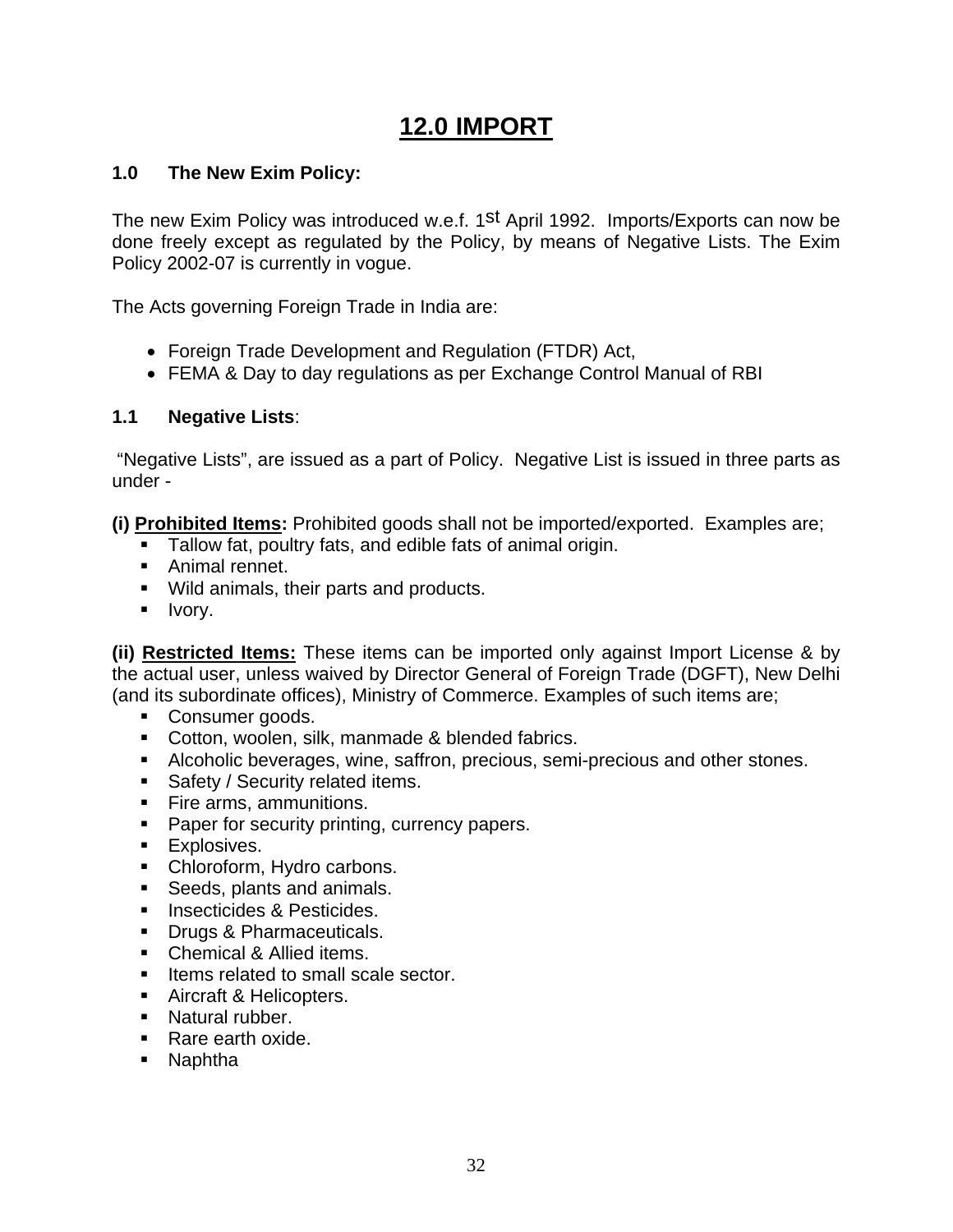**(iii) Canalized Items:** These items can be procured only through Agencies specified in the Negative List. However CCI&E may grant a license to any other person to import/export. Examples are;

- Petroleum Product, Aviation fuel, Crude oil, Motor spirit, High speed diesel: **IOC**
- Nitrogenous, Phosphatic and Potassic, –Fertilizers, Potash: **MMTC & STC**
- Coconut oil, Palm Oil: **STC**
- Cereals: **FCI**
- Clove: **STC**

#### **2.0 Why Import? There are following main reasons:**

- Requirement exceeds indigenous manufacturing capacity; excess requirement is imported.
- Urgent requirement; DP of indigenous suppliers not suitable.
- PAC item of a foreign supplier (single source).
- **Technical advantage.**
- Cost advantage.

#### **2.1 What is being imported?**

- Diesel & Electric Locomotives & its parts and fittings.
- Diesel Components: Major Purchase By DLW: From USA, Canada. Governors: From USA/ Japan.
- **Electric Loco Spares: By CLW / RB from USA, Sweden, Germany.**
- Coaches ( High Speed Bogies ): By RB from France, Germany.
- **EMU Spares**
- **Track laying & maintaining machines & Spares**
- WTA: By RB. Wheels from Brazil, Poland, Japan, South Korea.
- **Bearings: From Timken USA, UK, SKF/ Sweden, FAG/Germany.**
- **Rails: From Poland, Brazil, UK, USA.**
- **Telecom Items: From Japan, USA.**
- Machines (M&P): BY COFMOW From Germany, Sweden, France, USA, Japan & its Spares by user Rlys.

#### **2.2 Level of Imports by IR:**

| Year    | Imports (Cr.) | Total (Cr.) | %age of Imports |
|---------|---------------|-------------|-----------------|
| 1950-51 | 18.40         | 81.60       | 23.0            |
| 1960-61 | 19.80         | 177.90      | 11.0            |
| 1970-71 | 32.60         | 363.70      | 9.0             |
| 1980-81 | 143.80        | 1377.10     | 10.4            |
| 1990-91 | 440.10        | 5189.30     | 8.4             |
| 2000-01 | 462.00        | 10835.00    | 4.3             |
| 2001-02 | 385.16        | 10950.00    | 3.5             |
| 2006-07 | 594.00        | 18651.00    | 3.2             |
| 2007-08 | 630.00        | 21982.00    | 2.9             |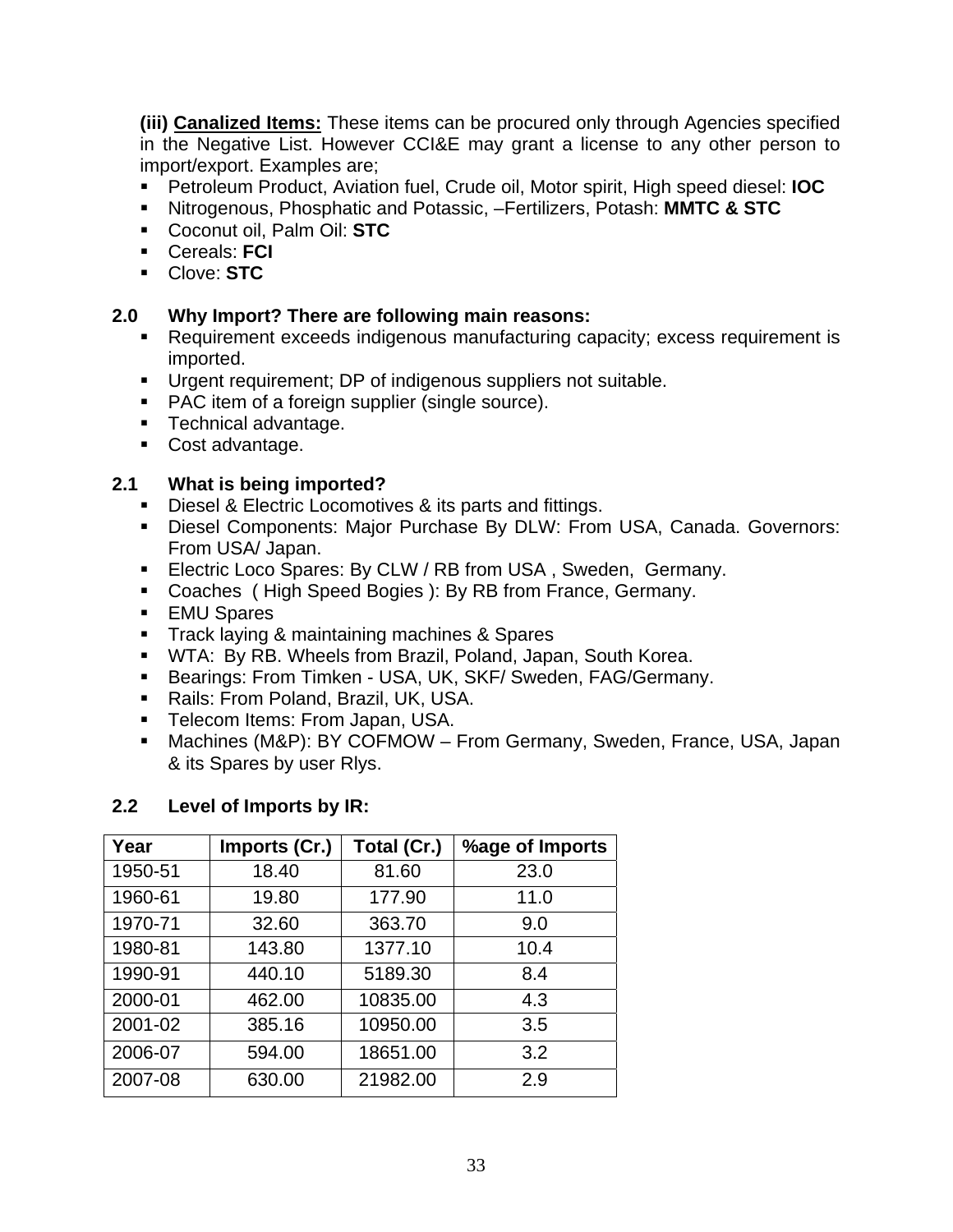| 2008-09 | 813.00  | 27495.00 | 3.0 |
|---------|---------|----------|-----|
| 2009-10 | 1151.00 | 27876.00 | 4.1 |
| 2010-11 | 1082.00 | 29099.00 | 3.7 |

#### **3.0 Import Procedures**

#### **3.1 Pre- Tendering Stage:**

- **Important Points are as under**
	- a) FOB price with details of freight & insurance.
	- b) Purchaser's right to place contract on FOB,FAS,CIF.
	- b) Clear Payment terms.
	- c) Pre-dispatch inspection details.
	- d) Packing details with approximate weight of the consignment.
	- e) Essentiality Certificate
- Additional information on Indian Agents is required, in case the supplier wants to supply through the agent (Ref. Railway Board's letter no. 89/RS(G)/779/6 dated: 22.01.2009)
	- a) Relationship with the Principal, Agent/Associate/Sole Distributor.
	- b) Agents' IT PAN No.
	- c) Capability; service only on the contract or in general, facilities available with the agent.
	- d) Past Performance details of the Agent.
	- e) Contacts of Agent.
- **3.2 Tender Invitation:** While issuing Global Tenders, (especially against WB loans), tenders are required to be published –
	- In all member countries of WB (Developed/ Developing).
	- Send Tender Notice to local official representatives of such countries (Embassies or Trade Commission).
	- **News Papers of purchasing country.**
	- **Follow World Bank bidding & contracting procedure, when required.**

#### **3.3 Currency of Bidding:**

- Price in the bid to be in the currency of bidder.
- **Price can be in US \$ or any "widely used currency" in the International Trade.**
- **Expenditure incurred in India to be paid in Indian Rupees.**

#### **3.4 Currency of Payment:**

- In which price was quoted by the successful tenderer.
- **Purchaser reserves the right to pay in the currency of the " country of origin", if** price is quoted in any other currency.
- Rate of exchange as applicable on the "date of payment".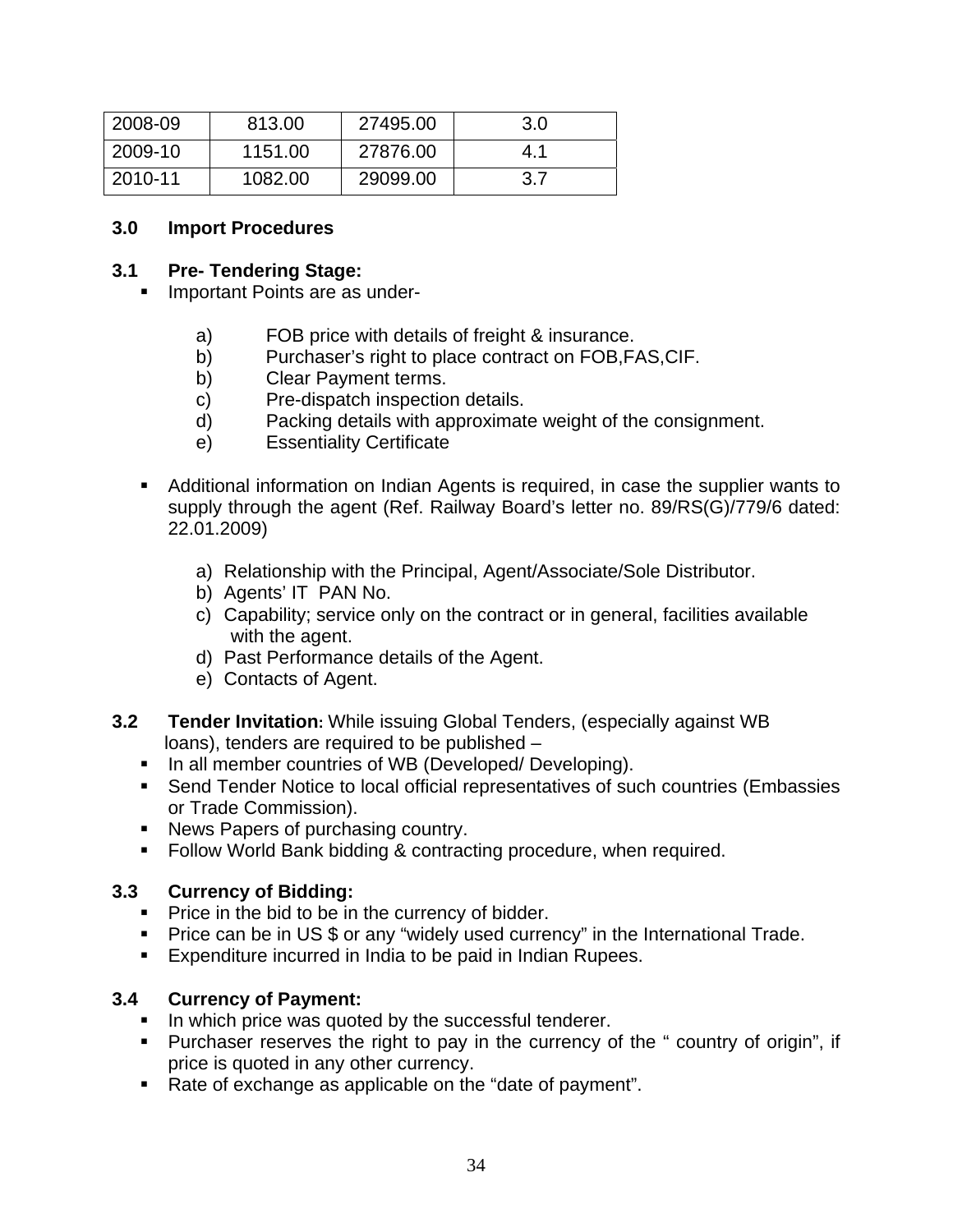# **3.5 Bid Classification, after technical evaluation (WB funded procurement):**

- **Group A:** Offer for indigenous Equipment, with more than 20% indigenous input (Value addition).
- **Group B:** Imported item, available in India, on Rupee payment (These are no more foreign goods, since custom duty paid).
- **Group C:** To be imported (Outside Group A&B).
- If C is costly, cheaper of A&B can be purchased. If C is lowest, A to be loaded with 15% price preference, then cheaper A & C to be accepted

#### **3.6 Tender Finalization, Some Points:**

- **Tender Committee level is decided based on landed Value of the offers.**
- No Price preference is given to indigenous supplier against a foreign supplier.
- Agency commission is not to be taken as value added in India.
- **15% Price Preference to indigenous suppliers is available: Only against GT** under WB funded procurements & provided value addition in India exceeds 30% of ex-factory price.
- No negotiation is allowed in case of WB aided purchases.

#### **3.7 Basis of calculating CIF Value:**

- Rate of exchange on date of tender opening (Commercial Bid).
- @ BC Selling rate as advised by SBI for the purpose of Rate of exchange.
- Add 10% for freight & 1% for insurance, if actual not available and quoted by the bidder.

#### **3.8 Agency Commission:**

- It is paid in non-convertible Indian Rupees at TT Buying Rate and as ruling on the date of contract finalization.
- $\blacksquare$  It is a fixed amount.
- Railways reserve the right to retain commission till the Agent discharges his entire warranty obligations, satisfactorily.
- Commission if higher than 5%, will need consideration at AGM/GM's level.

#### **4.0 Shipping Arrangements:**

- **Contract should be made, preferably on FOB basis.**
- Shipping to be arranged through "Shipping Coordination Committee", SCI.
- Indian Flag vessel to be used.
- Age of the vessel to be  $< 15$  years.
- Ship belonging to India-Burma-Bangadesh-SriLanka-Pakistan, Conference Lines.
- It facilitates payment of freight in Indian Rupees

#### **4.1 Air Lifting is permitted only when:**

- It is Electronic / Sophisticated.
- $\blacksquare$  In case of fragile goods.
- **Urgent requirement.**
- **Consignment should move by Air India.**
- FE can be released by GM with FA&CAO's concurrence.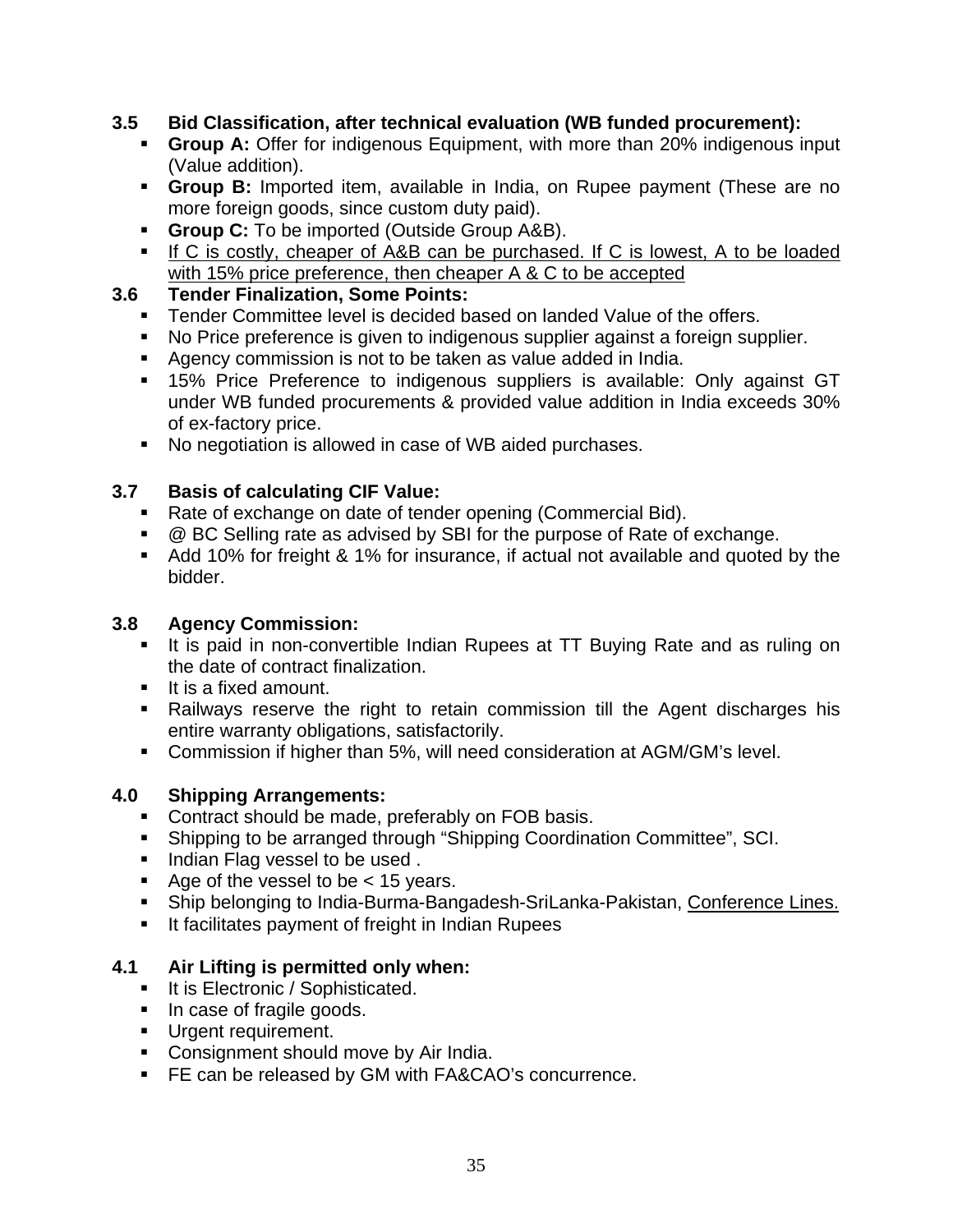Full powers for air freighting as per acceptance with COS/GM with FA&CAO's personal concurrence.

#### **5.0 Types of Import Contracts:**

INCO terms- There are 13 INCO terms.

#### **(i) FAS (Free Alongside Ship):**

- Responsibility of foreign supplier ceases once he delivers material alongshore.
- $\blacksquare$  Importer has to bear all charges of  $$ 
	- i. Loading the consignment into the ship
	- ii. Freight charges from port of dispatch to port of entry.
- iii. Insurance charges.
- iv. Can choose Indian vessel for shipping the goods, to save foreign exchange to the extent of ocean foreign charges.

#### **(ii) FOB (Free on Board):**

- **Supplier's responsibility is to get the goods loaded into the ship.**
- Freight & Insurance charges are to be borne by buyer.
- Buyer can choose Indian Flag ship & save foreign exchange to the extent of ocean foreign charges.

#### **(iii) CIF (Cost Insurance Freight):**

- Add the element of Freight & Insurance to FOB contract & it becomes CIF contract.
- Total price up to the port of destination is the contract price here.
- Supplier sometimes insists on their choice of vessel, which may not be Indian Vessel.

# **(iv) FOR (Free on Rail) [Only when Indian agent handles port clearance etc.]:**

- This is not an INCO term.
- Supplier's Agents directly deal with the Principals and Offers submitted by Indian Agent on FOR basis.
- All transactions, including cargo clearance at Indian Port are to be handled by the Agent.
- Consignment placed on FOR station of dispatch/destination as per the contract condition.

# **6.0 Pre-dispatch Inspection of Imported consignment:**

- In case of pre-dispatch inspection, it is done by Railway Advisor (RA) attached to High Commission of India, London for supplies from Europe.
- RAs are also attached to Indian Embassies in Germany, Switzerland & France.
- **RITES covers the rest of the locations.**

#### **7.0 Insurance Policies:**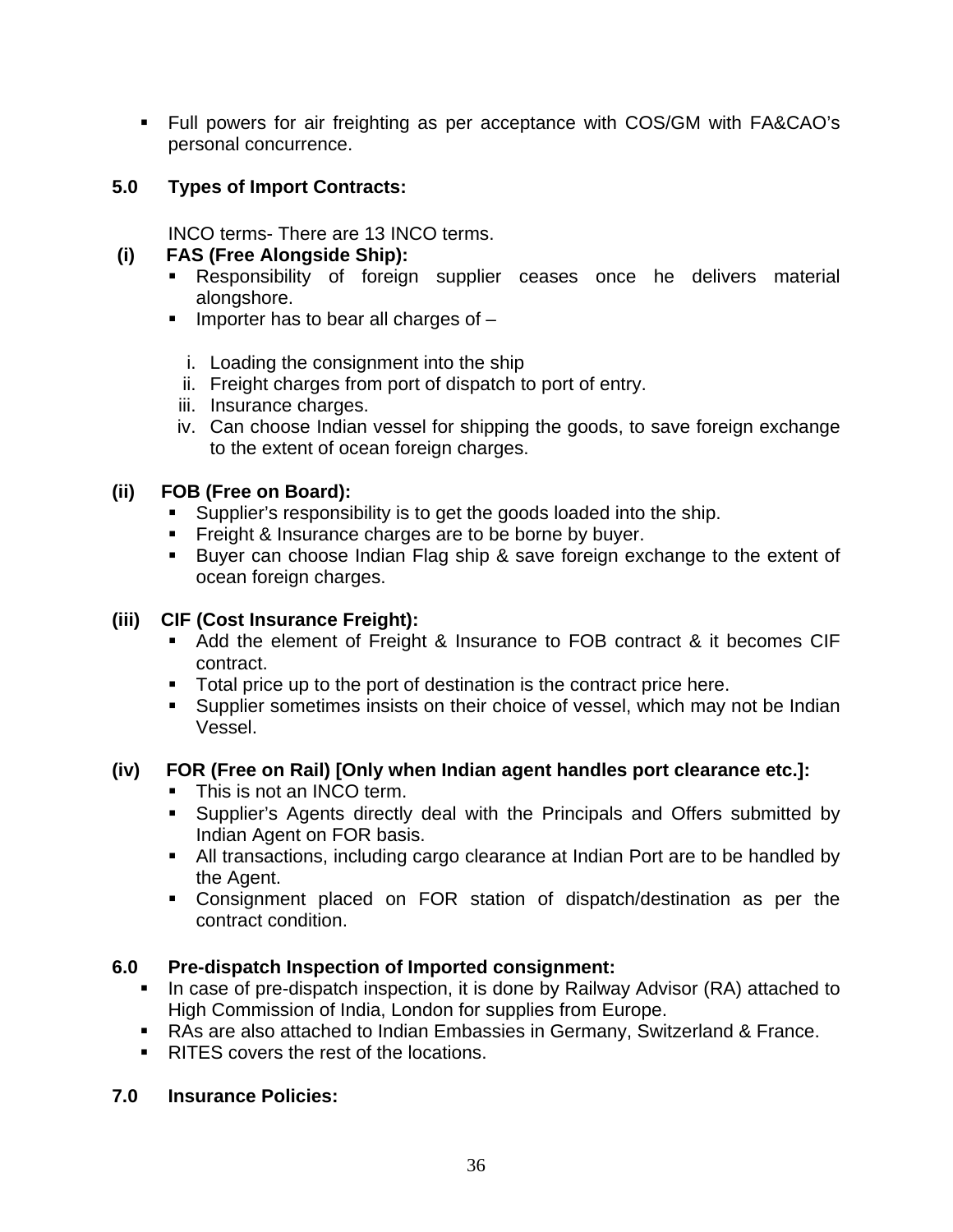- All the imported cargos of IR are insured.
- Railway Board takes two open covers for insurance as under-

#### **7.1 FPA (Free Particular Average) Risk Cover:**

This Insurance policy covers loss:

- When vessel is stranded, sunk or burnt, due to storm or act of God.
- Steel & Bulk cargo are covered under FPA.
- In items of this policy claim for total loss only are entertained & not for damage or short landing etc.

#### **7.2 All Risk Open Cover:**

This policy covers –

- All types of imported stores other than Steel & other Bulk Cargo.
- Covers risks of all sorts including loss/damage, theft & non-delivery of the consignments.
- **Warehouse to warehouse risk cover is available.**

#### **8.0 Payment in case of Import contracts:**

- (i) Relevant Considerations:
	- **Supplier & Buyer have no intimate knowledge about each other hence, not** sure of credit worthiness of each other.
	- Both the parties are governed by rules of their respective countries, which are normally different sets of rules.
- (ii) Risks involved from the Contracting Party's Points of view:
	- If seller sends goods without payment: There is a risk of non-payment or late payment.
	- If buyer sends payment without receiving goods. There is a risk of non-supply or late supply.
	- There is a clear need for protection of interests of both the parties i.e. the buyer and the seller.
	- **Solution is available in the form of Letter of Credit**

#### **8.1 What is Letter of Credit (LC)?**

- **An instrument to cover risk for both parties**
- $\blacksquare$  It is a commitment by Bank
- To place an agreed amount of money at Seller's disposal
- On behalf of the Buyer
- **Under precisely defined conditions**

#### Parties to a Letter of Credit (LC)

- **Buyer/Importer Applicant**
- **Seller/Exporter Beneficiary**
- **Buyer's Bank Issuing Bank**
- **Bank in Seller's Country Advising/Notifying /Negotiating Bank**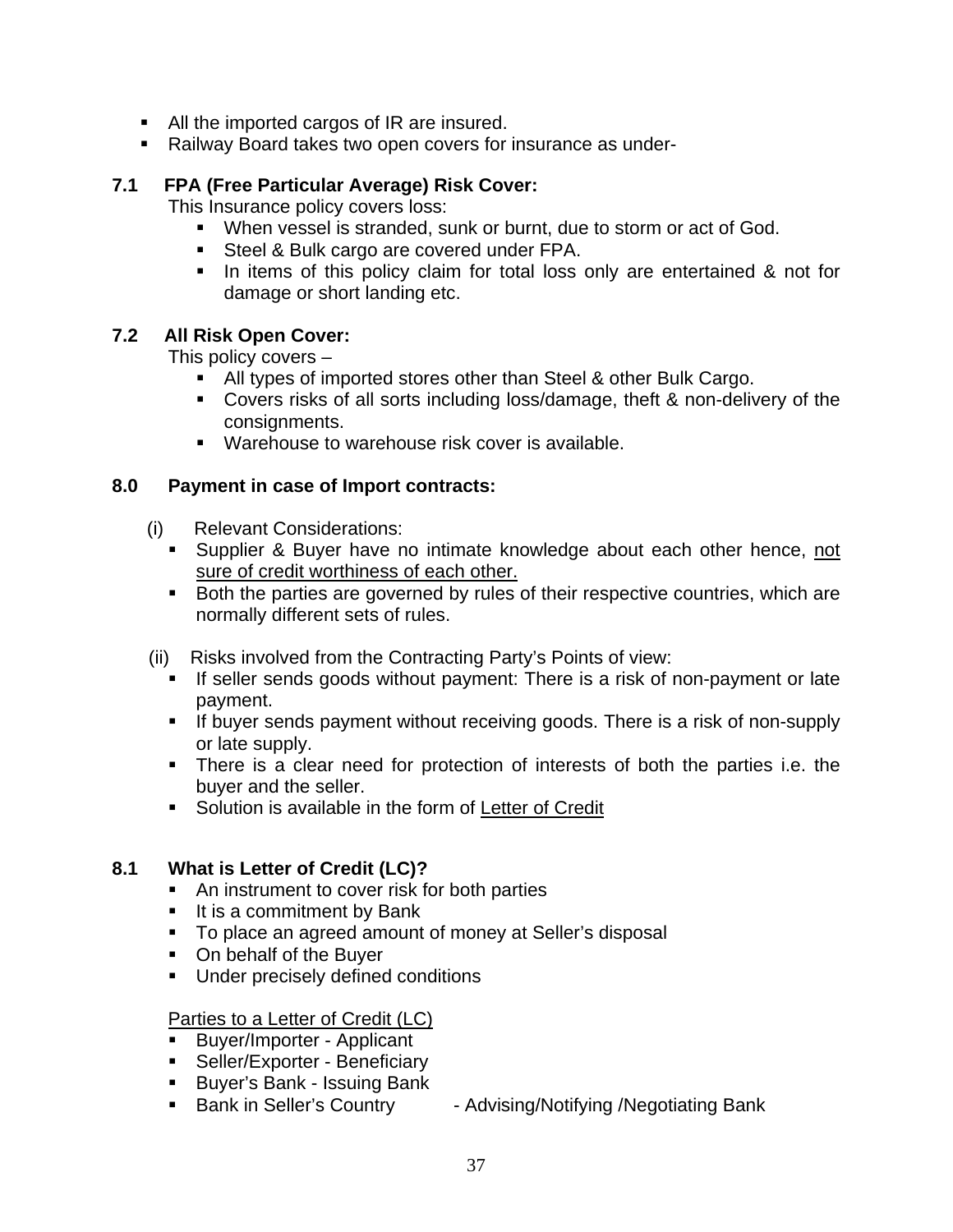#### **8.2 Various types of LC:**

#### **(i) Revocable LC:**

- $\blacksquare$  It is a legally binding undertaking.
- **However it may be cancelled or amended anytime by the buyer, but before** the payment is made, without consultation or prior notification to the seller.
- As per UCPDC, all credits are revocable unless stated otherwise.
- Not preferred by the seller, obviously.

#### **(ii) Irrevocable LC:**

- **ISSUMBER 19 ISSUMBER 15 ISS 2015** ISSUING ISSUING BANK ISSUING BAYMENT.
- **Provided the seller complies with prescribed conditions in the LC.**
- This LC cannot be cancelled or modified without the consent of all the parties concerned.

#### **(iii) Revolving LC:**

- When regular continuing shipments by seller is involved this type of LC is used.
- **Amount once utilized is available again (like Imprest recoupment).**
- The advantage of this type of LC is that fresh LC is not required to be obtained for each shipment, which is both time consuming and costly.
- The buyer may indicate maximum number of revolutions and maximum amount available under the credit, for a specified period.

#### **(iv) Standby LC:**

- It is similar to Performance Bank Guarantee but in the form of a LC.
- Issuing Bank assures the beneficiary that in the event of Buyer failing to pay, the beneficiary may request payment from the issuing Bank.

#### **8.3 Opening of LC:**

#### **(i) Making of Application for opening of LC:**

- **Made by nominated Accounts Officer of the Railway.**
- He makes the application and the quarantee for LC to the issuing Bank.
- Addressed to RBI and copied to SBI (the LC opening Bank) and the Importer (COS).
- It is a contract between the Bank and Importer.
- The application stipulates conditions for discharge of L/C and release of payment.
- Conditions not to be in contravention of Exchange Control Regulations.

# **(ii) Information in L/C Application:**

- Beneficiary's name and address,
- Value (not exceeding CIF value of Import License (IL), where applicable),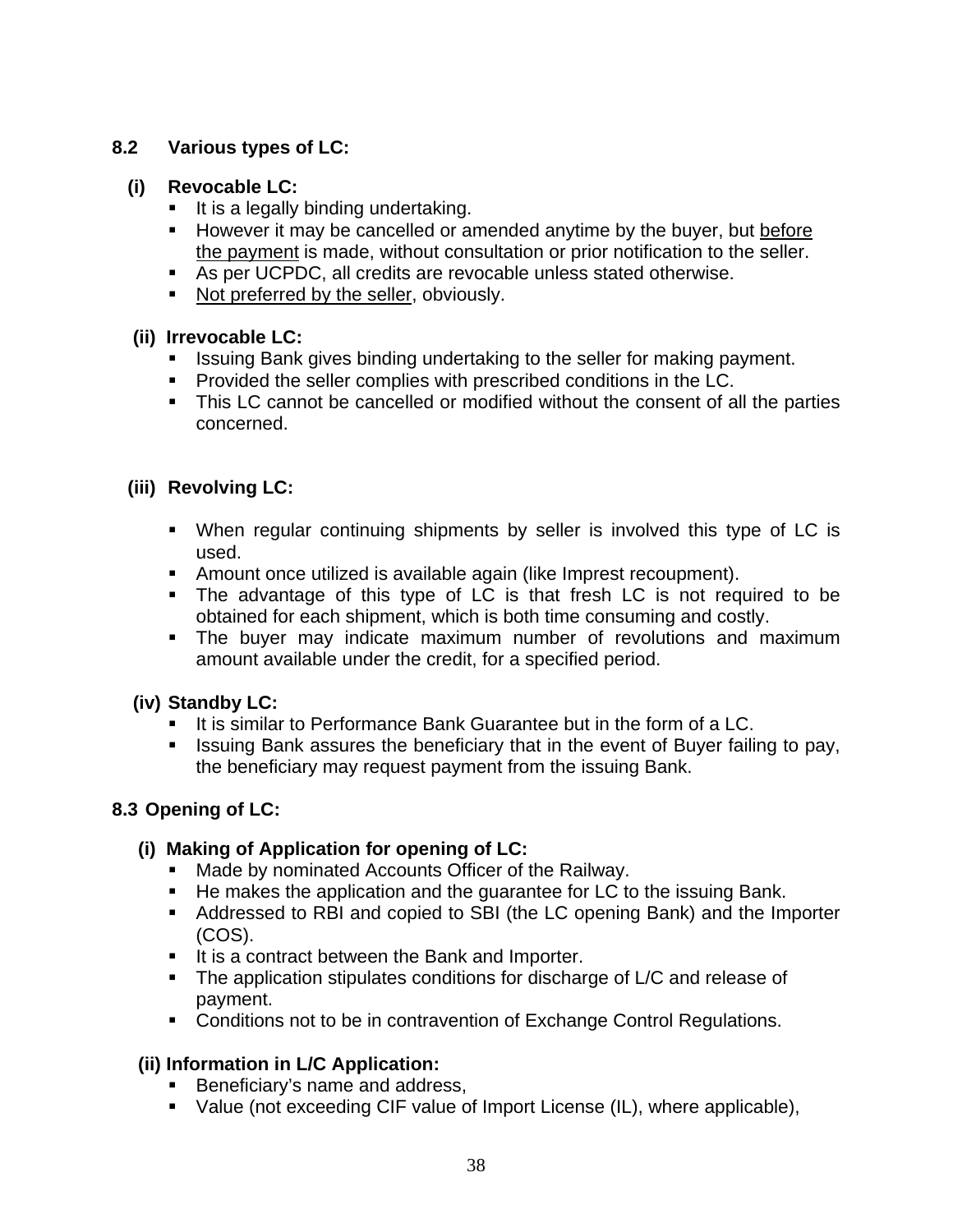Price, Quantity of goods,

- **Payment Terms, LC type etc., Insurance Terms,**
- Description of goods (as per IL),
- Delivery/Sale terms (FOB, FAS, CF, CIF),
- Country of Origin certificate, from Chamber of Commerce of the seller's country,
- **Port of shipment and Destination,**
- **Contractual Date of shipment and IL Validity date.**

#### **8.4 LC Negotiating Documents:**

The seller is required to present following documents to the bank for negotiating and getting his payment:

- **Bill of Lading/Airway Bill: Evidence of dispatch,**
- **Marine Insurance Policies,**
- Signed Invoices,
- Country of Origin certificate,
- Packing List,
- **Inspection Certificates, when required,**
- **Freight Note.**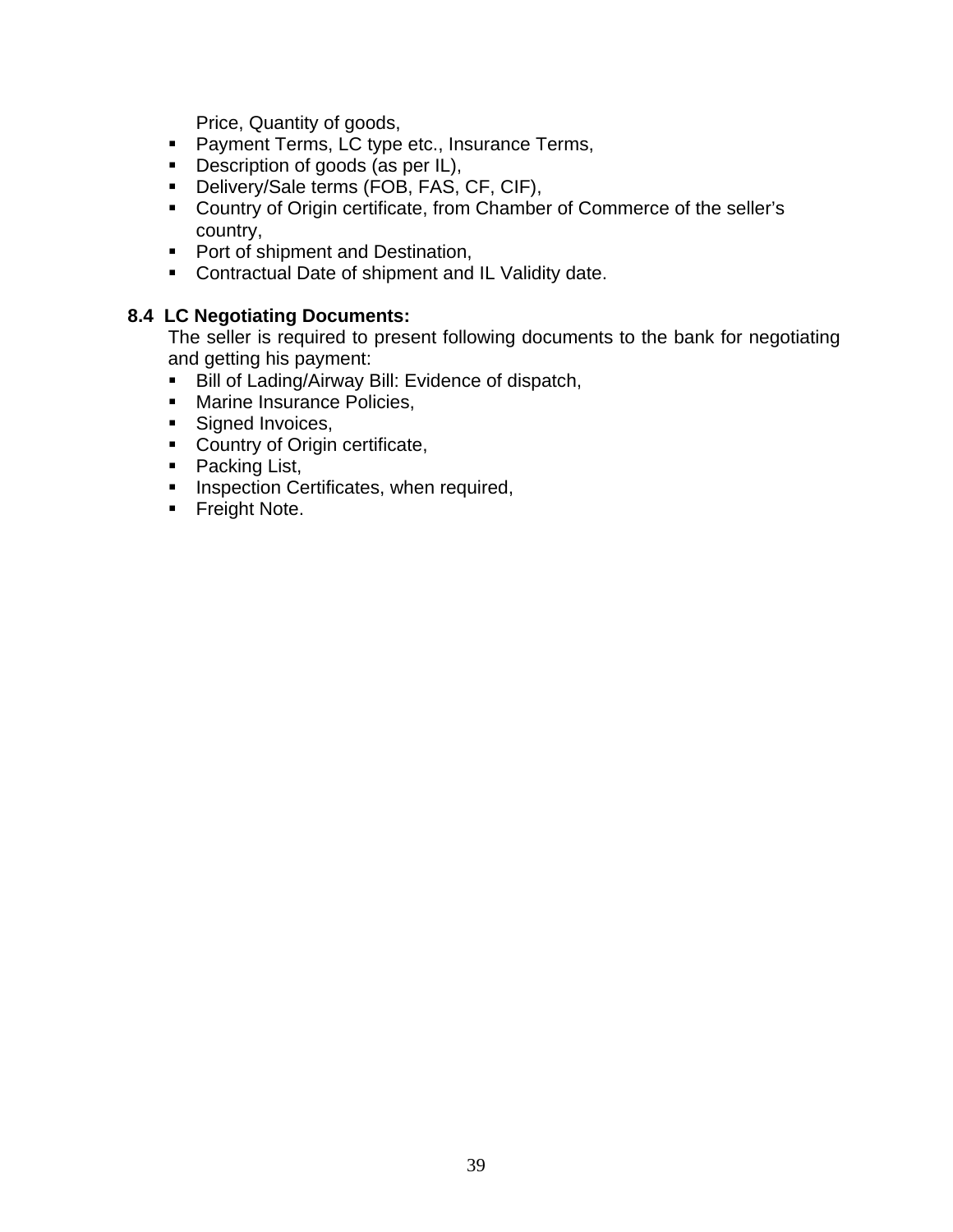

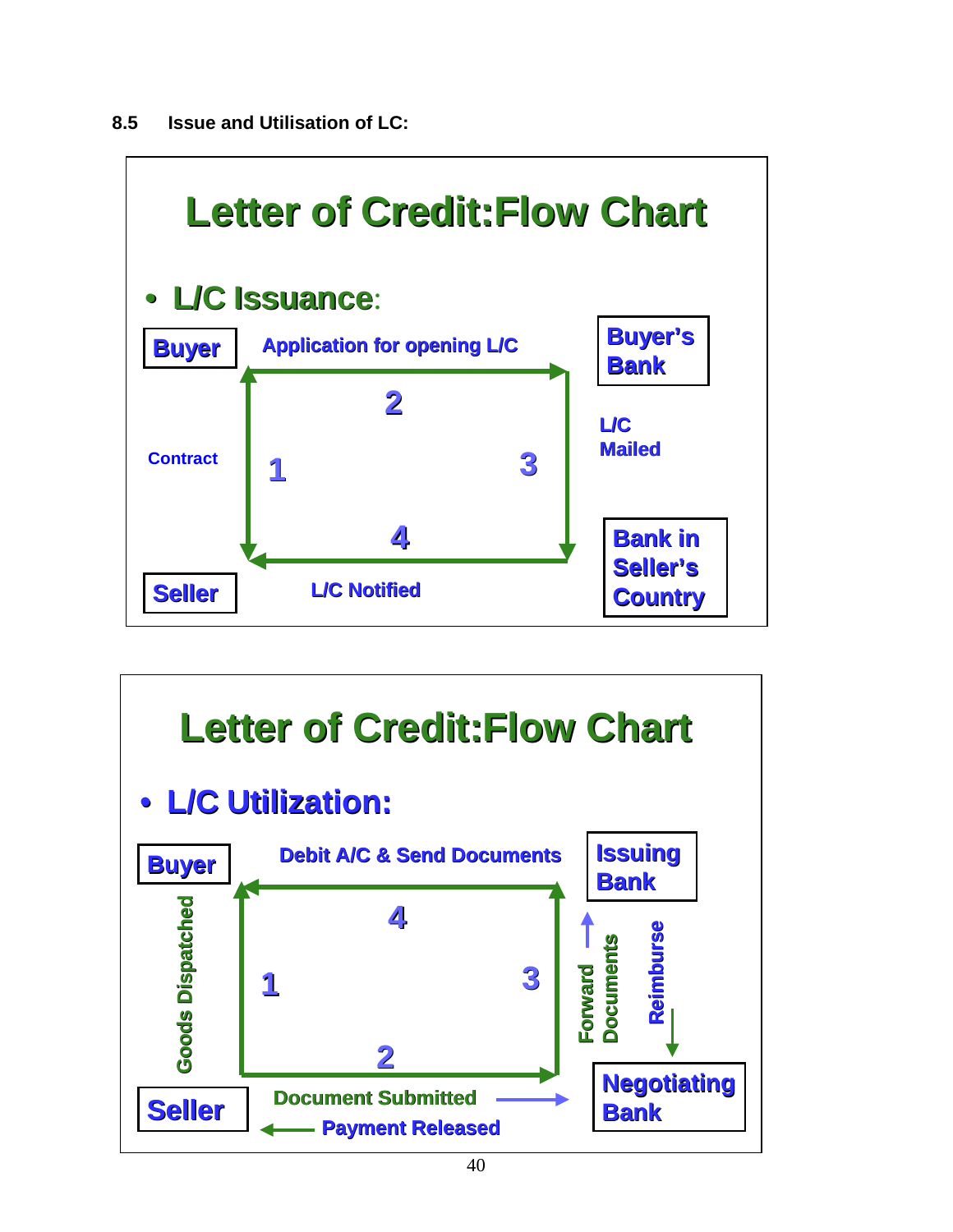#### **9.0 Agencies related with Import work:**

Purchase office, Port consignee, Clearing agent, Bank (Indian/foreign), Supplier, Shipping company, Customs Department, Port authorities, Ultimate consignee, Insurance company, Indian agent of supplier.

# **12.0 Introduction to Supply Chain Management**

#### **1.1 What is Supply Chain Management:**

Fierce competition in today's global markets, the introduction of products with shorter life cycles, and the heightened expectations of customers have forced business enterprises to invest in, and focus attention on, their supply chains. This, together with continuing advances in communications and transportation technologies (e.g., mobile communication, Internet, and overnight delivery), has motivated the continuous evolution of the supply chain and of the techniques to manage it effectively.

In a typical supply chain, raw materials are procured and items are produced at one or more factories, shipped to warehouses for intermediate storage, and then shipped to retailers or customers. Consequently, to reduce cost and improve service levels, effective supply chain strategies must take into account the interactions at the various levels in the supply chain. The supply chain, which is also referred to as the logistics network, consists of suppliers, manufacturing centers, warehouses, distribution centers, and retail outlets, as well as raw materials, work-in-process inventory, and finished products that flow between the facilities (see Figure 1-1).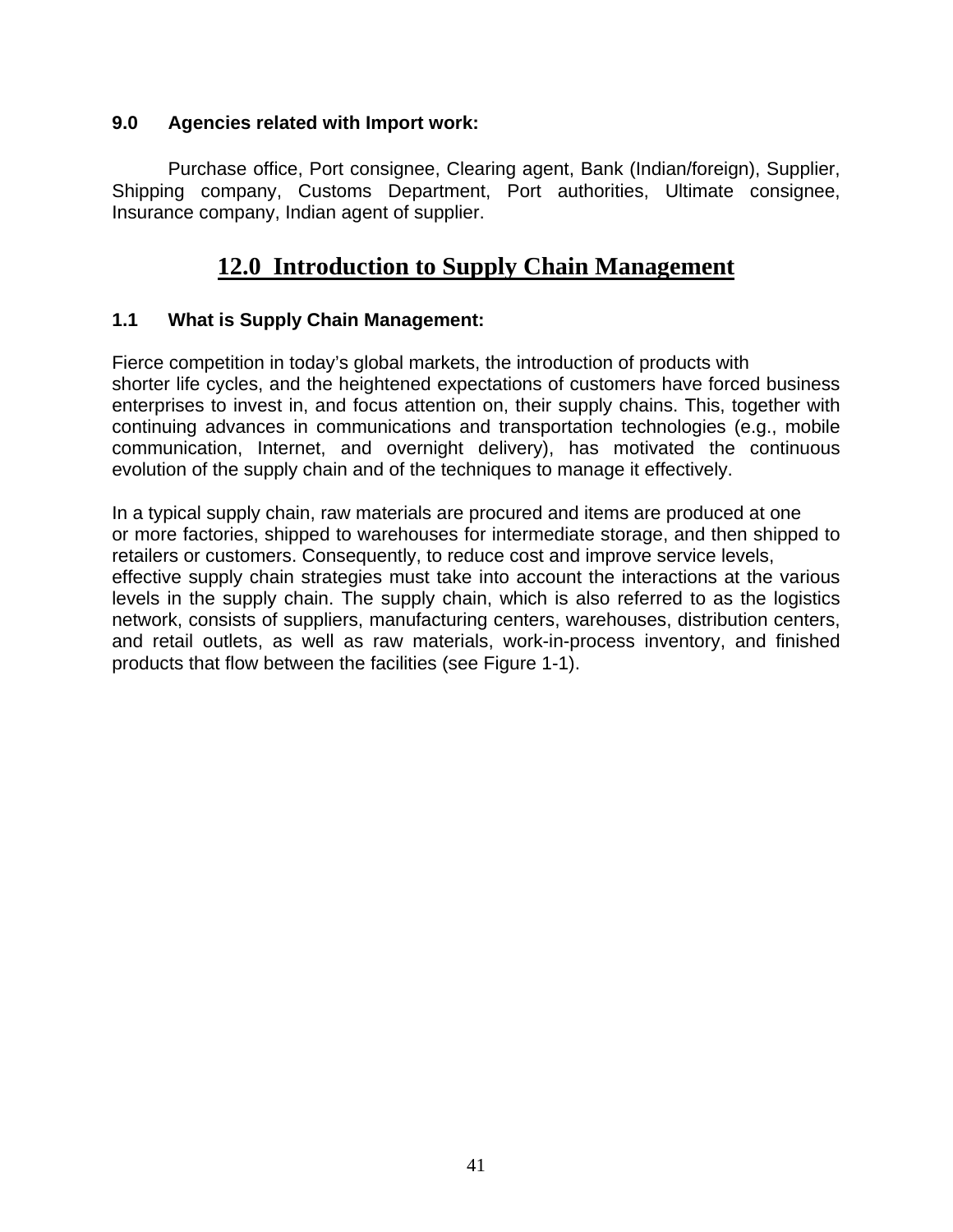# DESIGNING AND MANAGING THE SUPPLY CHAIN



Definition of supply chain management is as follows:

Supply chain management is a set of approaches utilized to efficiently integrate suppliers, manufacturers, warehouses, and stores, so that merchandise is produced and distributed at the right quantities, to the right locations, and at the right time, in order to minimize systemwide costs while satisfying service level requirements.

This definition leads to several observations. First, supply chain management takes into consideration every facility that has an impact on cost and plays a role in making the product conform to customer requirements: from supplier and manufacturing facilities through warehouses and distribution centers to retailers and stores. Indeed, in some supply chain analysis, it is necessary to account for the suppliers' suppliers and the customers' customers because they have an impact on supply chain performance.

Second, the objective of supply chain management is to be efficient and cost-effective across the entire system; total systemwide costs, from transportation and distribution to inventories of raw materials, work in process, and finished goods, are to be minimized. Thus, the emphasis is not on simply minimizing transportation cost or reducing inventories but, rather, on taking a systems approach to supply chain management.

Finally, because supply chain management revolves around efficient integration of suppliers, manufacturers, warehouses, and stores, it encompasses the firm's activities at many levels, from the strategic level through the tactical to the operational level.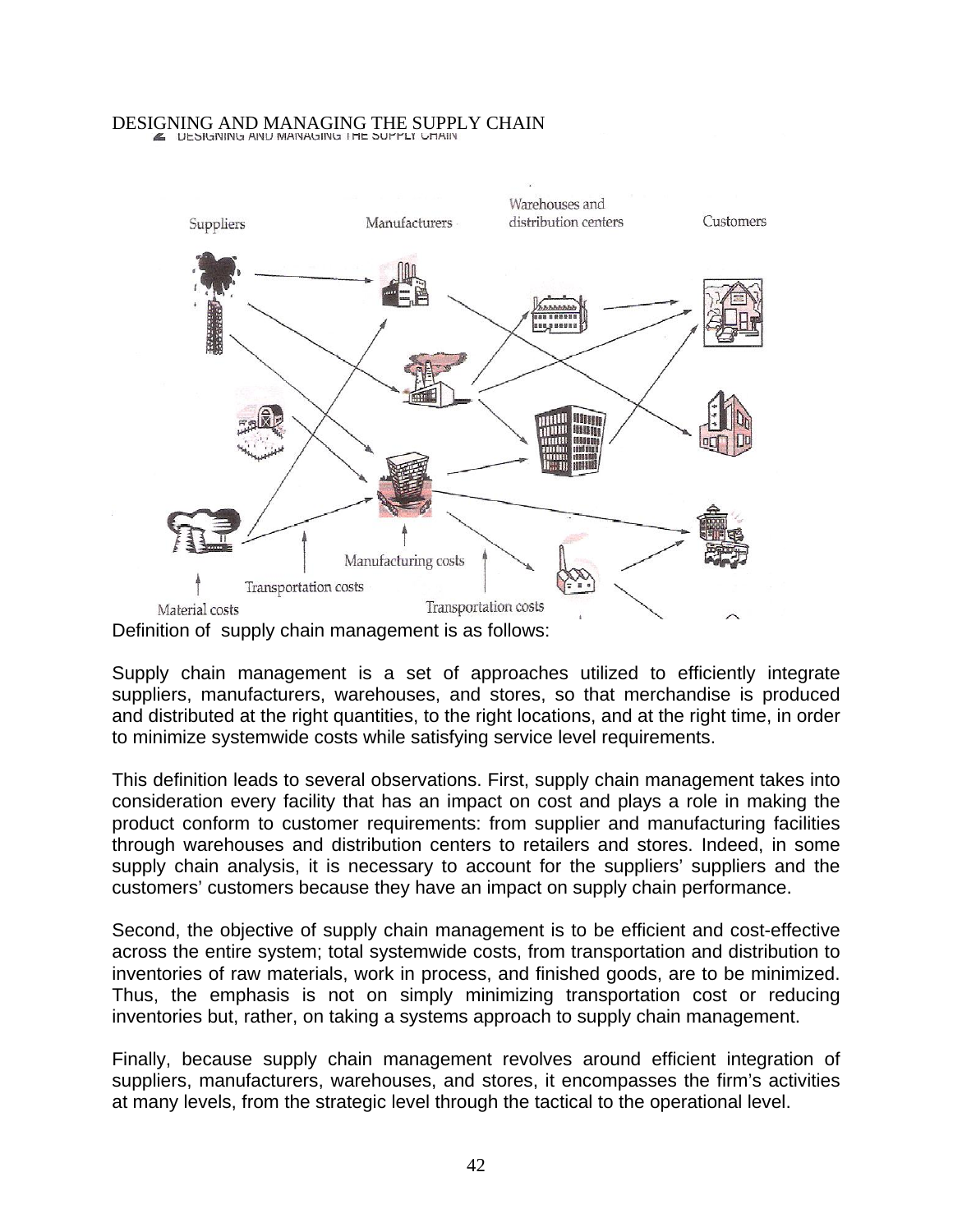What makes supply chain management crucial?

1. **Supply chain strategies cannot be determined in isolation. They are directly affected by another chain that most organizations have, the development chain**  that includes the set of activities associated with new product introduction. At the same time, supply chain strategies also should be aligned with the specific goals of the organization, such as maximizing market share or increasing profit.

2. **It is challenging to design and operate a supply chain so that total systemwide costs are minimized, and systemwide service levels are maintained**. Indeed, it is frequently difficult to operate a single facility so that costs are minimized and service lsystem is being considered. The process of finding the best systemwide strategy is known as global optimization.

3. **Uncertainty and risk are inherent in every supply chain**; customer demand can never be forecast exactly, travel times will never be certain, and machines and vehicles will break down. Similarly, recent industry trends, including outsourcing, offshoring, and lean manufacturing that focus on reducing supply chain costs, significantly increase the level of risk in the supply chain. Thus, supply chains need to be designed and managed to eliminate as much uncertainty and risk as possible as well as deal effectively with the uncertainty and risk that remain.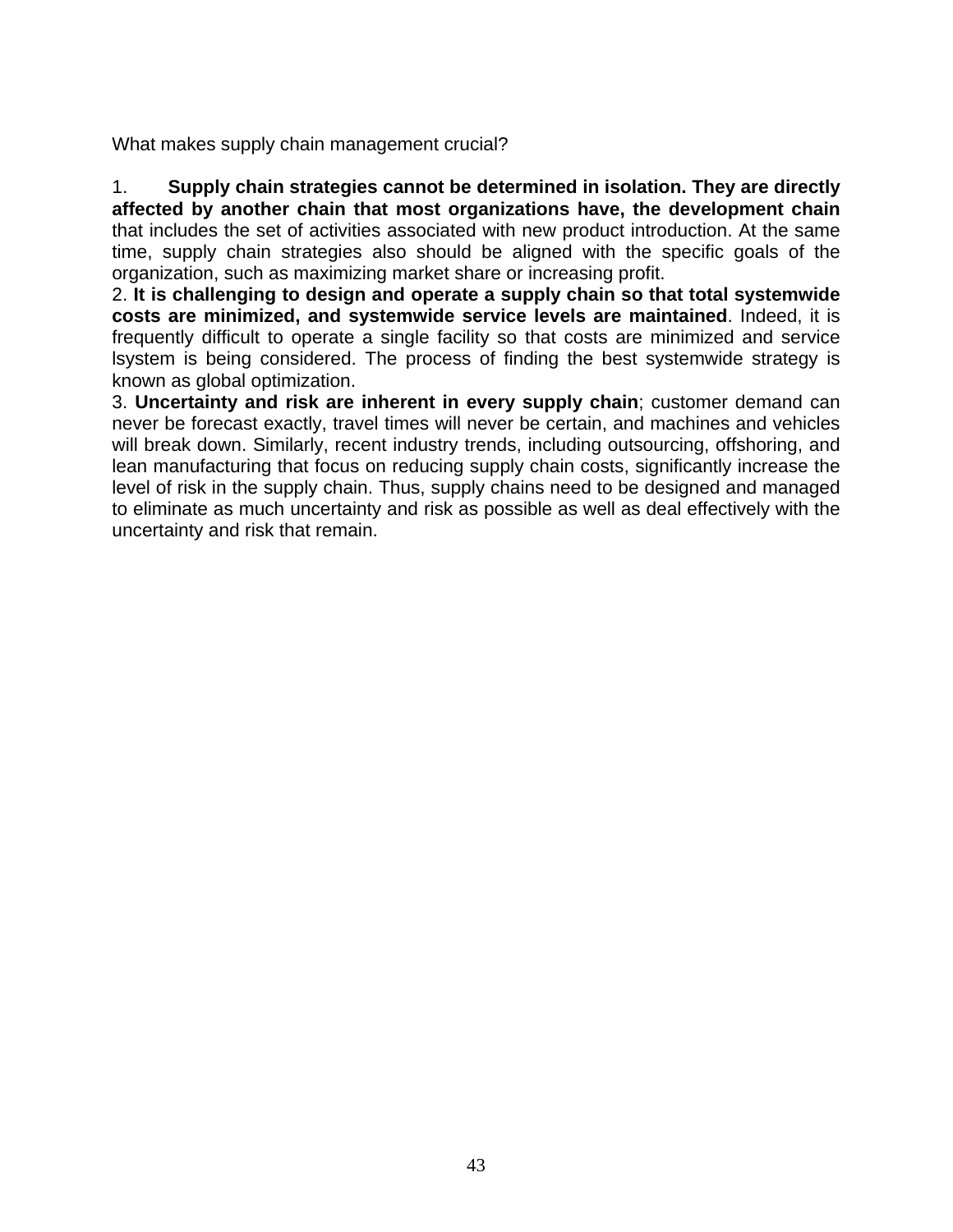# AFP- STORES QUESTION BANK

#### **Part I**

Q No. 1 Answer briefly any five of the following:-

A) What are the advantages of standardisation ?

B) What is the role of value analysis in Material Management?

C) What is the difference between a limited tender and a special Limited tender?

D) How Rails & P. Way items are condemned in the Railways ?

E) What is the difference between a Tender committee and a Survey committee ?

Q No. 2 Describe various methods of Inventory control in Indian Railways.

Q No. 3 Explain how a little saving in inventory may affect profitability of the organisation significantly and why? Give suitable example.

Q No. 4 (a) List various sources of scrap mobilisation. (b) How overage and underage wagons are condemned ?

Q No . 5 Write short notes on the following :

- (a) Pareto law of Mal-distribution (b) Turnover Ratio
- (c) Computerization in store applications (d) Service level
- (e) Fixation of Reserve price (f) EOQ Model

Q No. 6 What is the difference between EMD and SD ?

Q. No. 7 Describe imprest stores ?

Q. No.8 While describing an item for example, " Soap toilet ordinary" is written instead of "Ordinary toilet soap". Give reasons for your answer.

Q No. 9. Describe ABC and VED analysis .

Q.10. Write short notes :

A) Global tenders B) Confirmed and irrevocable Letter of Credit

Q.11. Differentiate between: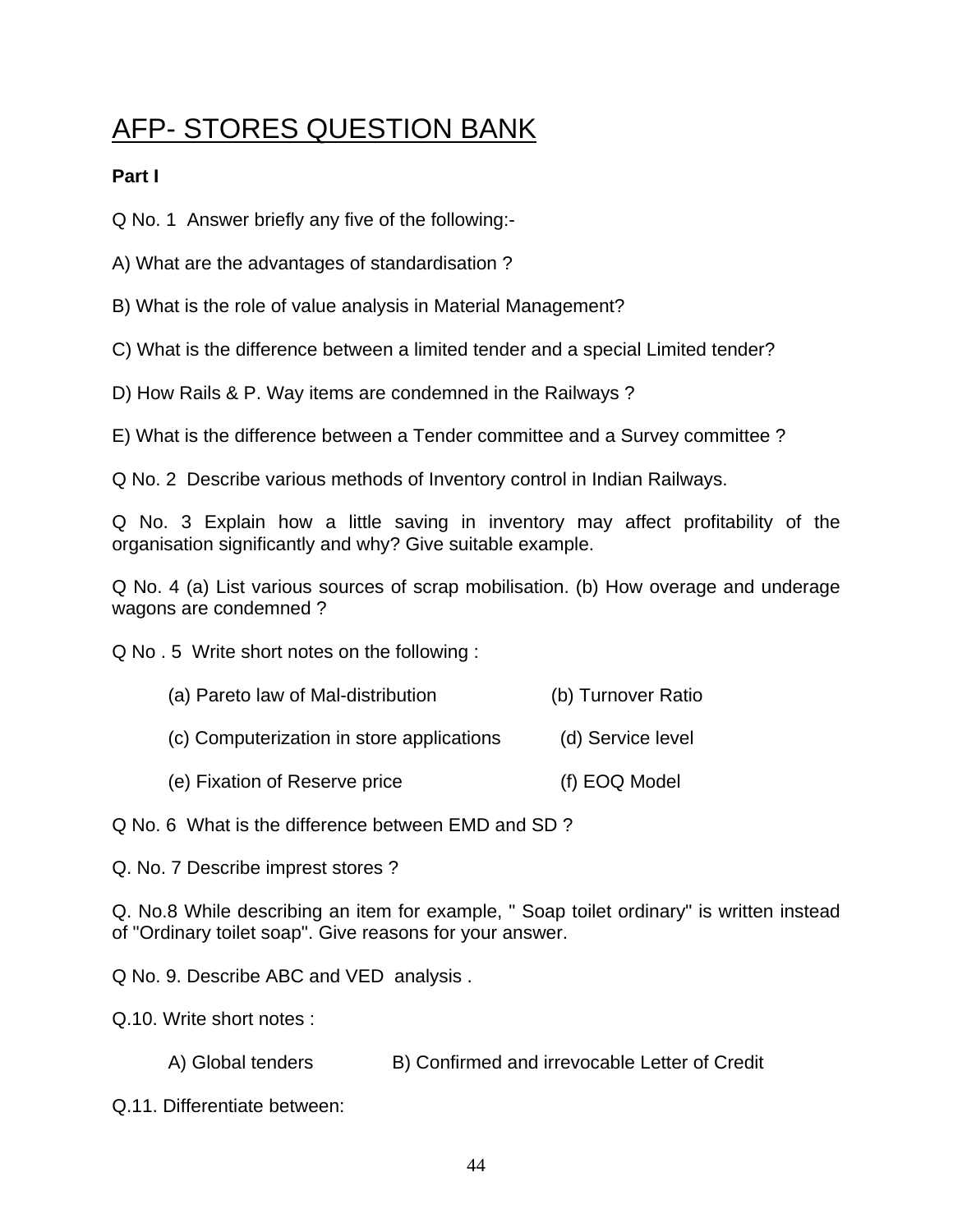A) FOB and FAS B) Bill of Lading and Bill of entry

C) Bankers buying and selling rates D) Wharfage and demurrage

- Q.12 Expand the following:
- (a) DGFT (b) FERA
- (c) MMTC (d) DGS&D
- Q. 13 Describe different types of supply tenders.
- Q.14 Describe briefly different types of supply contracts ?
- Q.15 Under what circumstances we can invite singe tender ?
- Q.16 What are the functions of materials Management department on Railways ?
- Q.17 Describe the scheme of material codification on Railways.
- Q.18 What is the difference between ordinary stores and emergency stores ?
- Q.19 Why do we provide buffer stock ?
- Q. 20 Enlist different agencies of procurement?
- Q. 21 Write a short note on valuation of returned Stores.
- Q.22 Enlist any three INCO terms (full form).
- Q.23 What is letter of credit and how it is opened ?
- Q.24 What is a PAC ?
- Q.25 Explain Turnover Ratio? Calculate turnover ratio based on following data Stock value as on 30.09.11- Rs. 20 Cr Current total issues from 01.04.11 to 30.09.11- Rs. 100 Cr
- Q.26 What is Economic Order Quantity (EOQ) ? Explain with the help of diagram.
- Q.27 Write full form of following abbreviation:- (a) FOB (b) CIF (c) FOR (d) FAS (e) RLO  $(f)$  CRS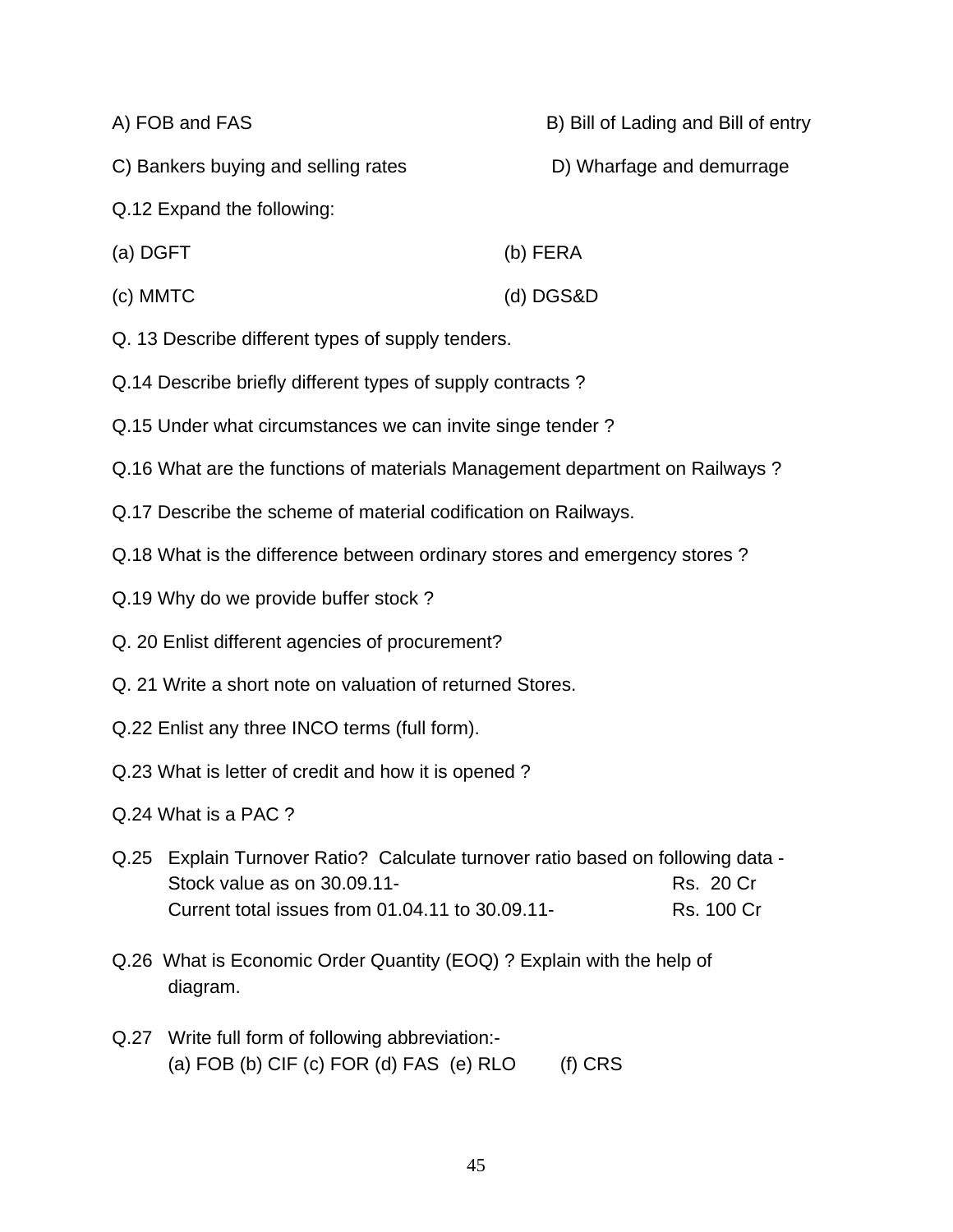#### **Part- II**

#### **Please tick the most appropriate choice:**

Q.1. Imports made by Railways attract following taxes/duties:

- A) Customs duty B) Sale Tax
- C) Customs duty + Sales tax D) Excise duty + Customs duty

Q.2. For clearing the Cargo through customs Deptt., importer has to submit a document called:

| A) Import Manifest | B) Import Application |
|--------------------|-----------------------|
| C) Bill of Entry   | D) Airway Bill        |

Q.3. Indian agent is paid in Indian rupees, which is worked out based on the exchange rate:

| A) Bank's selling Rate- Bill | B) Bank's selling Rate-TT |
|------------------------------|---------------------------|
|                              |                           |

C) Bank's Buying Rate- Bill D) Bank's Buying Rate- TT

Q.4. For importing an item, Zonal Railway/Production Unit obtains the foreign exchange from :

| A) Open Market | B) Railway Board |
|----------------|------------------|
|                |                  |

C) Reserve Bank of India D) Ministry of Finance

Q.5. In confirmed and irrevocable letter of credit, there is definite undertaking by:

- A) Issuing bank only B) Confirming bank only
- C) Confirming bank as well as issuing bank D) Issuing Bank, advising bank and confirming bank

Q.6. In FOB contract, the seller bears all the charges until the cargo:

- A) Is delivered to the agent of shipping company
- B) Passes over the railing of ship
- C) Is loaded and stacked on the vessel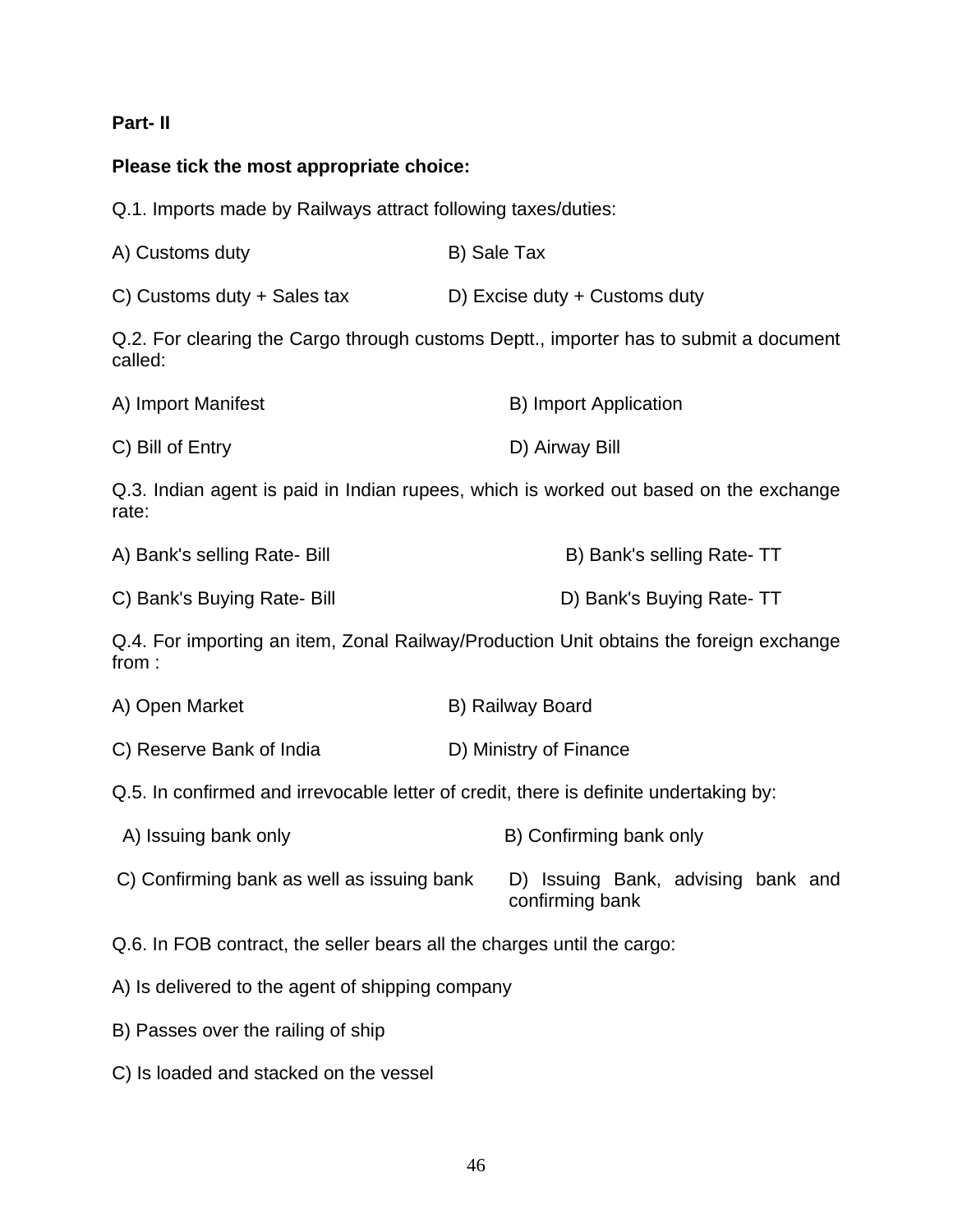D) Is delivered at the port of shipment

Q.7. Marine Insurance contract entered into by the Railway Board covers the inland transportation to the final destination. The normal duration of insurance cover for sea cargo is:

A) 150 days B and the state of the state of the state  $\mathsf B$  and  $\mathsf B$  120 days

C) 90 days from the date of landing at port landing D) 60 days

Q.8. As per current EXIM policy, Railways can Import freely any item :

A) Except restricted items B) Provided it is actual user of that item

C) Not appearing in the negative list of import D) Except prohibited items

Q.9. Open cover for insurance is decided by the Rly Board for all shipments due to following benefits:

A) Materials can be kept in open spaces

B) Materials are covered during shipment by a protective layer on the ship.

C) It is arranged in advance and there is no risk of shipment being uninsured

D) Amount of premium is very small

Q.10. Exam policy is declared as a five years package. This is essentially so because: -

A) Custom duty would continuously be reduced by the Govt. of India during this period.

B) No amendments in the negative list items or OGL items will be made during this period.

C) Duly focuses towards general guidelines for an export import house for proper planning for a sustained business.

D) Generally PM's office tenure in Govt. of India is for 5 years.

Q.11. Correct expansion for B/L is

(a) Bill of landing (b) Bill of lading

(c) Bill of leading (d) Bill of loading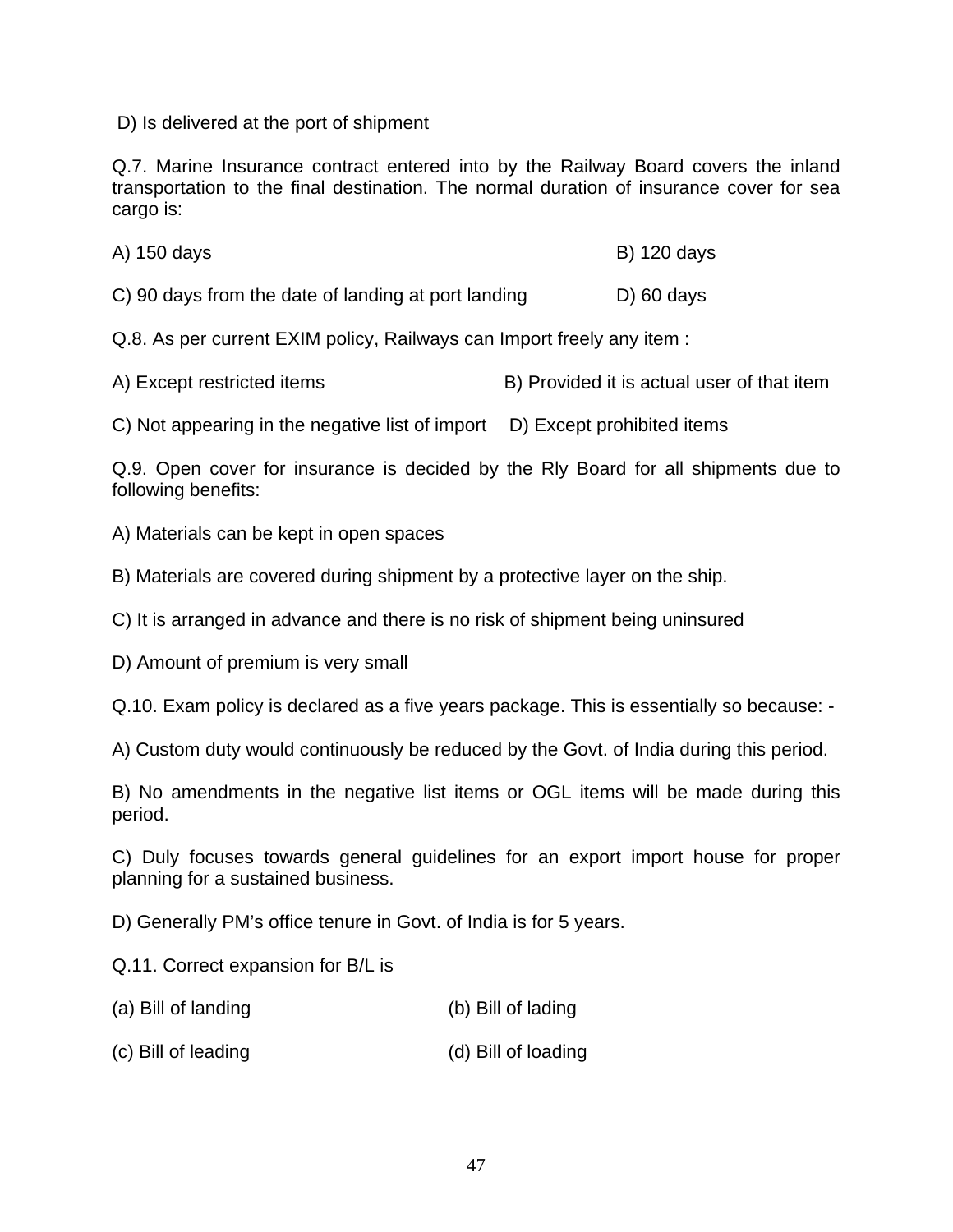# **Part- III**

1. The value of Stores Purchases on Indian Railways in the year 2010-11 were of the order of

| A. Rs. 1,000 Crores                                                               | <b>B. Rs. 2,500 Crores</b>                                                                  |  |
|-----------------------------------------------------------------------------------|---------------------------------------------------------------------------------------------|--|
| C. Rs. 16,000 Crores                                                              | D. Rs. 29,000 Crores                                                                        |  |
| 2. Function of an item remaining constant, if the cost decreases, its value will- |                                                                                             |  |
| A. increase                                                                       | B. decrease                                                                                 |  |
| C. remains constant                                                               | D. may increase or decrease                                                                 |  |
| 3. In order to avoid any contingency, stock at re-order level has to be-          |                                                                                             |  |
| A. More than lead time requirement. B. Less than lead time requirement.           |                                                                                             |  |
| C. Equal to lead time requirement.                                                | D. Does not have any relation                                                               |  |
| 4. Stores Directorate in Railway Board is under-                                  |                                                                                             |  |
| A. Member (Mech)                                                                  | B. Member (Elect)                                                                           |  |
| C. Member (Staff)                                                                 | D. Financial Commissioner                                                                   |  |
| 5. Economic order quantity (EOQ) is determined by optimizing between-             |                                                                                             |  |
| A. Demand and Supply                                                              | B. Ordering cost and Carrying cost                                                          |  |
| C. Budgets and Service level                                                      | D. User and Accounts department                                                             |  |
| 6. Forecasting accuracy increases if the planning period is-                      |                                                                                             |  |
| A. Shorter                                                                        | <b>B.</b> Longer                                                                            |  |
| C. Zero                                                                           | D. Infinity                                                                                 |  |
| Lead Time-                                                                        | 7. Ambiguity in Description and specification of material will have the following effect on |  |

A. It will decrease B. It will increase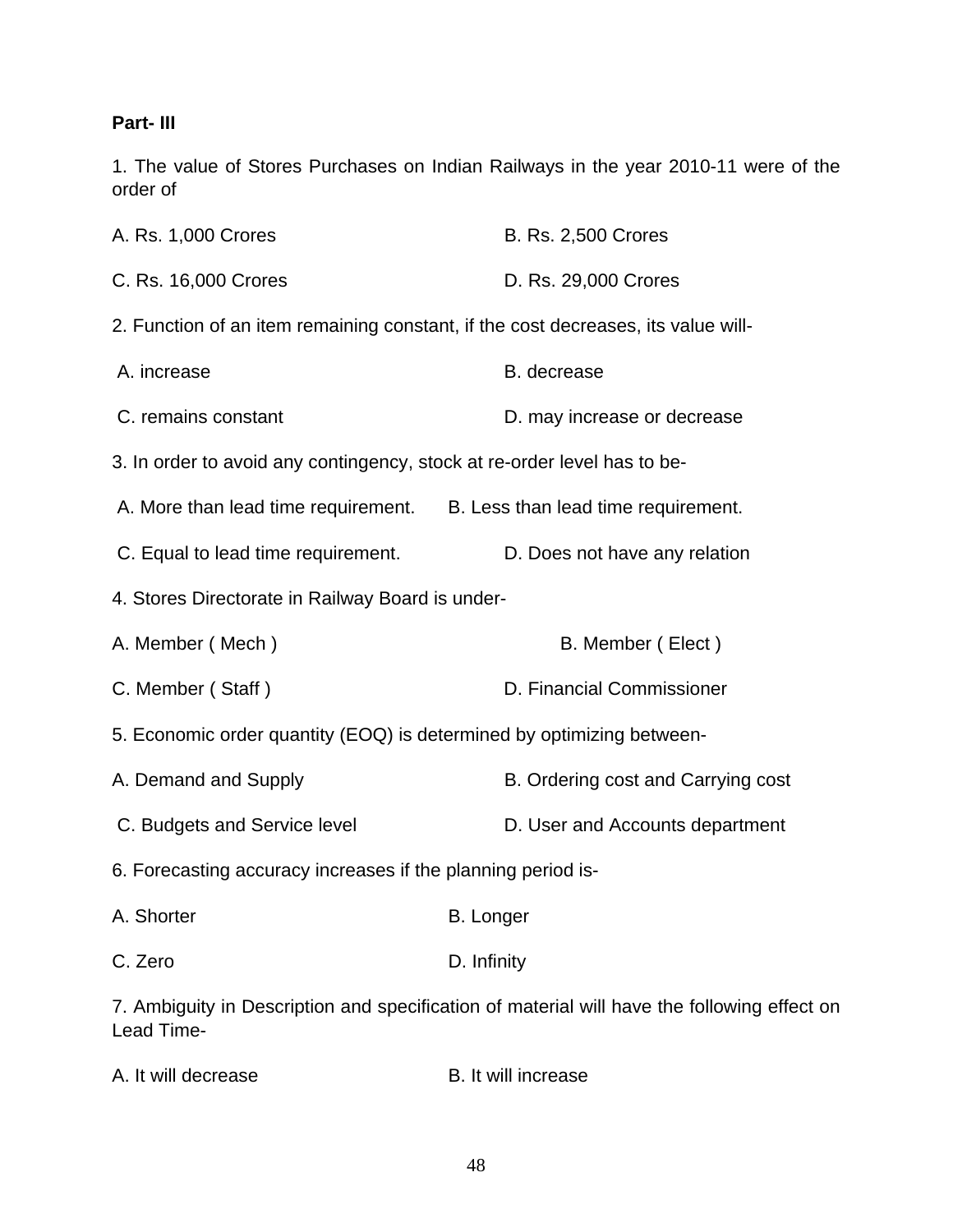C. It will remain same D. None of the above

8. For the stores declared surplus by a depot, any returned stores are-

A. not to be accepted.

B. to be sent to any other depot where they are required.

C. are to be accepted but credit is given only for scrap value.

D. a high level committee is to be set up for taking a decision.

9. In Indian Railways open tender is adopted when purchase value is more than Rs.

| A. 2 lakhs | B. 4 lakhs |
|------------|------------|
|            |            |

C. 5 lakhs D. 10 lakhs

10. Indian Railway stores code is in how many Volumes ?

| A. 2 | <b>B.3</b> |
|------|------------|
| C.4  | D. 5       |

11. The pre-check of the purchase order by accounts department is necessary if the value is More than

| A. Rs. 20,000/- | B. Rs. 50,000/- |
|-----------------|-----------------|
|-----------------|-----------------|

C. Rs. 4,00,000/- D. Rs. 100,000/-

12. Special limited tender is one where

A. Number of firms is just one

B. Purchase value is high but Limited tender is issued

C. Purchase must be restricted from few firms

D. Tender is issued by Registered post

13. Which one of the following system of codification is followed by Indian Railway for codification of store items?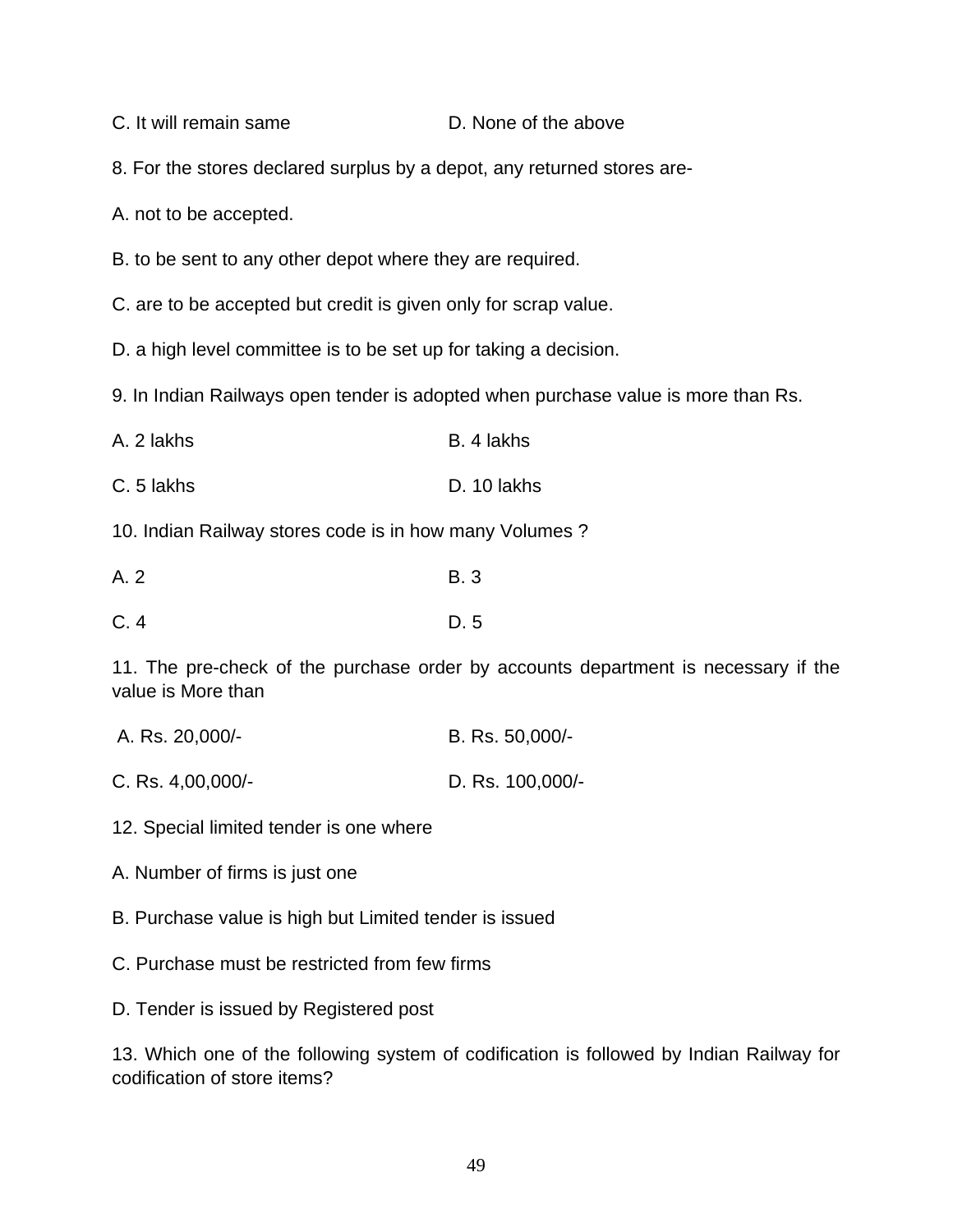| A. Fully significant coding system                                                                             | B. Semi significant coding system                                                        |  |
|----------------------------------------------------------------------------------------------------------------|------------------------------------------------------------------------------------------|--|
| C. Non significant coding system                                                                               | D. Color codification coding system                                                      |  |
|                                                                                                                | 14. In Indian Railways the case is to be dealt by tender committee, when it is a case of |  |
| A. Open tender                                                                                                 | <b>B.</b> Limited tender                                                                 |  |
| C. Bulletin tender                                                                                             | D. High value tender above 10 lakhs                                                      |  |
| 15. When the firms are selected and tender enquiry is sent to them, it is a case of                            |                                                                                          |  |
| A. Open tender                                                                                                 | <b>B.</b> Limited tender                                                                 |  |
| C. Bulletin tender                                                                                             | D. Global tender                                                                         |  |
| 16. In Indian Railways the case is to be dealt by tender committee when the purchase<br>value is more than Rs. |                                                                                          |  |
| A. 3 lakhs                                                                                                     | B. 2 lakhs                                                                               |  |
| C. 5 lakhs                                                                                                     | D. 10 lakhs                                                                              |  |
| 17. In Indian Railways 'A' category items represent what percentage of total<br>consumption value?             |                                                                                          |  |
| a) 50 $%$                                                                                                      | b) 90%                                                                                   |  |
| c) $65%$                                                                                                       | d) 70%                                                                                   |  |
| 18. PL No. of an item is 11360010. This item may be an item of                                                 |                                                                                          |  |
| A) Stationery                                                                                                  | B) Steam Locomotive                                                                      |  |
| C) Electrical item                                                                                             | D) Diesel Locomotive                                                                     |  |
| 19. EOQ is the Quantity at which -                                                                             |                                                                                          |  |
| A) Inventory carrying cost is maximum                                                                          |                                                                                          |  |
| B) Warehousing cost is minimum                                                                                 |                                                                                          |  |
| C) Inventory carrying cost + ordering cost is maximum                                                          |                                                                                          |  |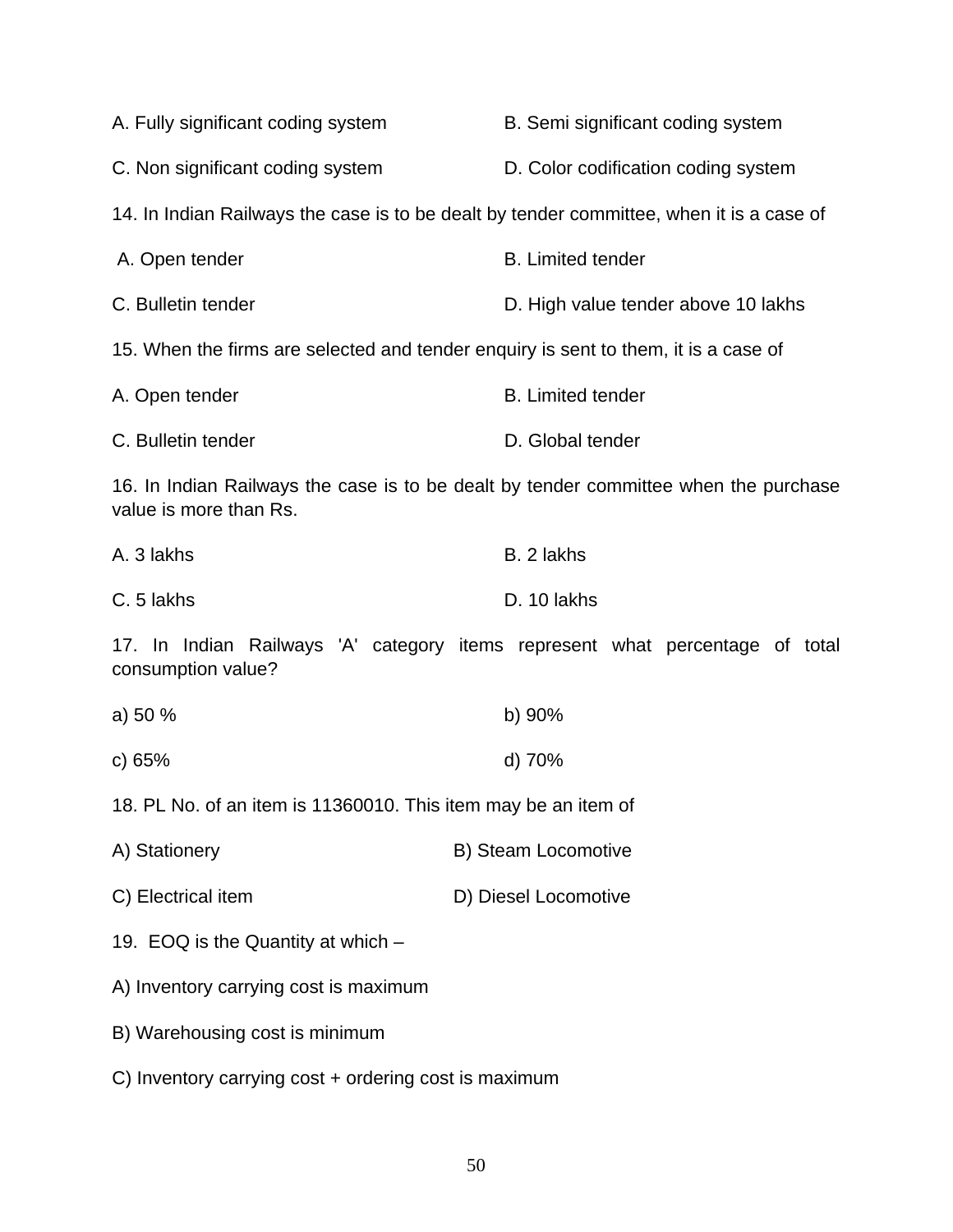D) Inventory carrying cost + ordering cost is minimum

20. In a Rate Contract –

A) Quantity is not specified B) Delivery period is not specified

C) Rough estimate of quantity is given D) Quantity to be supplied is fixed

21. Check digit in a PL No. for an item appearing at SL.No. 181 in sub group 02 in Main Group 00 will be –

A) 8 B) 5 C) 3 D) 7

22. System of Recoupment to be followed for recouping Emergency stores is –

- A) Maxima- Minima B) Periodic review
- C) Base stock D) Combination of (A) & (B)

23. Tenders are to be invited for purchasing 12000 nos. of Chokes approx. rate of which is Rs. 90/- each. In this case we will normally invite -

| A) Open tender | B) Limited tender |
|----------------|-------------------|
|----------------|-------------------|

C ) Single tender D) Bulletin tender

24. In a PL No. the subgroup to which the item belongs to is represented by –

- A) First two digits B) 3rd and 4th digits
- C) 5th and 6th digits D) 2nd and 3rd digits

25. Total number of stores depots on Indian Railway are approximately-

A) 120 B) 20 C) 230 D) 320

26. At the time of review, it is revealed that an item is not issued to any user for past 26 months but the item is likely be issued in next 22 months. This item will be classified as –

| A) Dead Surplus     | C) Custody stores |
|---------------------|-------------------|
| B) Moveable surplus | D) Imprest stores |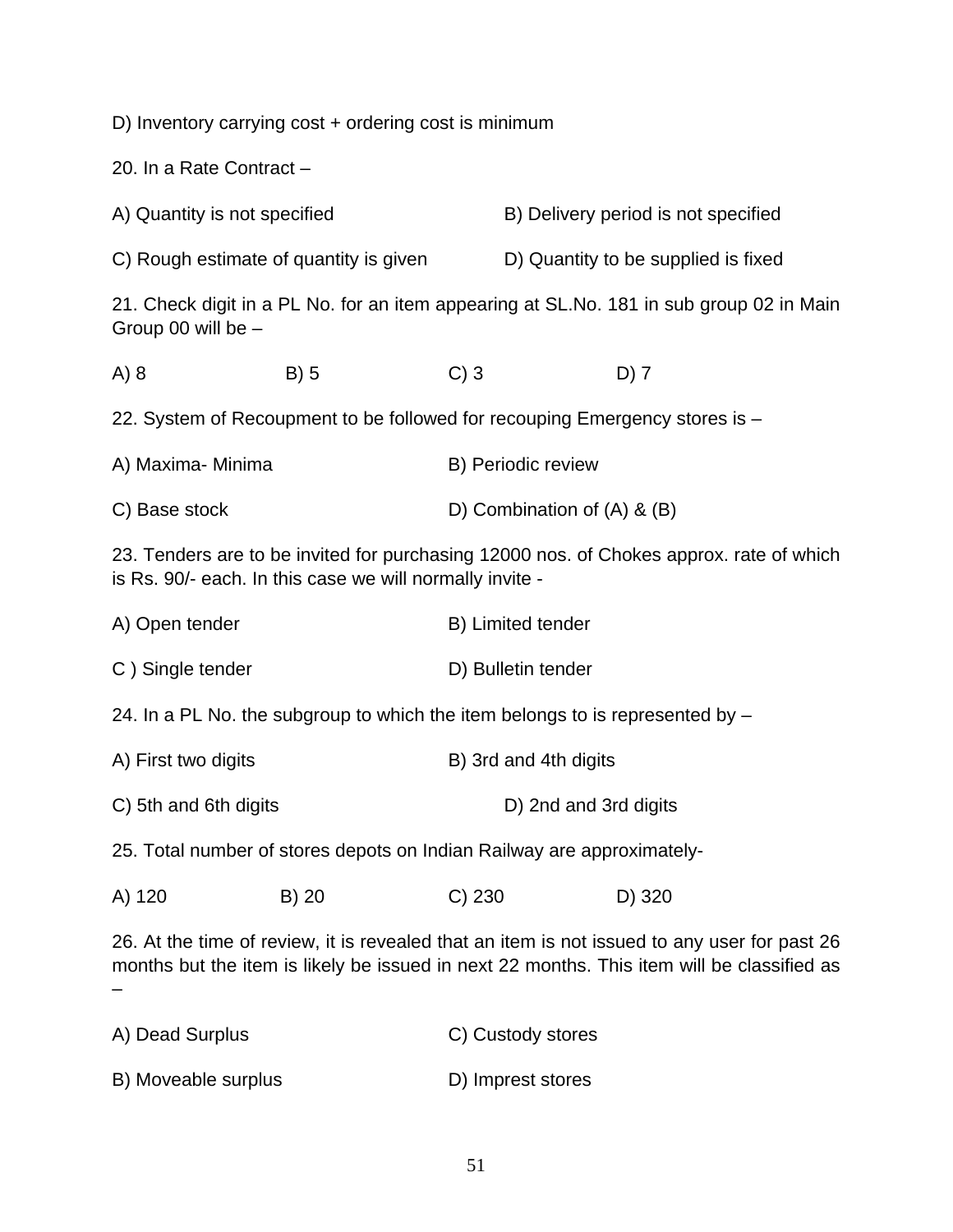27. In ABC analysis of items, "A" category items represent

| A) Low consumption value items                                                                                                                                                  | B) Important items                                                                  |
|---------------------------------------------------------------------------------------------------------------------------------------------------------------------------------|-------------------------------------------------------------------------------------|
| C) High Annual consumption value items                                                                                                                                          | D) High rate items                                                                  |
| 28. Buffer stock limit depends on -                                                                                                                                             |                                                                                     |
| A) ABC classification of the item                                                                                                                                               | B) VED classification of the item                                                   |
| C) Combination of $(A)$ & $(B)$                                                                                                                                                 | D) Stock & Non-stock classification of the items                                    |
| 29. Buffer stock is provided -                                                                                                                                                  |                                                                                     |
| A) To meet unforeseen requirement                                                                                                                                               | B) To supply items to other users                                                   |
|                                                                                                                                                                                 | C) To make good shortfall due to theft, deterioration D) To have items out of stock |
| 30. Stock of an item with a Section Engineer on 01-06-2012 is 500 nos. Sanctioned<br>imprest of this item is 1500 nos. Quantity of the item to be recouped by him will be equal |                                                                                     |

A) 500 nos. B) 1500 nos

to-

- C) 1000 nos D) 2000 nos
- 31. In a VED analysis "V" stands for –
- A) Vague items B) Very costly items
- 

C) Vital item D) Variety of items

32. Indication of value in the demand is necessary-

- A) For posting in liability register / fund register
- B) For knowing the appropriate approving authority
- C) For the payment to the supplier
- D) Combination of (A) & (B)

33. Item not required for the purpose for which it was originally purchased is known as – A) Inactive item B) Scrap item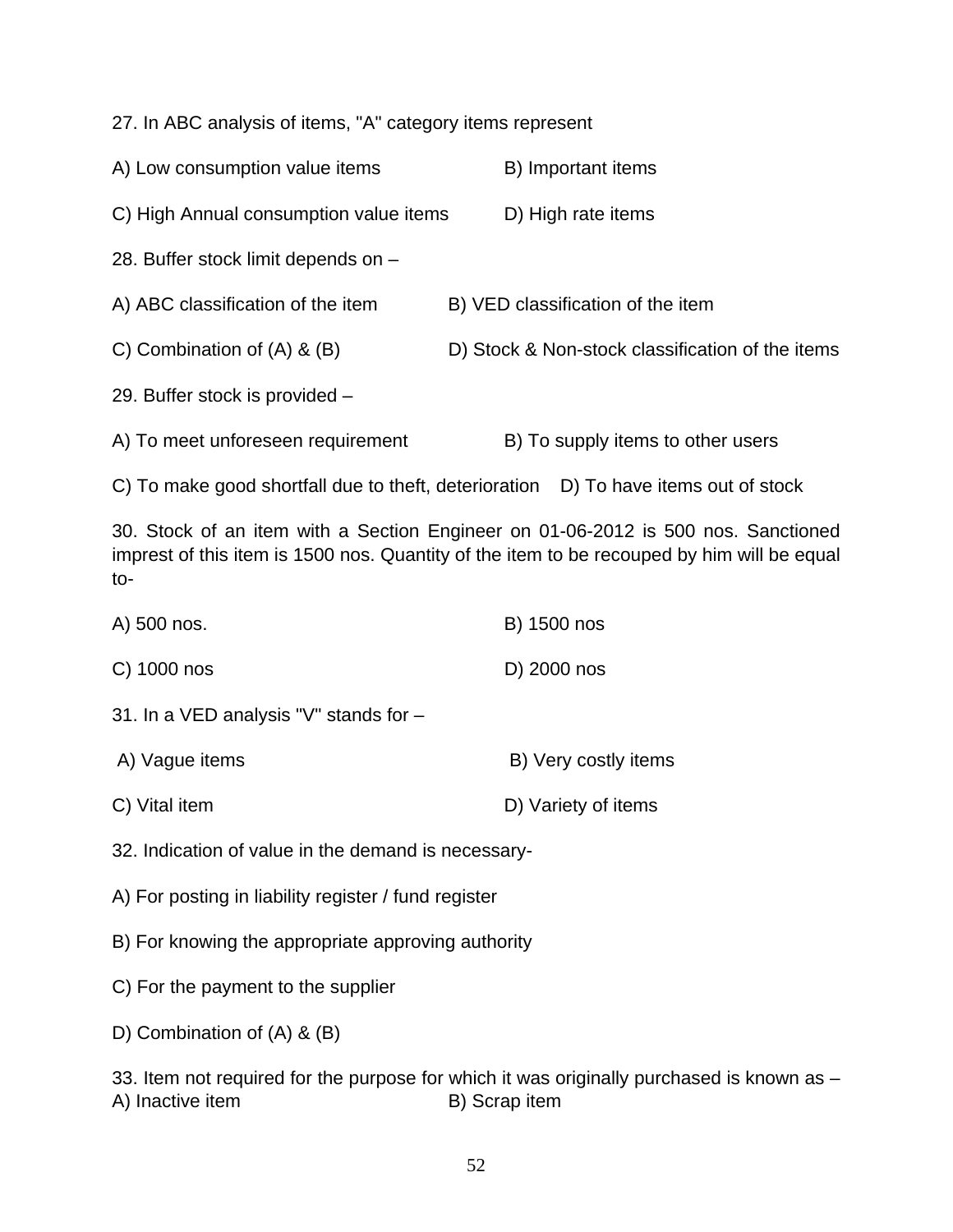C) Over stock item D) Emergent stock item

34. For an item having annual consumption equal to 600 nos. maxima and minima are respectively equal to 12 and 8 months consumption. Physical stock of this item on different dates was as under :

1.1.12 ----- 500 ; 1.2.12 ---- 450 ; 1.3.12 -----400 ; 1.4.12 ---- 300 ;

This item should have been recouped on

A) 1.1.12 B) 1.2.12 C) 1.3.12 D) 1.4.12

35 An item having regular turnover caused by constant demand will be known as –

- A) Ordinary Stock Item B) Emergency stock item
- C) Regular item D) Non- stock item
- 36. Inactive items are those stock items, stock of which
- A) is unserviceable
- B) more than 3 months old
- C) has not been issued to any user for past 12 months
- D) is more than the requirement of next 24 months
- 37. Principal Head of Stores Department on a Zonal Railway is –
- A) Chief Materials manager B) Chief Controller of Stores
- C) Controller of Stores D) Chief Controller of Stores and Purchases

38. Representatives of the tenderers are allowed to be present at the time of opening of -----

- A) Single tender C) Open tender only
- B) Bulletin D) Open or special limited tender
- 39. Processing of a tender case after the opening of tenders depends on –
- A) Estimated value of purchase B) Value of the case as per highest offer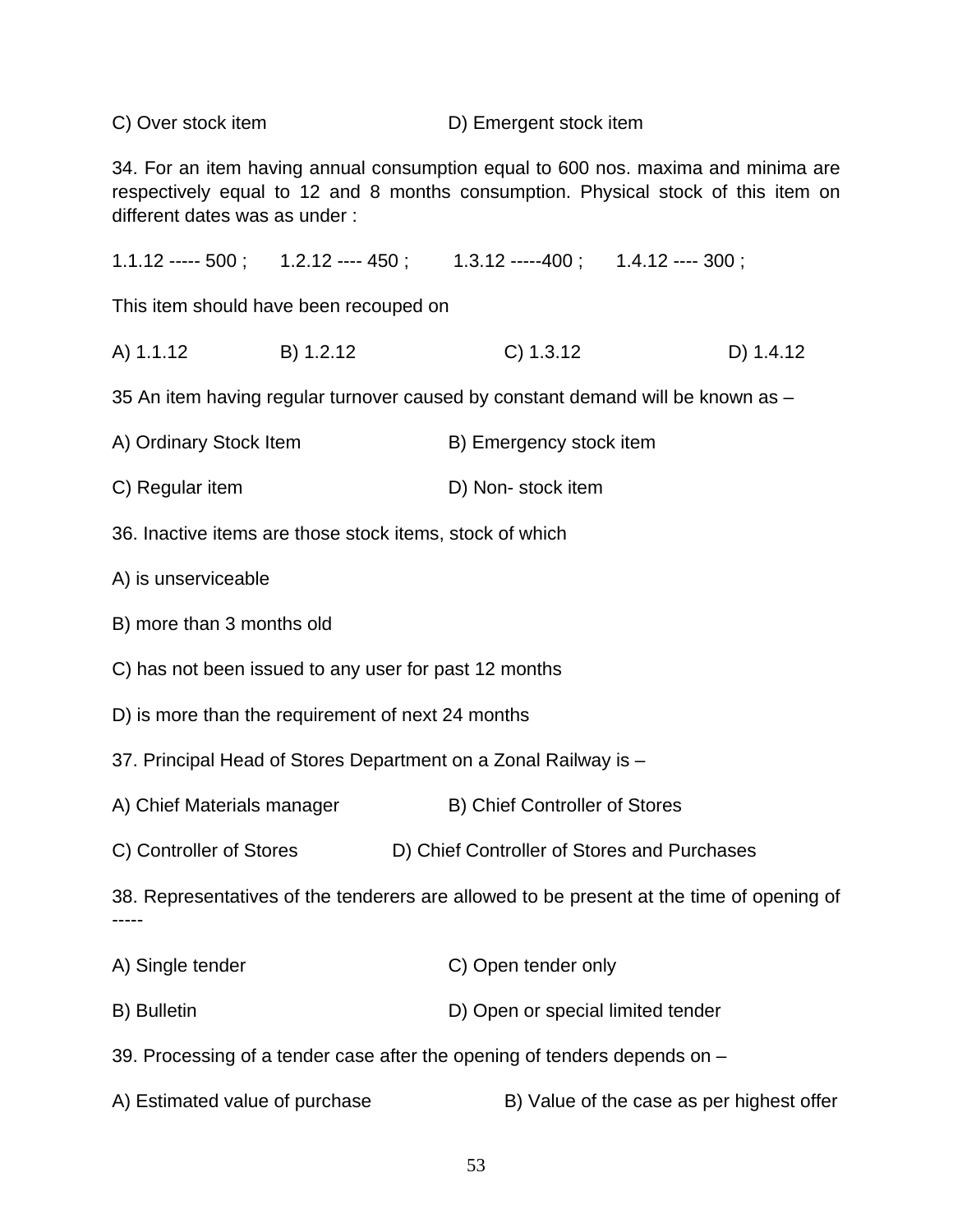| C) Value of the case as per lowest offer                                                                    | D) None of the above        |
|-------------------------------------------------------------------------------------------------------------|-----------------------------|
| 40. An offer received from the firm to whom no inquiry was sent is known as -                               |                             |
| A) Single offer                                                                                             | C) Delayed offer            |
| B) Unsolicited offer                                                                                        | D) Unapproved offer         |
| 41. Only one offer received in respect to Limited/ Open tender is known as -                                |                             |
| A) Single tender                                                                                            | C) PAC offer                |
| B) Single offer                                                                                             | D) Late offer               |
| 42. Proprietary Article certificate is to be issued for the item required to be purchased<br>from -         |                             |
| A) Single firm only                                                                                         | C) RDSO approved firms only |
| B) Approved firms only                                                                                      | D) None of the above        |
| 43. Items not required by the user can be returned on                                                       |                             |
| A) Advice note for returned stores                                                                          | C) Requisition              |
| B) Minus issue note                                                                                         | D) Indent                   |
| 44. Purchase finalized on the criteria of "Early delivery" is known as -                                    |                             |
| A) Special purchase                                                                                         | C) Delayed purchase         |
| B) Time Preference purchase                                                                                 | D) PAC purchase             |
| 45. It is proposed to purchase an item of a specific brand only. For this-                                  |                             |
| A) Specification should be prepared in such a way that only product of that make meets<br>the specification |                             |

B) A PAC should be submitted along with the requisition

C) A Sample should be submitted along with the requisition

D) Requisition should be signed by an SAG Officer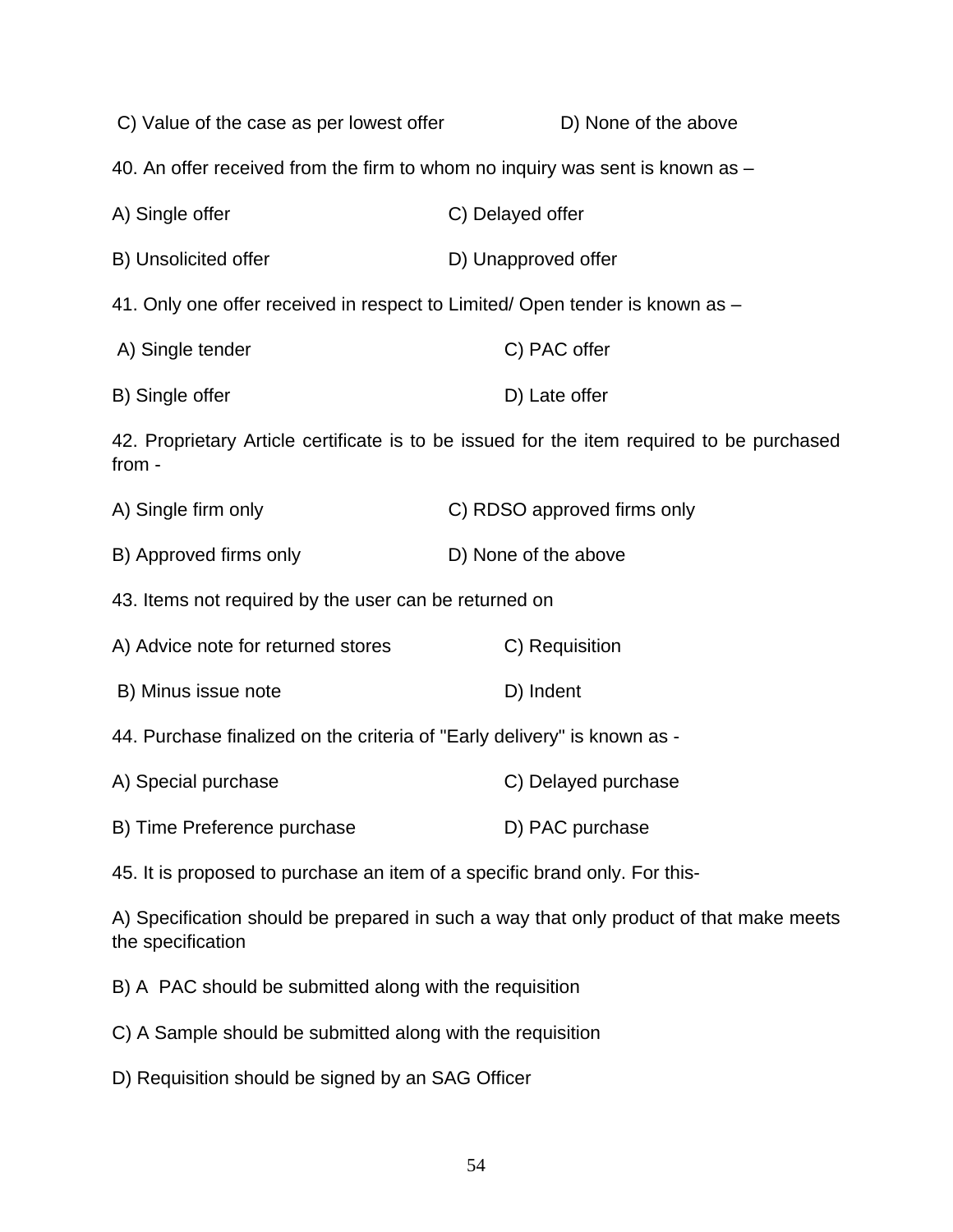46. Weekly Stores Bulletin is a type of

A) Limited tender C) Open tender

B) Special Limited Tender D) None of above

47. On a railway, the items have been classified as A, B, C and V, E, D. While designing stock level limits for various items, we will provide to keep minimum safety stocks for –

A) A-V Items C) C-V Items

B) A- D Items D) C-D Items.

48. Materials not required are returned to the nominated stores depot as per stores code para number

(a) S - 1539 (b) DS-8 (c) NS-11 (d) SS-11

49. Survey committee is appointed by the General Manager as a standing committee consisting of

(a) Stores officer, Account officer, Electrical officer

(b) Stores officer, Account officer, Mechanical officer

- (c) Stores officer, Account officer, S&T officer
- (d) None of the above
- 50. Disposal of scrap may be done by
- (a) Auction (b) Sale by tender

- (c) Sale to other Govt. department and undertakings (d) All above.
- 51. Custody stores are the stores –
- (a) Which are kept under the custody of indentor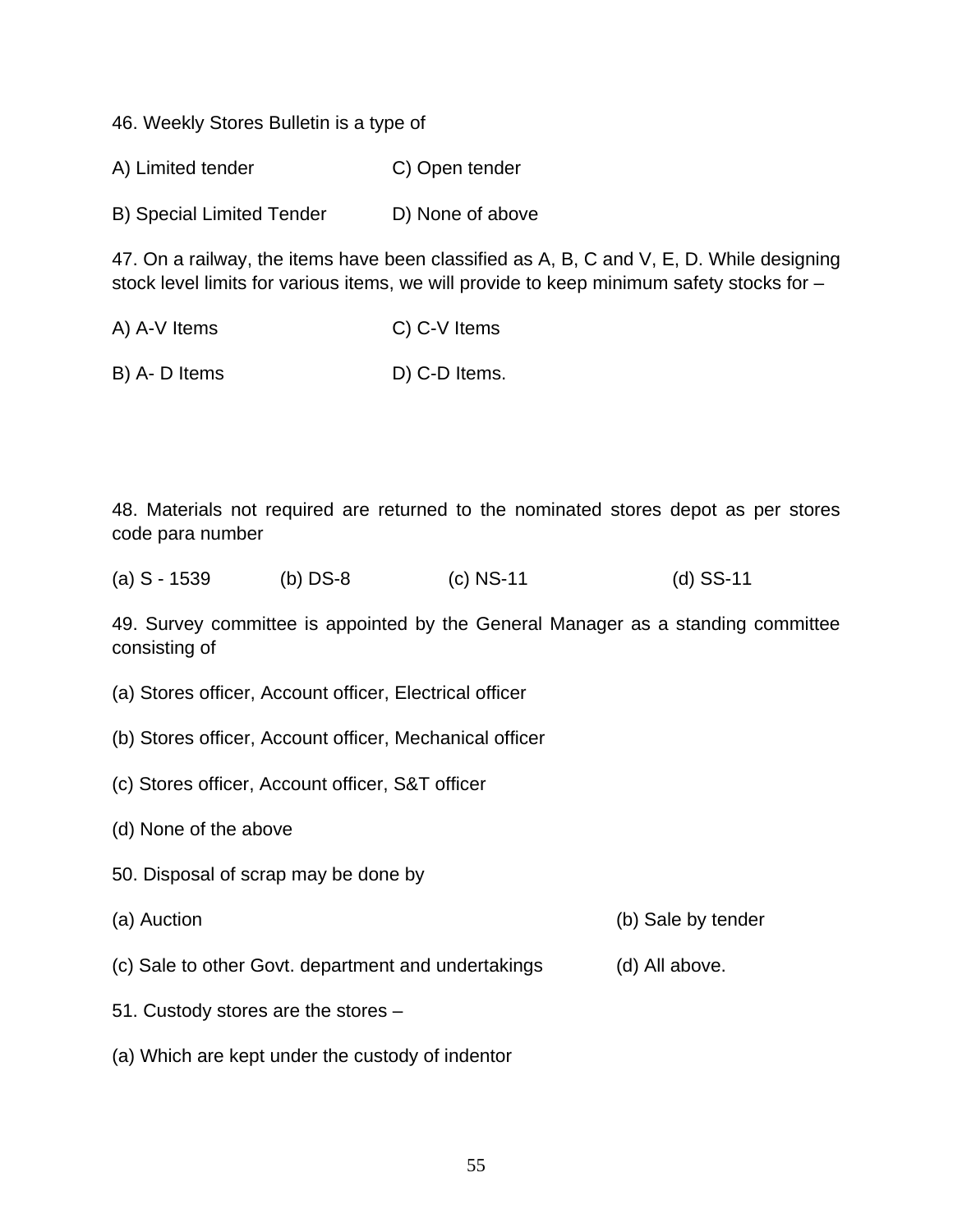(b) These are charged off stores but kept under the custody of stores depot awaiting future use.

- (c) Custody stores are non stock items which are surplus with the user
- (d) Custody stores are imprest stock items
- 52. Standardisation helps in
- (a) Easy maintenance of equipment by suitable replacement
- (b) It is easy for the supplier to manufacture the item with suitable technology
- (c) Scale of economy can be achieved
- (d) All of them as above
- 53. PL No. of an item is 98-05-0400. This item may be an item of
	- (a) Uniforms (b) Stationery (c) Steam Locomotive (d) Scrap

#### **Indicate true or false-**

1 In FAS contract, the export clearance of the goods is done by the seller.

2. In FOB contract, the obligation of the seller is fulfilled when the goods passes ships Rail.

- 3. CIF term is reserved for sea and inland waterways.
- 4. Loco wheels are imported items for Indian Railways.

5. In import shipments, the insurance of the Materials is arranged by Life Insurance of India.

6. Procurement includes purchasing but purchasing is not simple buying.

- 7. Negotiations is not a must in purchasing.
- 8. More is the inventory, more is the inventory carrying cost.
- 9. Less is the inventory, less is purchasing cost.
- 10. 100 % service level for all the items requires blockage of enormous capital.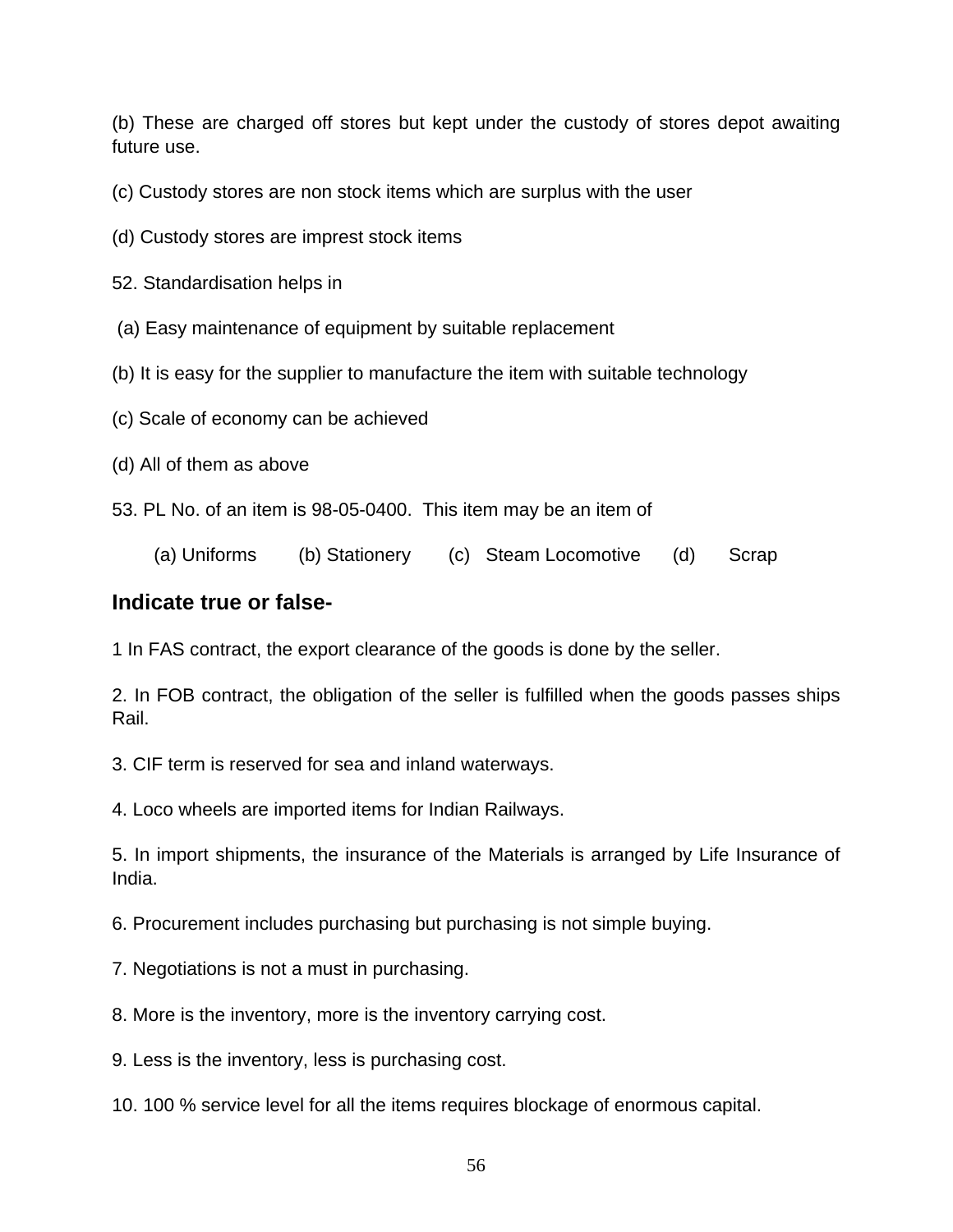11. Railways use significant method of coding for material description.

12. Stock items can be planned well in advance.

13. Non stock items cannot be planned.

14. Some non stock items can be planned.

15. Planning is possible only for M&P items.

16. For recoupment of emergency items Maxima / Minima method is adopted.

17. At EOQ point total cost of material is maximum.

18. Buffer stocks are provided to cater for fluctuations in lead-time but not fluctuations in consumption pattern.

19. In case of a rate contract rate is fixed but quantity is only approximate without specific commitment.

20. In running contract quantity is fixed but rate is not fixed.

21. Railways' bulk requirements of POL items, steel and coaching paints are processed by DGS&D.

# **Fill in the blanks –**

- 1. For indenting and issue of imprest items, form ---- is mentioned in the stores code.
- 2. Form --- of stores code is the form of combined requisition and issue note.
- 3. Form S1302 of stores code describes ---- .
- 4. Consignee code is in ---- digits including check digit.
- 5. ----- digit is used to check the correctness of PL No.
- 6. Unit code is in --- digits.
- 7. Lead time is the time from --- to ----- .
- 8. Form ---- is prescribed to be used for returned stores.
- 9. Turning and boring in the workshops is an example of ---